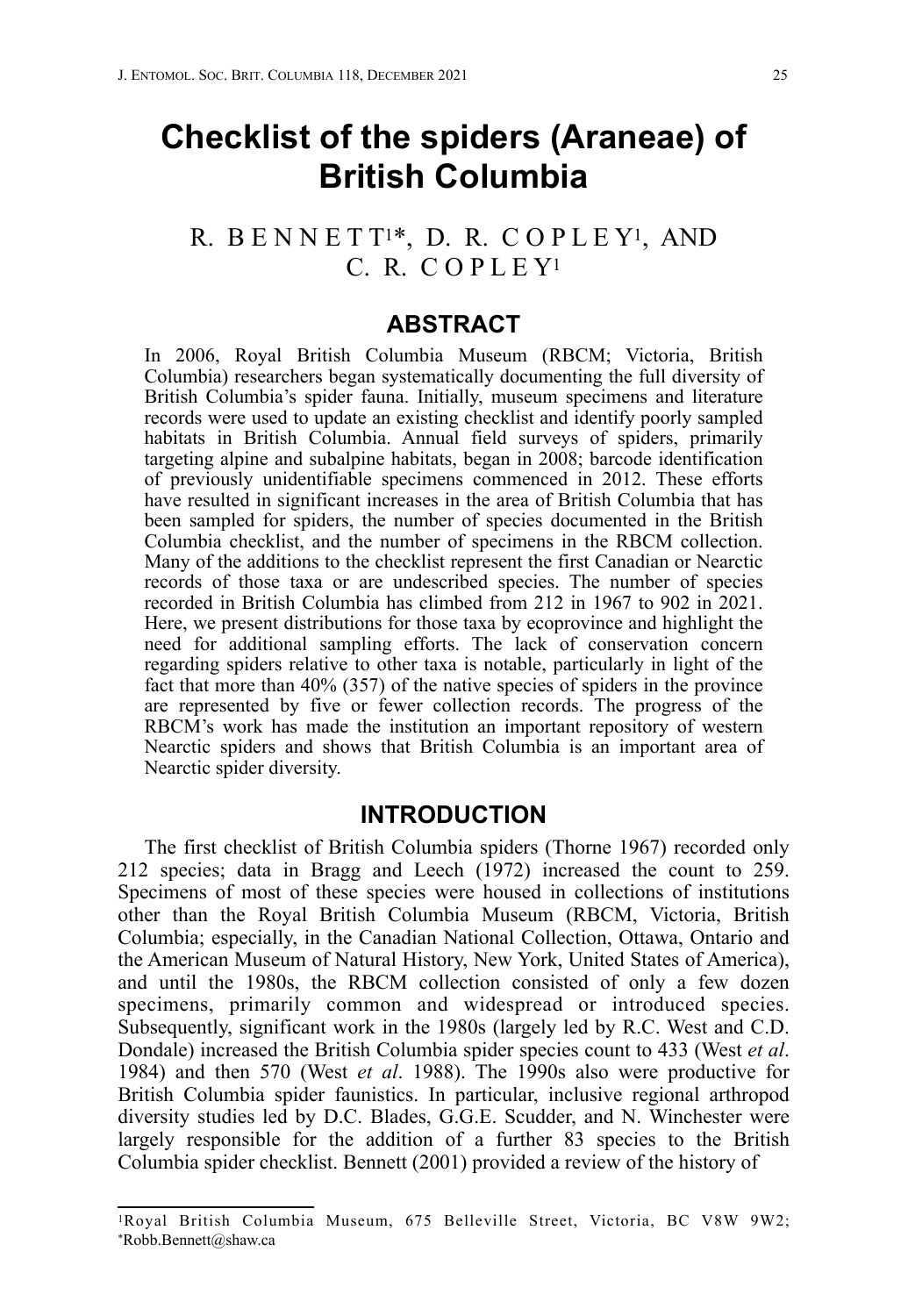araneology in British Columbia, including a table recording the number of spider species per family in the province, for a total British Columbia count of 653 species. Bennett (2001) also noted that the RBCM collection then housed about 4400 vials of spider specimens — although the collection was growing, most of the substantial number of spider specimens collected in the 1980s and 1990s ended up, as in earlier times, in other collections.

In 2006, a comprehensive revision of the West *et al*. (1988) checklist was published electronically (Bennett *et al*. 2006), updating all nomenclature, adding new locality data, and incorporating the 83 species that had accumulated through the 1990s. A review of locality data in the revised checklist showed that most of the province (and many habitats within it) had never been sampled: with few exceptions, only areas with relatively easy access (*e.g*., road corridors, valley bottoms, and areas of high human population densities) had been reasonably well sampled for spiders (Bennett *et al.* 2020). Most notably, alpine and subalpine habitats were seriously undersampled and became a priority for RBCM spider collecting activities starting in the 2008 field season.

Subsequently, the RBCM's field work from 2008 through 2021 (augmented by input from arachnological friends and colleagues) has significantly increased the number of localities in the province that have been sampled for spiders (Bennett *et al.* 2020) and the number of spider species known to occur in the province. In addition, the number of spiders housed in the RBCM collection has increased to more than 90 000 specimens, more than 13 000 vials of which have been formally databased. In the 20 years that have passed since the last summary of Araneae for British Columbia, significant improvements have been made in what is known about this important taxon. Here, we summarise the results to date.

### **METHODS**

All spiders were identified using a variety of available keys and illustrations, including Ubick *et al*. (2017), the relevant handbooks in the Insects of Canada series (Dondale and Redner 1978, 1982, 1990; Platnick and Dondale 1991; Dondale *et al*. 2003), a private collection of species diagnostic illustrations made available to us by Gergin Blagoev, and online resources such as LinEpig: an ID gallery for female Erigoninae (2021) and the World Spider Catalog's (2021) library of primary literature. Nomenclature follows the World Spider Catalog (2021), except for subspecies, which are lumped in with their parent species (*e.g., Ozyptila sincera canadensis* Dondale and Redner is listed here as *O. sincera* Kulczyński). All newly recorded specimens have been loaned to the Centre for Biodiversity Genomics at the University of Guelph (Guelph, Ontario) for genetic barcoding and addition to the online Barcode of Life Data Systems (BOLD) library. Often, barcoding has facilitated the identification of specimens — for example, in cases of misidentified specimens, mismatched sexes, or undescribed or poorly described taxa.

### **RESULTS AND DISCUSSION**

Table 1 presents the names, general global distribution data, and British Columbia ecoprovince distributions for 902 spider species representing 281 genera and 41 families including some as-yet-undescribed species. The series of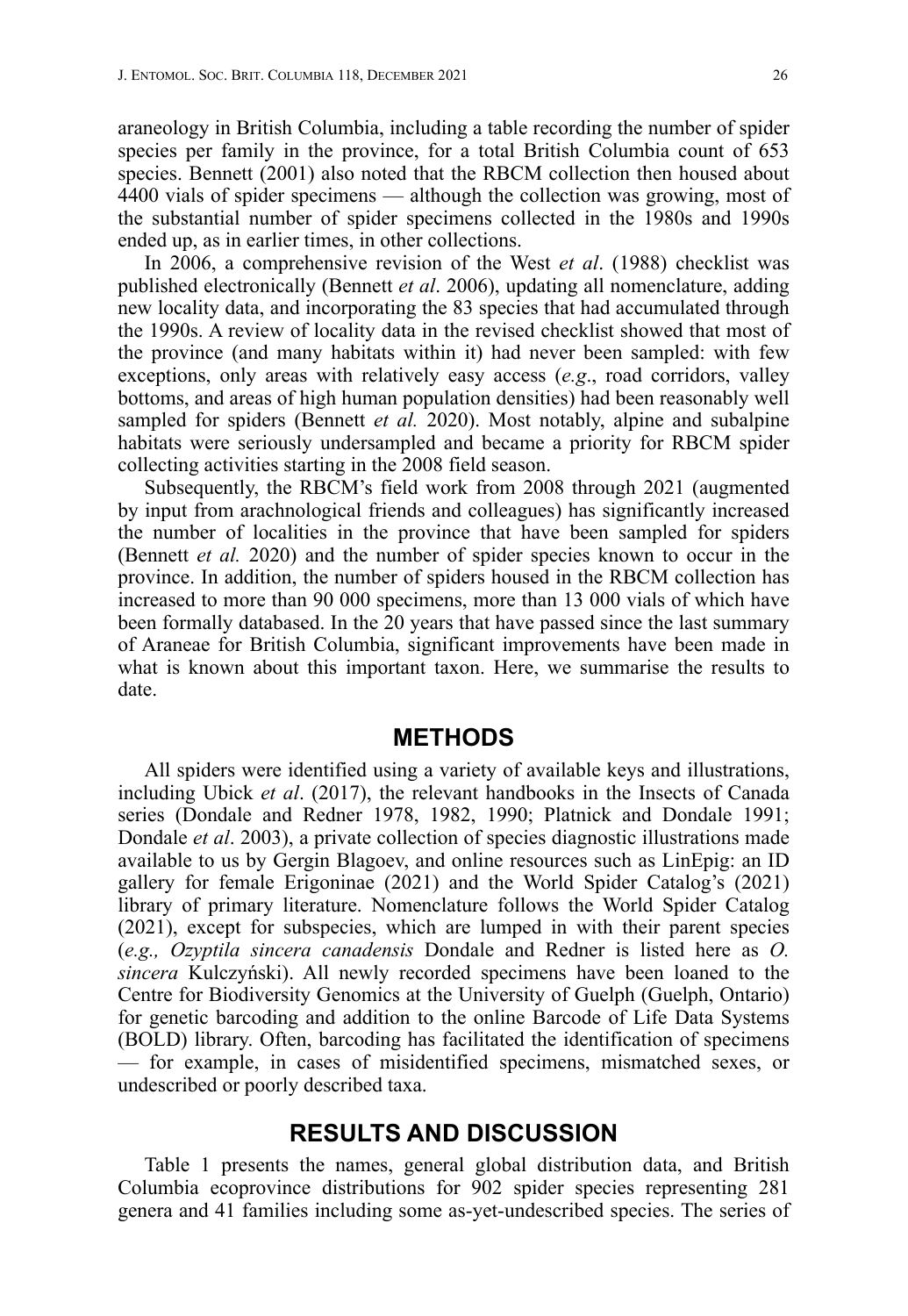British Columbia spider species e-checklists (Bennett *et al.* 2010, 2012, 2014, 2017, 2020) presented 700, 729, 780, 859, and 893 taxa respectively. Since 2006, an average of more than 20 species has been added annually to the total. In addition to being new records for British Columbia, many are of species never before recorded in Canada (*e.g., Islandiana lasalana* (Chamberlin and Ivie)) or, in some instances, the Nearctic (*e.g*., *Porrhomma nekolai* Růžička). Many of the records added in recent years are the result of barcoding of British Columbia spider specimens by the Centre for Biodiversity Genomics (Blagoev *et al*. 2016), a collaboration initiated in 2012. Another contribution to new records is introduced species, particularly from urbanised regions. A total of 56 nonnative spiders are represented on the list. Detailed locality data for all species are available in Bennett *et al.* (2020).

Fourteen of the 41 families of spiders recorded in British Columbia are represented by only one species. In contrast, the most speciose family is Linyphiidae, represented by 375 species. This family, the second largest spider family in the world, shows the unusual biogeographic pattern of being most diverse in northern temperate regions (Draney and Buckle 2017). Two families (Dipluridae and Antrodiaetidae) represented by one and five species, respectively, are "tarantuloids" belonging to the Infraorder Mygalomorphae, a spider grouping most diverse in the tropics and subtropics. The remaining families are members of the Infraorder Araneomorphae, which dominate the British Columbia araneofauna (Ubick *et al.* 2017).

#### **Sampling effort**

The fact that the more populous regions of the province (Georgia Depression, Southern Interior, and Southern Interior Mountains) contain a significant proportion of the province's overall spider diversity (Figure 1) is likely due to several factors. Sampling effort has been the most intensive in some of these regions over the longest period, and this contributes to better information about the fauna. For example, the Georgia Depression (436 species from 329 localities) can be compared to the Central Interior (273 species from 54 localities; Figure 1). Nonnative species are also more likely in disturbed habitats, including several synanthropic species that are highly associated with human structures; these contribute to the overall diversity as well. Further, milder winters (in the case of the Georgia Depression) and warm summers generally favour arthropods, and the data for the more southerly latitudes reflect this.

In the more northerly regions of the province, the field season is short and access can be difficult. Northern alpine areas are historically undercollected and, in recent years, we have targeted our efforts to remedy this situation. Further efforts, however, are needed, particularly in the Taiga Plains and Southern Alaska Mountains, where very few localities have been sampled.

Although access is not as difficult as in the north of the province, the Central Interior is a southern area that appears to be underrepresented, in light of the lower recorded spider diversity  $(273)$  and number of localities sampled (54) compared to other southern ecoprovinces (362–498 species and 173–329 localities; Figure 1). We expect many as-yet-unrecorded species from the Central Interior will be added in the next iteration of the checklist, following targeted fieldwork and contributions from colleagues.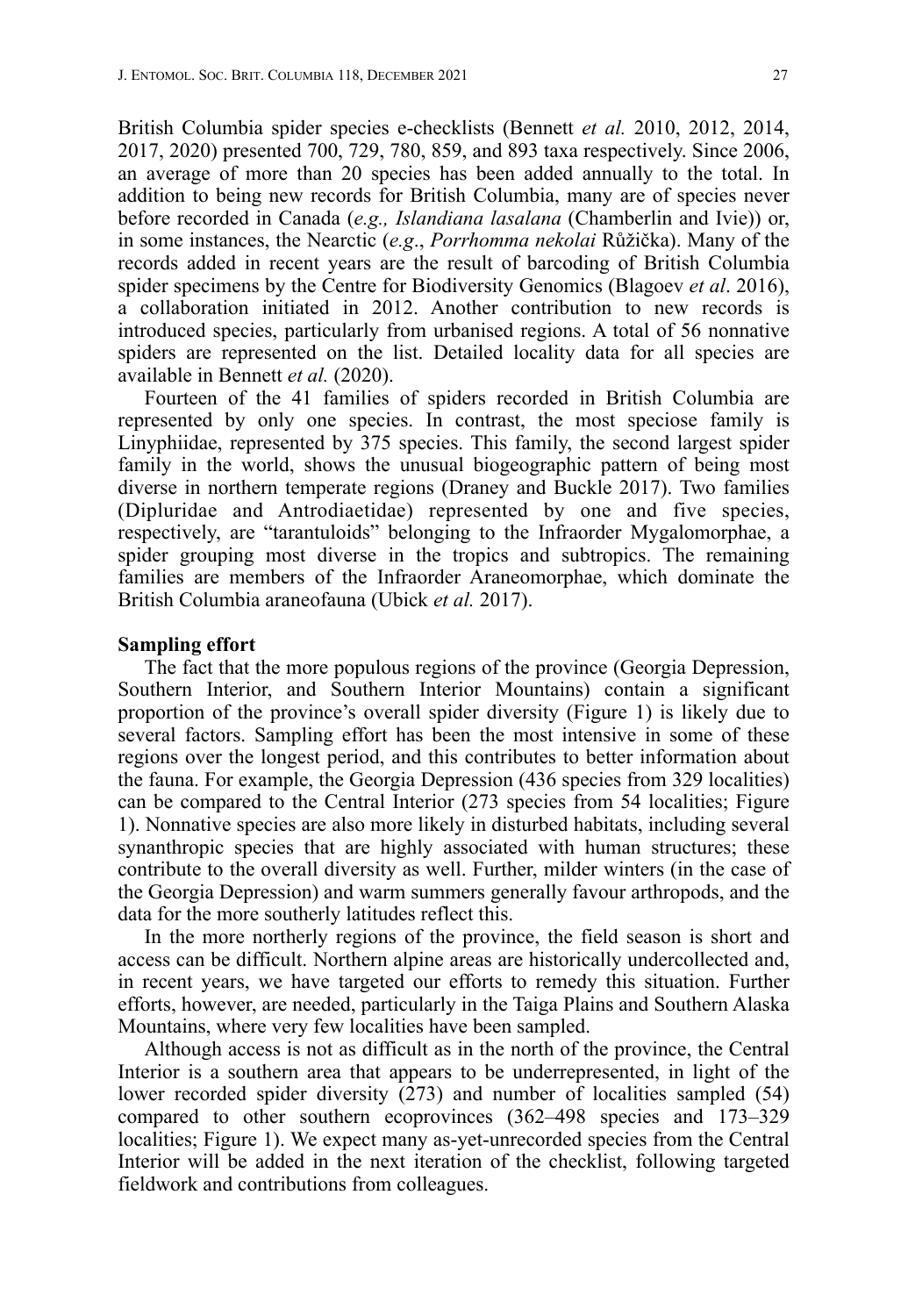

**Figure 1.** Number of species reported in each British Columbia ecoprovince. Total number of sample localities in each ecoprovince is provided in brackets.

#### **Ecoprovinces and Biogeoclimatic Ecosystem Classification subzones**

Ecoprovinces are useful for broad-scale analyses of species distributions but provide little resolution in terms of ecological niche and undersampled habitats. For a more detailed look at where further sampling efforts are required, we analysed our locality data in relation to the British Columbia Biogeoclimatic Ecosystem Classification (BEC) subzones (BECWeb 2021). This analysis revealed that two-thirds of the BEC subzones have now been sampled to some degree (Table 2); 68 of British Columbia's 210 subzones, however, remain unsampled for spiders. A summary of the level of "completeness" of sampling in each of the BEC zones is presented in Table 2 as the percentage of the number of subzones sampled in each BEC zone.

#### **Conservation**

At this point in the effort to document British Columbia's spider fauna, some comment is warranted regarding conservation of arthropods in general and spiders in particular. Not apparent from the format of this checklist is the fundamental lack of information about many of the species in the list, from essential diagnostic taxonomic information through basic distribution and abundance data to general biology and life history information. Despite more than 50 years having passed since the publication of the first provincial spider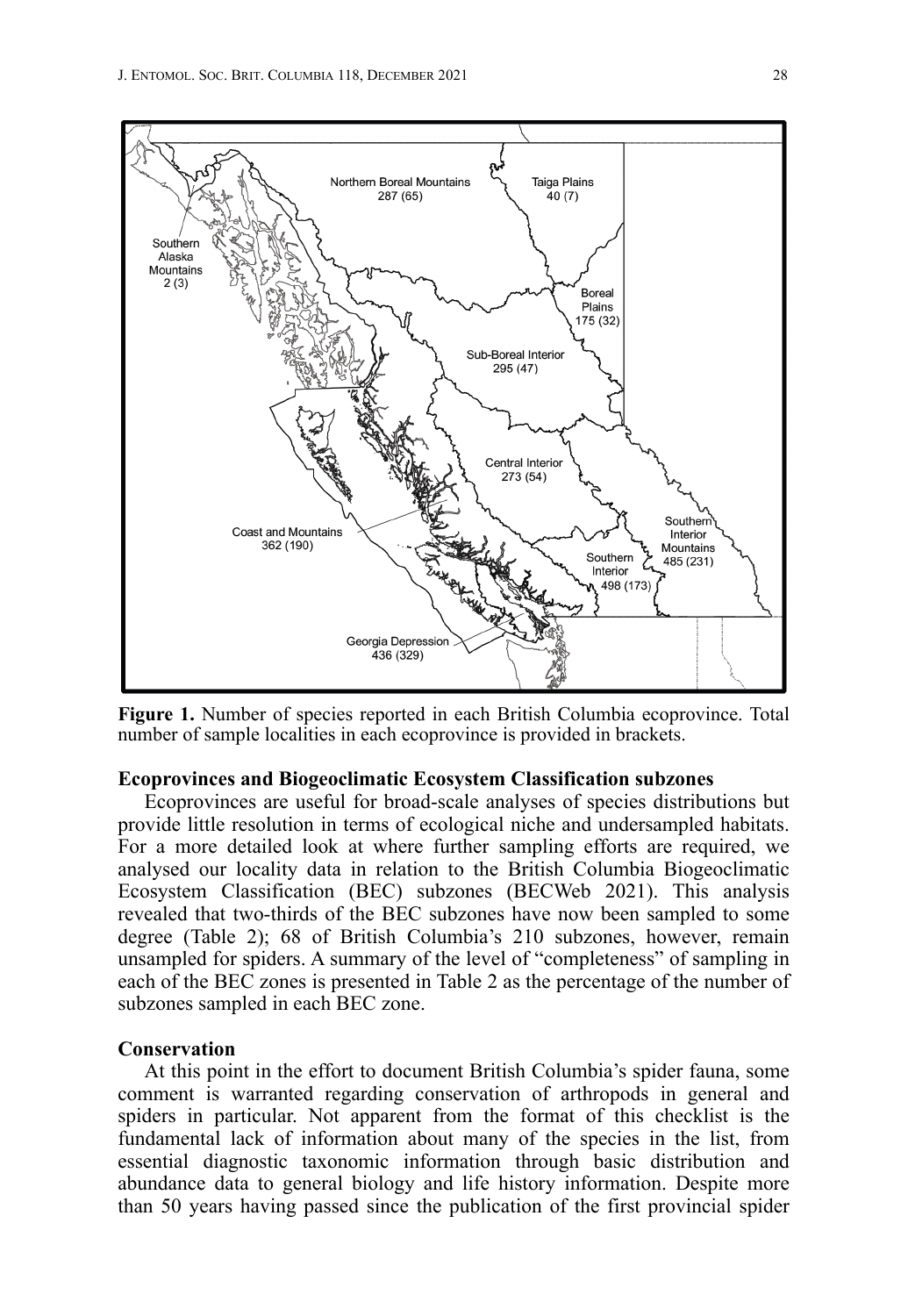checklist, 357 native species remain known from five records or fewer, with 128 known from only a single record. Another consideration is the number of native spider species known primarily from ecosystems such as the South Okanagan (65) and the Georgia Depression (66), areas that contain many of Canada's most endangered species.

The dearth of information about arthropods is clearly highlighted by a review of British Columbia Conservation Data Centre (2021; Victoria, British Columbia) data and by comparing the percentage of species in the province that are provincially or federally considered to be of conservation concern (red or blue listed by British Columbia or listed federally under the *Species At Risk Act* (SARA-listed)). For example, 50% and 66% of British Columbia's 22 amphibian and 15 reptile species, respectively, are red, blue, or SARA-listed, despite being a very small portion of British Columbia's overall animal diversity. Of the most diverse class, insects, less than 2% have a conservation rank that provides them any form of protection. The situation is dire when it comes to spiders: to date, the Georgia Basin Bog Spider (*Gnaphosa snohomish* Platnick and Shadab) is the only spider considered to be of conservation concern in British Columbia. In this regard, British Columbia is not unique: a similar pattern is seen across the country and in Europe (Milano *et al*. 2021).

We have concentrated our spider sampling efforts in high-elevation sites since 2008, and the increases in annual species totals clearly demonstrate the importance of those habitats for spider diversity. In the face of a rapidly warming climate, the effort to document arthropods living in alpine areas has never been more critical and may already be too late: spiders and many of the other arthropods inhabiting the highest-elevation sites may have no habitat to retreat to as treelines continue to shift upslope and spiders' preferred niches vanish. Combined with drought and fires at lower elevations and latitudes, arthropods face the same threats as more charismatic species but, so far, without the same level of advocacy (Platt 2021). This lack of concern is not without consequences — for arthropods and also for the other animal taxa that depend on them for food.

### **CONCLUSION**

The ultimate goal of our ongoing research is to document as fully as possible the diversity of spiders in British Columbia and to update our current baseline of information about this important group of predators. This checklist establishes an important benchmark in that effort. Clarification of spider taxonomy, natural history, and biogeography in British Columbia will provide a foundation for assessments of endangered, threatened, or special-concern status of individual spider species under the federal *Species At Risk Act*, and the provincial Conservation Data Centre ranking system.

In the 20 years since the first author was initially involved in summarising the spider diversity of British Columbia (Bennett 2001), the steady increase in the number of species has shown little sign of slowing down. Currently, more than 900 spider species have been recorded in British Columbia. Because many regions and habitats of the province remain unsampled or undersampled, we believe the number of spider species known to occur in British Columbia will eventually exceed 1000. Fewer than 1500 spider species have been reported from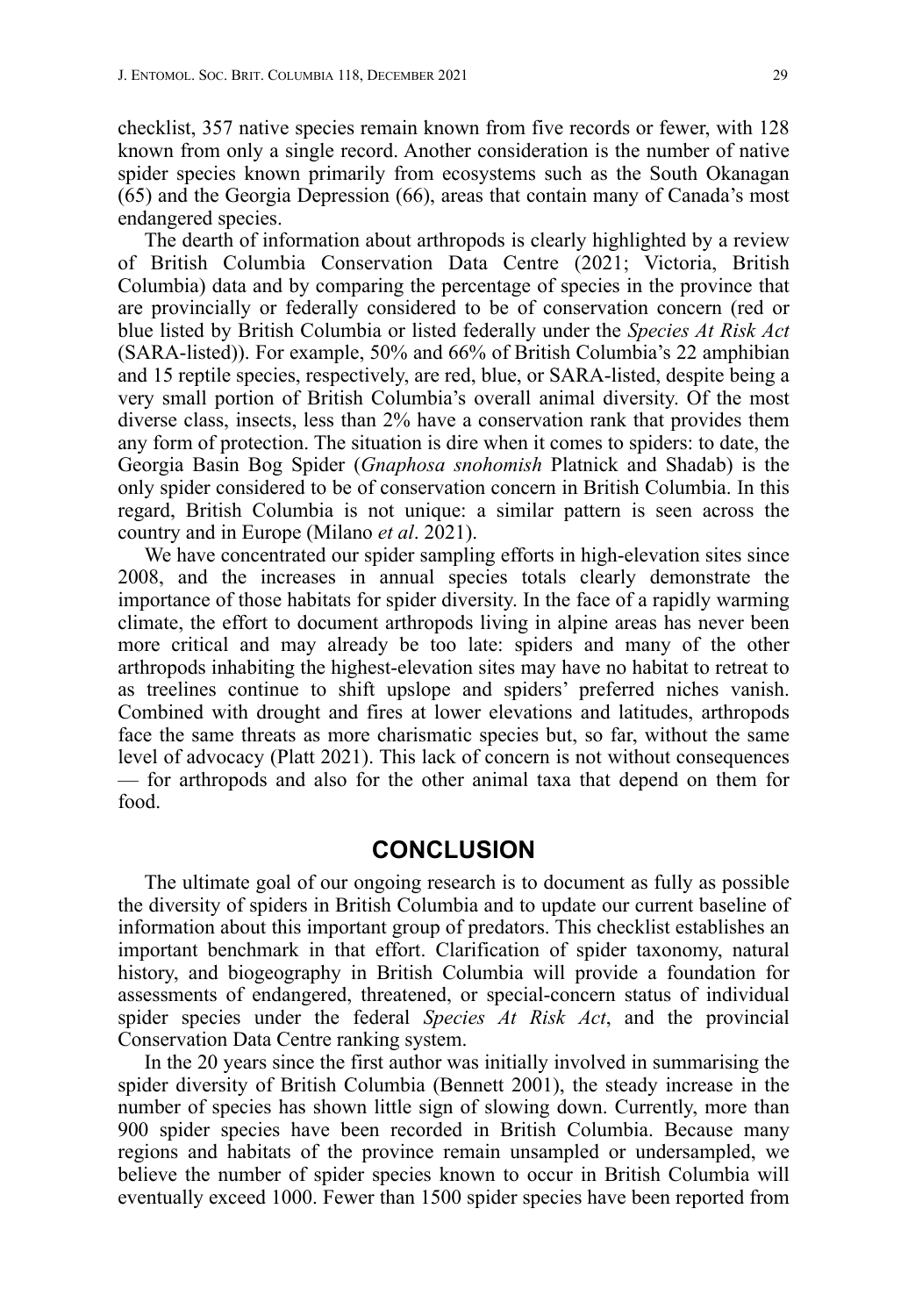Canada (Blagoev *et al*. 2016; Bennett *et al.* 2019), and only about 3800 species are recorded for all of North America (Ubick *et al*. 2017). With approximately 66% of the Canadian fauna and 25% of the North American fauna, it is clear that British Columbia is an important area for Nearctic spider diversity. New records of native species are still being made in every ecoprovince, indicating that even the relatively well-sampled regions have more data to contribute to the effort to document provincial spider diversity.

In the time since we began this effort, iNaturalist (2021) has come onto the scene. In an effort to capitalise on the public's interest in spiders, we have implemented two projects: the Spider Diversity of British Columbia Project (https://inaturalist.ca/projects/the-spider-diversity-of-british-columbia-project) and the RBCM Vouchering Project (https://inaturalist.ca/projects/royal-bcmuseum-vouchering-project). Information has not yet been systematically gleaned from these data to augment the information we are presenting here; we intend to explore the contributions of citizen science to this faunistic project in a future summary.

### **ACKNOWLEDGMENTS**

Various colleagues have made substantial contributions to our project since 2006. Among others, we thank in particular Thomas Barbin; James Bergdahl (Conservation Biology Centre, Spokane, Washington, United States of America); David Blades (Royal British Columbia Museum, Victoria, British Columbia); Gergin Blagoev (Barcode of Life, Guelph, Ontario); Donald Buckle; Charles Dondale (Canadian National Collection, Ottawa, Ontario); Jakob Dulisse; Chris Ernst (Simon Fraser University, Burnaby, British Columbia), Virgil Hawkes, Riley Waytes, Janean Sharkey, and Charlene Wood (LGL Ltd., Sidney, British Columbia); Jennifer Heron, Leah Ramsay, and Melissa Todd (British Columbia Ministry of Environment); Norma Kerby (and her volunteers in northern British Columbia); Marty Krannabetter and Ken White (British Columbia Ministry of Forests, Lands and Natural Resource Operations); Jeff Lemieux, Staffan Lindgren, and Kendra Schotzko (University of Northern British Columbia, Prince George, British Columbia); Bronwen Lewis (Golder Associates Ltd.); Wayne Maddison, John McLean, Karen Needham, and Geoffrey Scudder (University of British Columbia, Vancouver, British Columbia); Robert Puls (Langley Field Naturalists, Langley, British Columbia); John Swann (University of Calgary, Calgary, Alberta); Sean McCann, Catherine Scott, Rick West; Neville Winchester (University of Victoria, Victoria, British Columbia); and Susan Wise-Eagle for kindly sending us significant data or specimens from interesting localities. In addition, we thank two anonymous referees and the Royal British Columbia Museum for providing, respectively, excellent advice for manuscript revision and support for our research.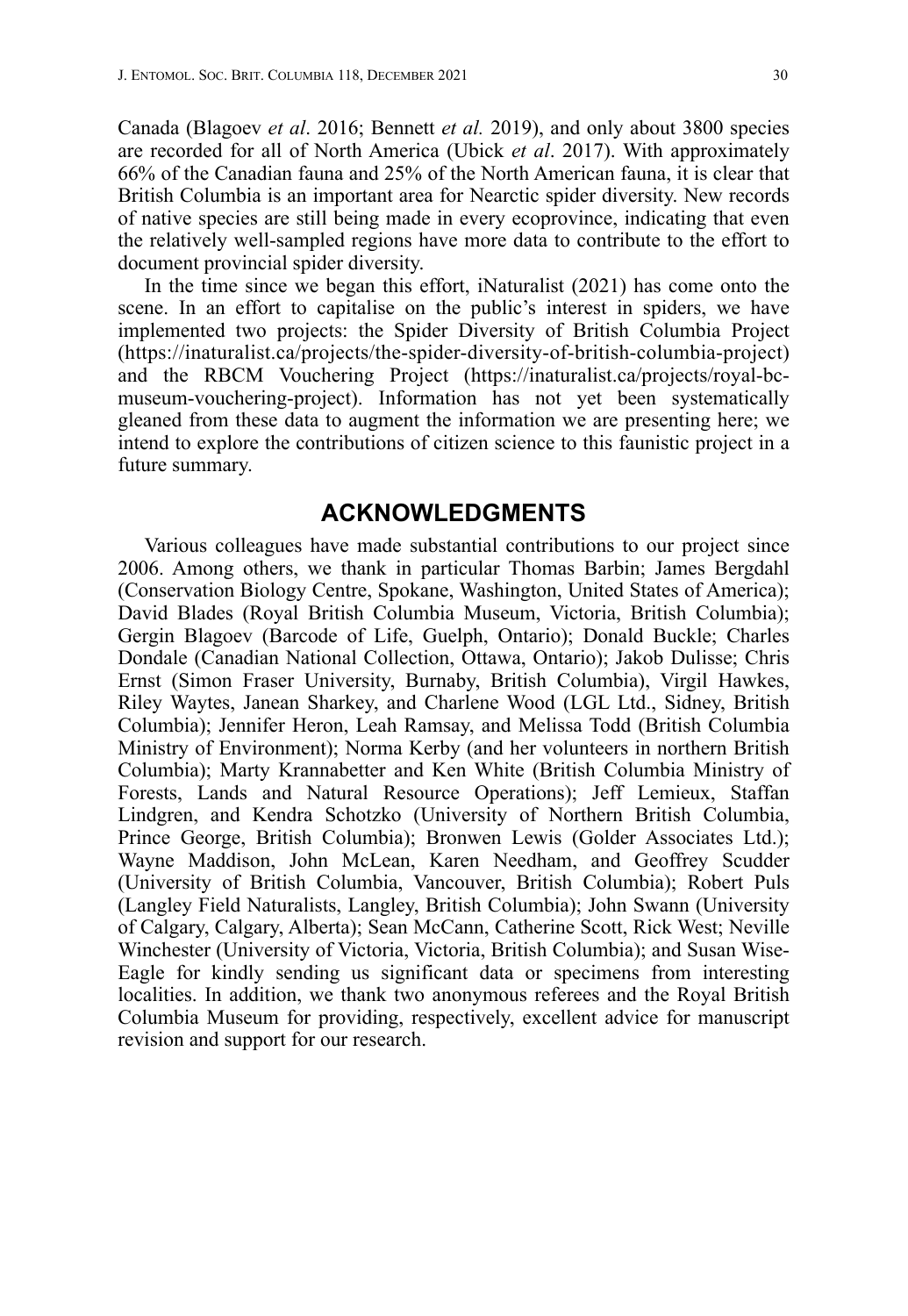**Table 1.** Intra-provincial and global distribution of each species of spider recorded from British Columbia. COM—Coast and Mountains, GED—Georgia Depression, SOI—Southern Interior, SIM—Southern Interior Mountains, CEI— Central Interior, SBI—Sub-Boreal Interior, NBM—Northern Boreal Mountains, BOP—Boreal Plains, TAP—Taiga Plains, SAL—Southern Alaska Mountains.

| <b>Scientific Name</b>                           | General<br>Distribu-<br>tion | C<br>$\mathbf 0$<br>М | G<br>E<br>D  | S<br>O<br>I                                  | s<br>1<br>M               | C<br>E<br>I | S<br>B<br>I    | N<br>B<br>M | B<br>O<br>P  | тs<br>A A<br>P L |  |
|--------------------------------------------------|------------------------------|-----------------------|--------------|----------------------------------------------|---------------------------|-------------|----------------|-------------|--------------|------------------|--|
| <b>AGELENIDAE</b>                                |                              |                       |              |                                              |                           |             |                |             |              |                  |  |
| Agelenopsis actuosa (Gertsch & Ivie, 1936)       | Nearctic                     |                       | Х            |                                              |                           |             |                |             |              |                  |  |
| Agelenopsis oklahoma (Gertsch, 1936)             | Nearctic                     |                       | X            | X                                            | Χ                         |             |                |             |              |                  |  |
| Agelenopsis oregonensis Chamberlin & Ivie, 1935  | Nearctic                     |                       | X            | X                                            |                           |             |                |             |              |                  |  |
| Agelenopsis potteri (Blackwall, 1846)            | Holarctic                    |                       | Χ            | X                                            | X                         | X           |                |             |              |                  |  |
| Agelenopsis utahana (Chamberlin & Ivie, 1933)    | Nearctic                     | X                     | X            | Х                                            | Х                         |             | X <sub>1</sub> | X           | $\mathbf{X}$ |                  |  |
| Eratigena agrestis (Walckenaer, 1802)*           | Holarctic                    | Х                     | X            | X                                            | X                         | X           | Х              |             |              |                  |  |
| Eratigena duellica (Simon, 1875) *               | Holarctic                    | X                     | X            | X                                            | X                         |             | X              |             |              |                  |  |
| Novalena intermedia (Chamberlin & Gertsch, 1930) | Nearctic                     | X                     | X            | X                                            | X                         |             |                |             |              |                  |  |
| Tegenaria domestica (Clerck, 1757)*              | Cosmop.                      | X                     | X            | X                                            | Χ                         |             |                |             |              |                  |  |
| <b>AMAUROBIIDAE</b>                              |                              |                       |              |                                              |                           |             |                |             |              |                  |  |
| Amaurobius borealis Emerton, 1909                | Nearctic                     |                       |              |                                              |                           |             |                |             | Х            |                  |  |
| Arctobius agelenoides (Emerton, 1919)            | Holarctic                    |                       |              |                                              | Х                         |             | X              | X           |              |                  |  |
| Callobius canada (Chamberlin & Ivie, 1947)       | Nearctic                     | X                     |              | Х                                            | X                         | X           |                |             |              |                  |  |
| Callobius enus (Chamberlin & Ivie, 1947)         | Nearctic                     |                       |              | Х                                            | Х                         |             |                |             |              |                  |  |
| Callobius nomeus (Chamberlin, 1919)              | Nearctic                     | Χ                     | X            | X                                            | X                         |             | X X X          |             | $\mathbf{X}$ |                  |  |
| Callobius pictus (Simon, 1884)                   | Nearctic                     | X                     | Χ            | X                                            |                           |             |                |             |              |                  |  |
| Callobius severus (Simon, 1884)                  | Nearctic                     | X                     | Χ            |                                              |                           |             |                |             |              |                  |  |
| Cybaeopsis euopla (Bishop & Crosby, 1935)        | Nearctic                     |                       |              |                                              | Х                         |             |                |             | Х            |                  |  |
| Cybaeopsis wabritaska (Leech, 1972)              | Nearctic                     | Χ                     | Х            |                                              | X                         | X X         |                |             |              |                  |  |
| Zanomys aquilonia Leech, 1972                    | Nearctic                     | X                     | $\mathbf{X}$ | X                                            |                           |             |                |             |              |                  |  |
| Zanomys kaiba Chamberlin, 1948                   | Nearctic                     |                       |              | X                                            |                           |             |                |             |              |                  |  |
| <b>ANAPIDAE</b>                                  |                              |                       |              |                                              |                           |             |                |             |              |                  |  |
| Comaroma mendocino (Levi, 1957)                  | Nearctic                     |                       | Х            |                                              |                           |             |                |             |              |                  |  |
| <b>ANTRODIAETIDAE</b>                            |                              |                       |              |                                              |                           |             |                |             |              |                  |  |
| Antrodiaetus cerberus Coyle, 1971                | Nearctic                     |                       |              |                                              | Х                         |             |                |             |              |                  |  |
| Antrodiaetus hageni (Chamberlin, 1917)           | Nearctic                     |                       |              | Х                                            |                           |             |                |             |              |                  |  |
| Antrodiaetus pacificus (Simon, 1884)             | Nearctic                     | X                     | Х            |                                              |                           |             |                |             |              |                  |  |
| Antrodiaetus pugnax (Chamberlin, 1917)           | Nearctic                     |                       |              |                                              | Х                         |             |                |             |              |                  |  |
| Hexura picea Simon, 1884                         | Nearctic                     | X                     | X            |                                              |                           |             |                |             |              |                  |  |
| <b>ANYPHAENIDAE</b>                              |                              |                       |              |                                              |                           |             |                |             |              |                  |  |
| Anyphaena aperta (Banks, 1921)                   | Nearctic                     | X                     | Х            |                                              |                           |             |                |             |              |                  |  |
| Anyphaena pacifica (Banks, 1896)                 | Nearctic                     | X                     | $\mathbf{X}$ | X                                            | Χ                         |             |                |             |              |                  |  |
| <b>ARANEIDAE</b>                                 |                              |                       |              |                                              |                           |             |                |             |              |                  |  |
| Aculepeira carbonarioides (Keyserling, 1892)     | Holarctic                    |                       |              | Х                                            | Χ                         |             | XX             | X           |              |                  |  |
| Aculepeira packardi (Thorell, 1875)              | Holarctic                    | X                     |              | Х                                            | Х                         |             |                |             |              |                  |  |
| Araneus corticarius (Emerton, 1884)              | Nearctic                     |                       |              | Х                                            |                           |             |                |             |              |                  |  |
| Araneus diadematus Clerck, 1757 *                | Holarctic                    |                       | XX           | Х                                            |                           |             |                |             |              |                  |  |
| Araneus gemma (McCook, 1888)                     | Nearctic                     |                       | Χ            | X                                            | Χ                         |             |                |             |              |                  |  |
| Araneus gemmoides Chamberlin & Ivie, 1935        | Nearctic                     | X                     |              | $\mathbf{X} \mid \mathbf{X} \mid \mathbf{X}$ |                           |             |                |             | X            |                  |  |
| Araneus iviei (Archer, 1951)                     | Nearctic                     |                       |              |                                              | X                         |             | Х              |             |              |                  |  |
| Araneus marmoreus Clerck, 1757                   | Holarctic                    | $\mathbf X$           |              |                                              | $X \mid X$                | X X         |                |             |              |                  |  |
| Araneus montereyensis (Archer, 1951)             | Nearctic                     |                       | $\mathbf X$  |                                              |                           |             |                |             |              |                  |  |
| Araneus nordmanni (Thorell, 1870)                | Holarctic                    | X                     | X            | $\mathbf X$                                  | X                         |             |                | X X         |              |                  |  |
| Araneus saevus (L. Koch, 1872)                   | Holarctic                    | X                     | $\mathbf X$  |                                              | $\mathbf X$               | $\mathbf X$ |                |             |              |                  |  |
| Araneus trifolium (Hentz, 1847)                  | Nearctic                     |                       | $X \mid X$   | X                                            | $\boldsymbol{\mathrm{X}}$ |             | X              |             |              |                  |  |
| Araneus washingtoni Levi, 1971                   | Holarctic                    |                       |              |                                              | X                         |             |                | $\mathbf X$ |              |                  |  |
|                                                  |                              |                       |              |                                              |                           |             |                |             |              |                  |  |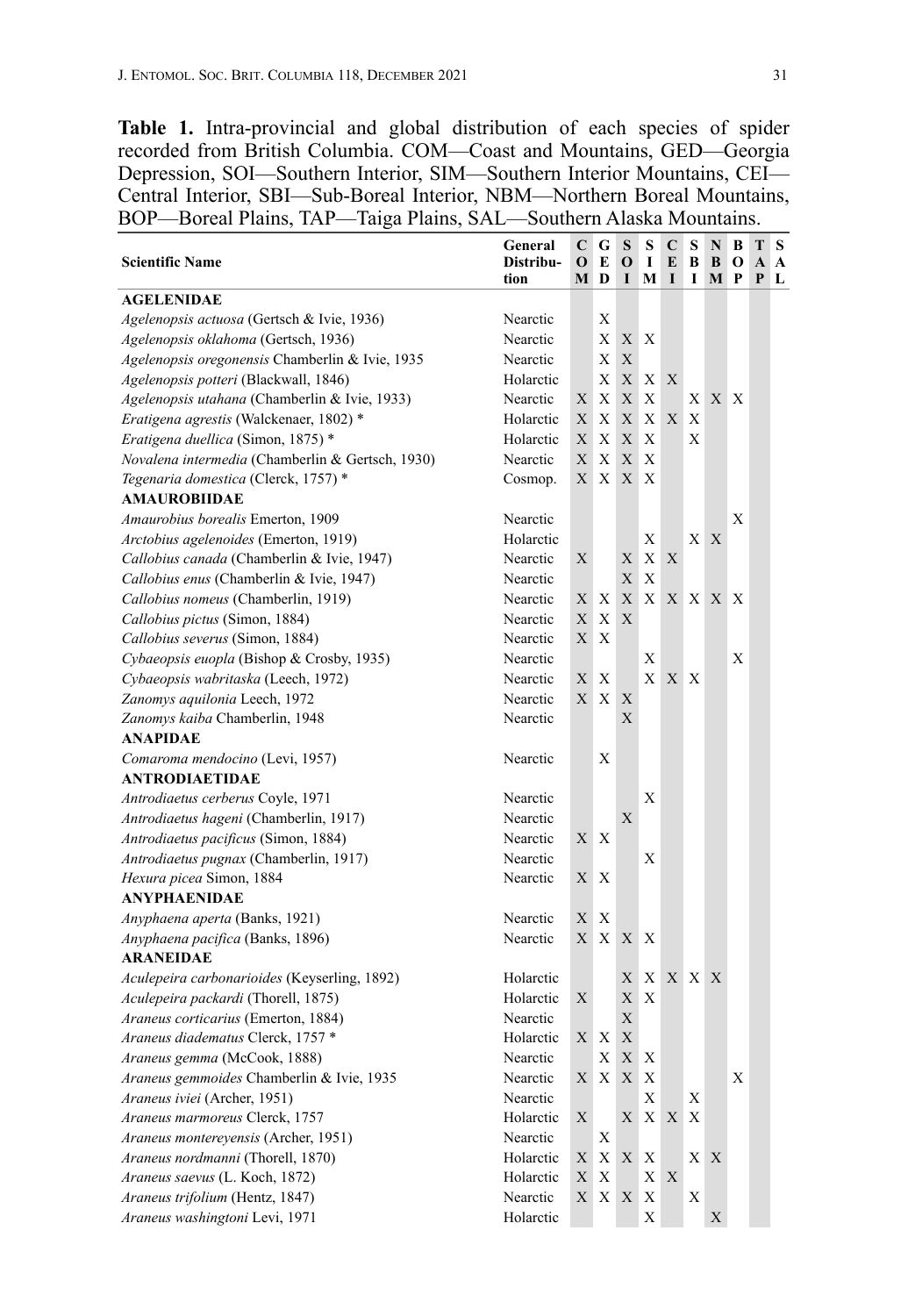| <b>Scientific Name</b>                               | General<br>Distribu-<br>tion | C<br>$\mathbf 0$ | G<br>E<br>M D | S<br>$\mathbf{o}$<br>$\bf{I}$ | S<br>1<br>M | C<br>E<br>I | S<br>В<br>1    | N<br>B<br>M                  | В<br>O<br>P | T | S<br>A A<br>P L |
|------------------------------------------------------|------------------------------|------------------|---------------|-------------------------------|-------------|-------------|----------------|------------------------------|-------------|---|-----------------|
| Araniella displicata (Hentz, 1847)                   | Holarctic                    | X                | X             | X                             | X           | X           | X              |                              | X           |   |                 |
| Araniella proxima (Kulczyński, 1885)                 | Holarctic                    |                  |               |                               |             |             | Х              |                              |             |   |                 |
| Argiope trifasciata (Forsskål, 1775)                 | Cosmop.                      |                  | Х             | X                             | X           | X           |                |                              |             |   |                 |
| Cyclosa conica (Pallas, 1772)                        | Holarctic                    | X                | X             | X                             | X           | $X_{-}$     | Χ              |                              |             |   |                 |
| Cyclosa turbinata (Walckenaer, 1841)                 | Nearctic,<br>Neotropic       |                  | Х             |                               |             |             |                |                              |             |   |                 |
| Hypsosinga alberta Levi, 1972                        | Holarctic                    |                  |               |                               |             |             |                | X                            |             |   |                 |
| <i>Hypsosinga groenlandica</i> Simon, 1889           | Nearctic.<br>Greenland       |                  | X             | X                             |             |             |                |                              |             |   |                 |
| Hypsosinga pygmaea (Sundevall, 1831)                 | Holarctic                    | X                | X             | X                             | Х           |             |                |                              | Х           |   |                 |
| Hypsosinga rubens (Hentz, 1847)                      | Nearctic                     |                  |               | X                             |             |             |                |                              |             |   |                 |
| Larinioides cornutus (Clerck, 1757)                  | Holarctic                    |                  | Х             |                               | Х           |             | X <sub>1</sub> | X                            | X           |   |                 |
| Larinioides patagiatus (Clerck, 1757)                | Holarctic                    | X                | X             | X                             | Χ           | X           | X              | X                            |             |   |                 |
| Larinioides sclopetarius (Clerck, 1757) *            | Holarctic                    |                  | X             | X                             | X           |             |                |                              |             |   |                 |
| Metepeira foxi Gertsch & Ivie, 1936                  | Nearctic                     |                  |               | X                             |             |             |                |                              |             |   |                 |
| Metepeira grandiosa Chamberlin & Ivie, 1941          | Nearctic                     |                  |               | X                             |             |             | X              |                              |             |   |                 |
| Metepeira palustris Chamberlin & Ivie, 1942          | Nearctic                     |                  |               | X                             |             |             |                | X                            |             |   |                 |
| Neoscona arabesca (Walckenaer, 1841)                 | Nearctic,<br>Neotropic       |                  | X             | X                             | X           |             |                |                              |             |   |                 |
| Neoscona pratensis (Hentz, 1847)                     | Nearctic                     | X                |               |                               |             |             |                |                              |             |   |                 |
| Singa keyserlingi McCook, 1894                       | Nearctic                     |                  |               |                               |             |             |                |                              | X           |   |                 |
| Zygiella atrica (C. L. Koch, 1845) *                 | Holarctic                    |                  | Х             |                               |             |             |                |                              |             |   |                 |
| Zygiella dispar (Kulczyński, 1885)                   | Holarctic                    | X                | X             |                               |             |             | X              |                              |             |   |                 |
| Zygiella nearctica Gertsch, 1964                     | Nearctic                     | X                |               |                               |             |             |                | X                            | X           |   |                 |
| Zygiella x-notata (Clerck, 1757) *                   | Holarctic                    | X.               | Х             |                               |             |             |                |                              |             |   |                 |
| <b>CHEIRACANTHIIDAE</b>                              |                              |                  |               |                               |             |             |                |                              |             |   |                 |
| Cheiracanthium inclusum (Hentz, 1847)                | Nearctic,<br>Afrotropic      |                  |               | X                             |             |             |                |                              |             |   |                 |
| Cheiracanthium mildei L. Koch, 1864 *                | Holarctic,<br>Neotropic      |                  |               | X                             |             |             |                |                              |             |   |                 |
| <b>CLUBIONIDAE</b>                                   |                              |                  |               |                               |             |             |                |                              |             |   |                 |
| Clubiona bryantae Gertsch, 1941                      | Nearctic                     |                  | Х             |                               |             |             |                | X                            |             |   |                 |
| Clubiona canadensis Emerton, 1890                    | Nearctic                     | X                |               | X                             | Χ           |             | Х              |                              | Х           |   |                 |
| Clubiona furcata Emerton, 1919                       | Holarctic                    |                  |               |                               | X           |             |                | XX                           |             |   |                 |
| Clubiona kastoni Gertsch, 1941                       | Nearctic                     | X                | X             | X                             | X           |             |                |                              | Х           |   |                 |
| Clubiona Kulczyńskii Lessert, 1905                   | Holarctic                    |                  |               |                               | X           |             | Х              |                              | X           |   |                 |
| Clubiona lutescens Westring, 1851 *                  | Holarctic                    |                  | Х             |                               | Χ           |             |                |                              |             |   |                 |
| Clubiona mimula Chamberlin, 1928                     | Nearctic                     |                  | X             | Х                             |             |             |                |                              |             |   |                 |
| Clubiona moesta Banks, 1896                          | Holarctic                    | X                |               | X                             | X           |             | Х              |                              |             |   |                 |
| Clubiona mutata Gertsch, 1941                        | Nearctic                     |                  |               | X                             |             |             |                |                              | Х           |   |                 |
| Clubiona norvegica Strand, 1900                      | Holarctic                    |                  | X             |                               | $\mathbf X$ |             |                | X X                          |             | Х |                 |
| Clubiona opeongo Edwards, 1958                       | Nearctic                     |                  |               | $\mathbf X$                   | X           |             |                |                              |             |   |                 |
| Clubiona pacifica Banks, 1896                        | Nearctic                     | X                | X             |                               | $\mathbf X$ |             |                |                              |             |   |                 |
| Clubiona pallidula (Clerck, 1757) *                  | Holarctic                    |                  | X X           |                               |             |             |                |                              |             |   |                 |
| Clubiona praematura Emerton, 1909                    | Holarctic                    |                  |               |                               |             |             |                | XX                           |             |   |                 |
| Clubiona riparia L. Koch, 1866                       | Holarctic                    |                  |               | Χ                             | X           |             |                |                              |             |   |                 |
| Clubiona saltitans Emerton, 1919                     | Nearctic                     |                  |               | $\mathbf X$                   |             |             |                |                              |             |   |                 |
| Clubiona trivialis C. L. Koch, 1843                  | Holarctic                    |                  | XX            | $\mathbf X$                   | Χ           |             |                | $\mathbf{X} \mid \mathbf{X}$ |             |   |                 |
| <b>CORINNIDAE</b>                                    |                              |                  |               |                               |             |             |                |                              |             |   |                 |
| Castianeira alteranda Gertsch, 1942                  | Nearctic                     |                  |               | $\mathbf X$                   |             |             |                |                              |             |   |                 |
| Castianeira longipalpa (Hentz, 1847)                 | Nearctic                     |                  | X             | $\mathbf X$                   | X           | Χ           |                |                              |             |   |                 |
| Castianeira variata Gertsch, 1942                    | Nearctic                     | $\mathbf X$      |               |                               |             |             |                |                              |             |   |                 |
| Castianeira walsinghami (O. Pickard-Cambridge, 1874) | Nearctic                     |                  |               | $X \mid X \mid X$             |             | $\mathbf X$ |                |                              |             |   |                 |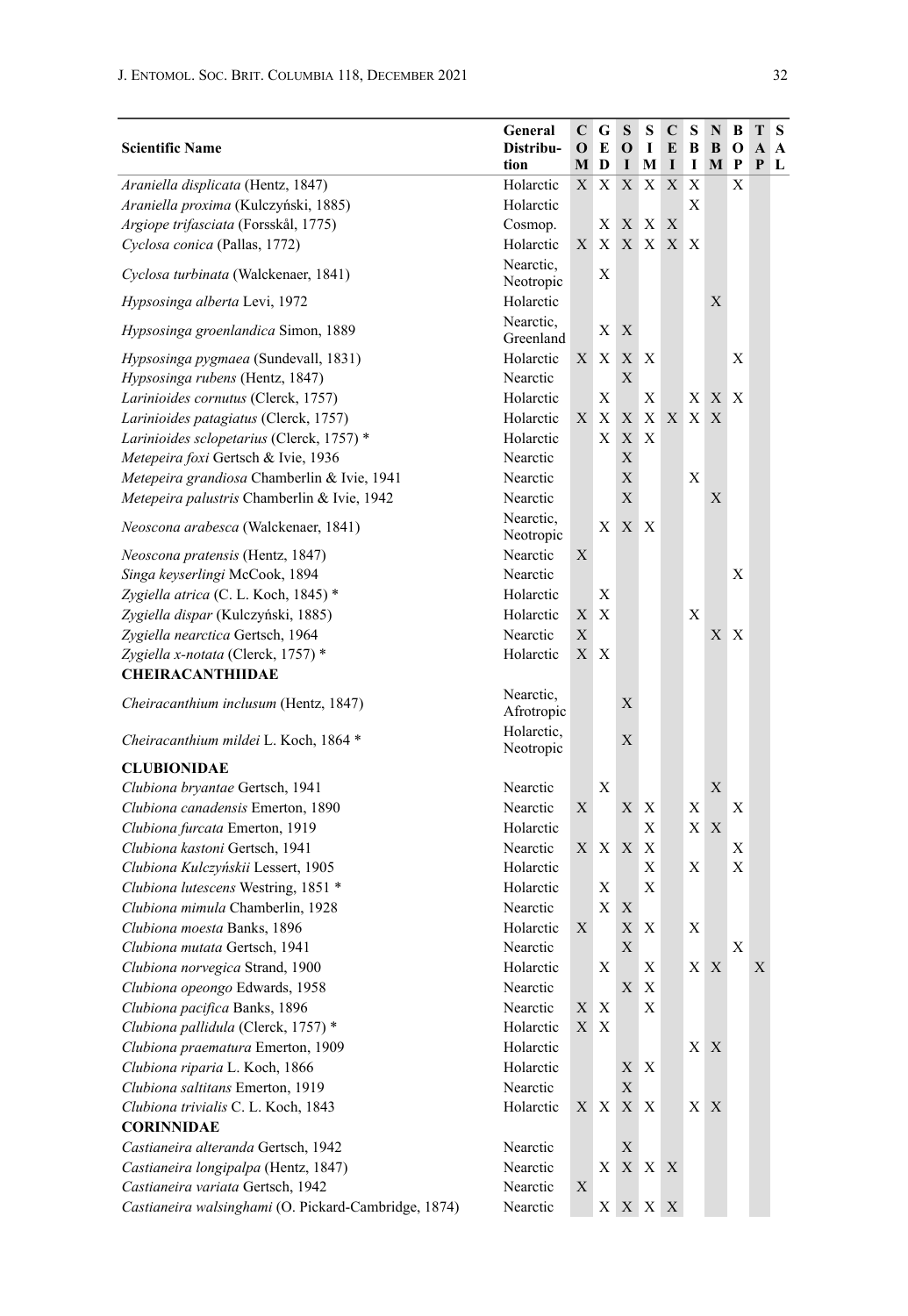| <b>Scientific Name</b>                                                                        | General<br>Distribu- | C<br>0 | G<br>E                    | S<br>O                     | S<br>1       | C<br>E       | S<br>В         | N<br>B | B<br>0 | Т<br>A | S<br>A |
|-----------------------------------------------------------------------------------------------|----------------------|--------|---------------------------|----------------------------|--------------|--------------|----------------|--------|--------|--------|--------|
|                                                                                               | tion                 | M D    |                           | 1                          | M            | I            | 1              | М      | P      | P      | L      |
| CYBAEIDAE                                                                                     |                      |        |                           |                            |              |              |                |        |        |        |        |
| Blabomma californicum (Simon, 1895)                                                           | Nearctic             |        | X                         |                            |              |              |                |        |        |        |        |
| Calymmaria emertoni (Simon, 1897)                                                             | Nearctic             | X.     | $\mathbf{X}$              |                            |              |              |                |        |        |        |        |
| Calymmaria monicae Chamberlin & Ivie, 1937 +                                                  | Nearctic             |        |                           | Х                          |              |              |                |        |        |        |        |
| Calymmaria nana (Simon, 1897)                                                                 | Nearctic             | X      | Х                         |                            |              |              |                |        |        |        |        |
| Calymmaria suprema Chamberlin & Ivie, 1937                                                    | Nearctic             | X      | X                         |                            |              |              |                |        |        |        |        |
| Cryphoeca exlineae Roth, 1988                                                                 | Nearctic             | X      | X                         |                            | X X          |              | X X X          |        |        |        |        |
| Cybaeina confusa Chamberlin & Ivie, 1942                                                      | Nearctic             | X      |                           |                            |              |              |                |        |        |        |        |
| Cybaeina minuta (Banks, 1906)                                                                 | Nearctic             | X      | X                         |                            |              |              |                |        |        |        |        |
| Cybaeota nana Chamberlin & Ivie, 1937                                                         | Nearctic             | X X    |                           |                            | Х            |              |                |        |        |        |        |
| Cybaeota shastae Chamberlin & Ivie, 1937                                                      | Nearctic             | X      | X                         | X                          | Х            |              |                |        |        |        |        |
| Cybaeus charlesi Bennett, 2016                                                                | Nearctic             | X      |                           | X                          |              | X            |                |        |        |        |        |
| Cybaeus eutypus Chamberlin & Ivie, 1932                                                       | Nearctic             | X      | X                         |                            |              |              | Х              |        |        |        |        |
| Cybaeus morosus Simon, 1886                                                                   | Nearctic             | X      | X                         |                            | X X          | X            | X              | X      |        |        |        |
| Cybaeus reticulatus Simon, 1886                                                               | Nearctic             | X      | X X                       |                            |              | $\mathbf{X}$ | X <sup>2</sup> | X      |        |        |        |
| Cybaeus shoshoneus Chamberlin & Ivie, 1932                                                    | Nearctic             |        |                           |                            | Х            |              |                |        |        |        |        |
| Cybaeus signifer Simon, 1886                                                                  | Nearctic             | X X    |                           |                            |              |              |                |        |        |        |        |
| Cybaeus sinuosus Fox, 1937                                                                    | Nearctic             |        |                           |                            | X            |              |                |        |        |        |        |
| Dirksia cinctipes (Banks, 1896)                                                               | Nearctic             | X      | $\boldsymbol{\mathrm{X}}$ |                            |              |              |                |        |        |        |        |
| Ethobuella tuonops Chamberlin & Ivie, 1937                                                    | Nearctic             | X      | Χ                         |                            |              |              |                |        |        |        |        |
| <b>DESIDAE</b>                                                                                |                      |        |                           |                            |              |              |                |        |        |        |        |
| Badumna longinqua (L. Koch, 1867) *                                                           | Cosmop.              |        | X                         |                            |              |              |                |        |        |        |        |
| <b>DICTYNIDAE</b>                                                                             |                      |        |                           |                            |              |              |                |        |        |        |        |
| Arctella lapponica Holm, 1945                                                                 | Holarctic            |        |                           |                            |              |              |                | X      |        |        |        |
| Argenna obesa Emerton, 1911                                                                   | Nearctic             |        |                           |                            | Х            |              |                |        |        |        |        |
| Argenna yakima Chamberlin & Gertsch, 1958                                                     | Nearctic             |        |                           |                            |              |              |                |        |        |        | X      |
| <i>Brommella monticola</i> (Gertsch & Mulaik, 1936)                                           | Nearctic             |        |                           | X                          | X            | X            |                |        |        |        |        |
| Dictyna alaskae Chamberlin & Ivie, 1947                                                       | Holarctic            |        |                           |                            |              |              |                | X      | Х      |        |        |
| Dictyna arundinacea (Linnaeus, 1758)                                                          | Holarctic            |        |                           |                            |              |              |                |        | Х      |        |        |
| Dictyna bostoniensis Emerton, 1888                                                            | Nearctic             |        |                           | Х                          |              |              |                |        |        |        |        |
| Dictyna brevitarsa Emerton, 1915                                                              | Nearctic             |        |                           | X                          | X            |              | Х              |        | X      |        |        |
| Dictyna calcarata Banks, 1904                                                                 | Nearctic,            |        |                           | Х                          |              |              |                |        |        |        |        |
| Dictyna coloradensis Chamberlin, 1919                                                         | Oceania<br>Nearctic  |        |                           | X                          | X            |              | XX.            | X      | X      |        |        |
| Dictyna foliacea (Hentz, 1850)                                                                | Nearctic             |        |                           |                            |              |              |                |        | Х      |        |        |
| Dictyna major Menge, 1869                                                                     | Holarctic            | X      | Χ                         | X                          | X            | X            |                | X X X  |        |        |        |
| Dictyna minuta Emerton, 1888                                                                  | Nearctic             |        | Χ                         | X                          |              | X            | Х              |        |        |        |        |
| Dictyna personata Gertsch & Mulaik, 1936                                                      | Nearctic             |        |                           | X                          | X            |              |                |        |        |        |        |
| Dictyna subpinicola Ivie, 1947                                                                | Nearctic             |        |                           | X                          | X            |              |                |        |        |        |        |
|                                                                                               |                      |        |                           | X.                         |              |              |                |        |        |        |        |
| Dictyna terrestris Emerton, 1911<br>Dictyna tridentata Bishop & Ruderman, 1946                | Nearctic<br>Nearctic |        | $\mathbf X$               |                            |              |              |                |        |        |        |        |
| Dictyna uncinata Thorell, 1856 *                                                              | Holarctic            |        |                           |                            |              |              |                |        | Χ      |        |        |
| Dictyna volucripes Keyserling, 1881                                                           | Nearctic             |        |                           | Х                          |              |              |                |        | X      |        |        |
|                                                                                               |                      |        |                           |                            |              |              |                |        |        |        |        |
| Emblyna annulipes (Blackwall, 1846)                                                           | Holarctic            | Х      | X                         | $\mathbf X$                | $\mathbf{X}$ |              | X              | X      |        |        |        |
| Emblyna borealis (O. Pickard-Cambridge, 1877)<br>Emblyna chitina (Chamberlin & Gertsch, 1958) | Holarctic            | X      |                           | Х                          | X            | X            | X              | X      | X      |        |        |
| Emblyna completa (Chamberlin & Gertsch, 1929)                                                 | Nearctic             |        | X                         | $\mathbf X$<br>$\mathbf X$ | Х            |              |                |        |        |        |        |
|                                                                                               | Nearctic             | Х      |                           |                            |              |              | $X_{\perp}$    | X      |        |        |        |
| Emblyna horta (Gertsch & Ivie, 1936)                                                          | Nearctic             |        |                           | $\mathbf X$                |              |              |                |        |        |        |        |
| Emblyna manitoba (Ivie, 1947)                                                                 | Nearctic             |        |                           |                            | $X_{-}$      | Χ            |                | X.     | X      |        |        |
| Emblyna maxima (Banks, 1892)                                                                  | Nearctic             |        |                           |                            |              |              |                |        | Х      |        |        |
| Emblyna olympiana (Chamberlin, 1919)                                                          | Nearctic             |        | $\mathbf X$               |                            |              |              |                |        |        |        |        |
| Emblyna oregona (Gertsch, 1946)                                                               | Nearctic             |        | $\mathbf X$               |                            |              |              |                |        |        |        |        |
| Emblyna palomara Chamberlin, 1948                                                             | Nearctic             |        |                           | $\mathbf X$                |              |              |                |        |        |        |        |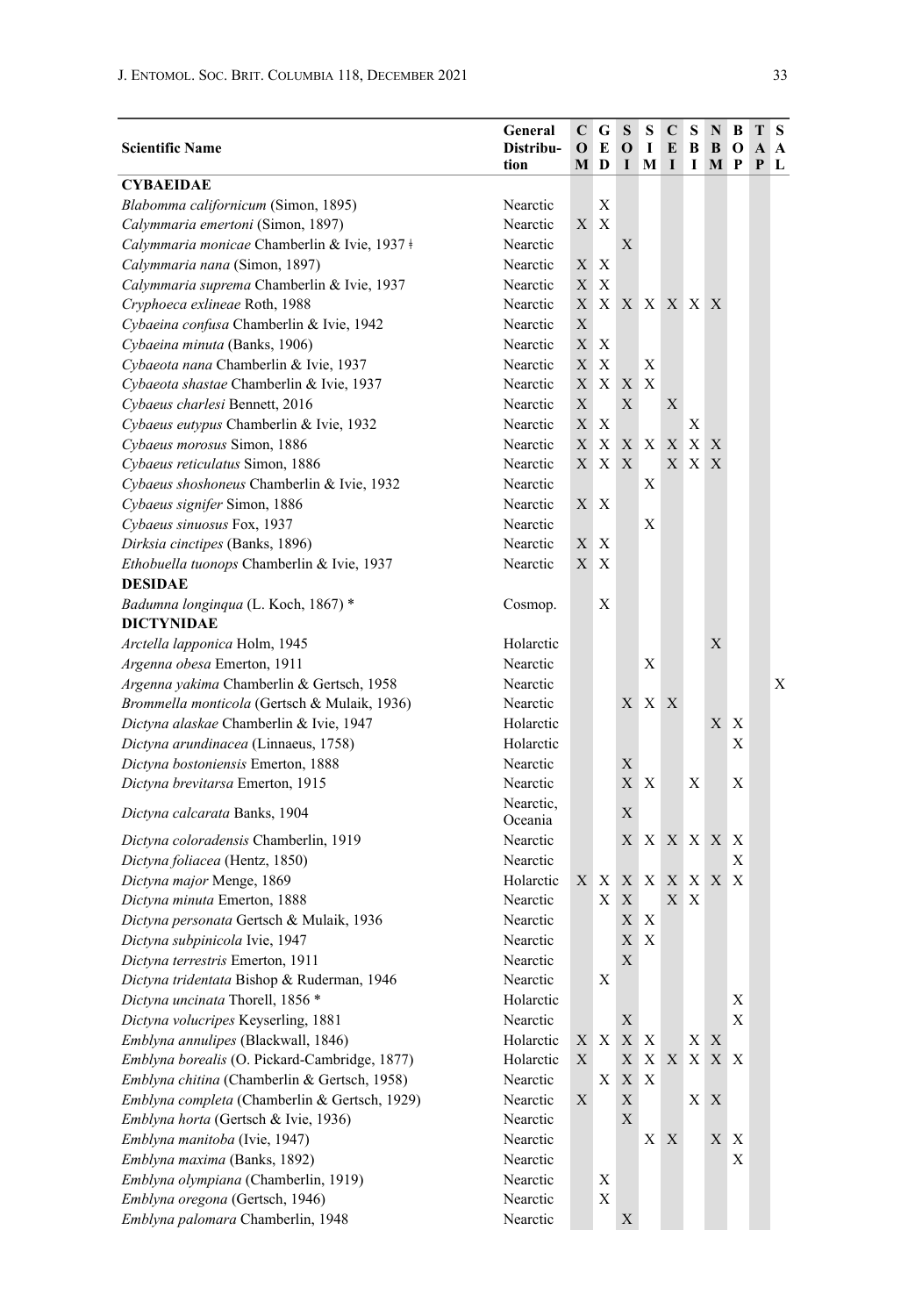| <b>Scientific Name</b>                          | General<br>Distribu- | $\mathbf C$<br>$\mathbf 0$ | G<br>E | S<br>$\bf o$                 | S<br>1       | C<br>E | S<br>B  | N<br>B  | B<br>O | Т<br>A | S<br>A |
|-------------------------------------------------|----------------------|----------------------------|--------|------------------------------|--------------|--------|---------|---------|--------|--------|--------|
|                                                 | tion                 | М                          | D      | 1                            | M            | I      | 1       | M       | P      | P      | L      |
| Emblyna peragrata (Bishop & Ruderman, 1946)     | Nearctic             | X                          | Х      |                              | X            | Х      |         |         |        |        |        |
| Emblyna phylax (Gertsch & Ivie, 1936)           | Nearctic             |                            |        | Х                            | X            | X      | Х       |         | Х      |        |        |
| Emblyna reticulata (Gertsch & Ivie, 1936)       | Nearctic             | X                          |        | X                            |              |        | X       |         |        |        |        |
| Emblyna sublata (Hentz, 1850)                   | Nearctic             | X                          |        |                              |              |        |         | Χ       |        |        |        |
| Hackmania prominula (Tullgren, 1948)            | Holarctic            |                            |        | X                            | X            |        |         | X       | X      |        |        |
| Iviella sp.                                     | Nearctic             |                            |        | X                            |              |        |         |         |        |        |        |
| Lathys alberta Gertsch, 1946                    | Holarctic            | X                          |        | X                            | $\mathbf X$  |        | X X X   |         |        |        |        |
| Lathys humilis (Blackwall, 1855) *              | Holarctic            |                            | Х      |                              |              |        |         |         |        |        |        |
| Lathys sp. Simon, 1884                          | Nearctic             |                            |        |                              | X            |        |         |         |        |        |        |
| Mallos niveus O. Pickard-Cambridge, 1902        | Nearctic             |                            |        | X                            |              |        |         |         |        |        |        |
| Phantyna terranea (Ivie, 1947)                  | Nearctic             |                            | Х      |                              |              |        |         |         | Х      |        |        |
| Tricholathys rothi Chamberlin & Gertsch, 1958   | Nearctic             |                            | X      |                              |              |        |         |         |        |        |        |
| Tricholathys sp. Chamberlin & Ivie, 1935        | Nearctic             |                            |        | Х                            | Х            |        |         |         |        |        |        |
| Tricholathys spiralis Chamberlin & Ivie, 1935   | Nearctic             | X                          |        | X                            |              |        |         |         |        |        |        |
| <b>DIPLURIDAE</b>                               |                      |                            |        |                              |              |        |         |         |        |        |        |
| Microhexura idahoana Chamberlin & Ivie, 1945    | Nearctic             |                            |        |                              | X            |        |         |         |        |        |        |
| <b>DYSDERIDAE</b>                               |                      |                            |        |                              |              |        |         |         |        |        |        |
| Dysdera crocata C. L. Koch, 1838 *              | Cosmop.              |                            | Х      |                              |              |        |         |         |        |        |        |
| GNAPHOSIDAE                                     |                      |                            |        |                              |              |        |         |         |        |        |        |
| Callilepis eremella Chamberlin, 1928            | Nearctic             |                            |        | Х                            |              |        |         |         |        |        |        |
| Callilepis pluto Banks, 1896                    | Nearctic             | X                          | Х      |                              | X            |        |         |         | Х      |        |        |
| Drassodes neglectus (Keyserling, 1887)          | Holarctic            |                            | XX     | X                            | X            |        | X X X   |         | X      |        |        |
| Drassodes saccatus (Emerton, 1890)              | Nearctic             |                            |        | X                            |              | X      |         |         |        |        |        |
| Drassyllus depressus (Emerton, 1890)            | Nearctic             | $X_{-}$                    | Χ      | X                            | X            |        |         |         | X      |        |        |
| Drassyllus dromeus Chamberlin, 1922             | Nearctic             |                            | Х      | X                            |              | X      |         |         |        |        |        |
| Drassyllus insularis (Banks, 1900)              | Nearctic             |                            |        | X                            |              |        |         |         |        |        |        |
| Drassyllus lamprus (Chamberlin, 1920)           | Nearctic             |                            | Χ      | $\mathbf X$                  |              | X      |         |         |        |        |        |
| Drassyllus nannellus Chamberlin & Gertsch, 1940 | Nearctic             |                            |        | X                            |              |        |         |         |        |        |        |
| Drassyllus niger (Banks, 1896)                  | Nearctic             | X                          | Х      | X                            |              |        |         |         | Х      |        |        |
| Drassyllus saphes Chamberlin, 1936              | Nearctic             |                            | X      | X                            |              |        |         |         |        |        |        |
| Gnaphosa antipola Chamberlin, 1933              | Nearctic             | X                          | Χ      |                              | Х            |        |         |         |        |        |        |
| Gnaphosa borea Kulczyński, 1908                 | Holarctic            |                            |        |                              |              |        |         | Х       | X      |        |        |
| Gnaphosa brumalis Thorell, 1875                 | Nearctic             |                            |        |                              | Χ            | XX     |         | X       |        |        |        |
| Gnaphosa californica Banks, 1904                | Nearctic             |                            | X      | X                            |              |        |         |         |        |        |        |
| Gnaphosa microps Holm, 1939                     | Holarctic            |                            |        | X                            | Х            | Х      |         | X       |        |        |        |
| Gnaphosa muscorum (L. Koch, 1866)               | Holarctic            | X                          | X      | X                            | Х            | X      | X       | X X     |        |        |        |
| Gnaphosa orites Chamberlin, 1922                | Holarctic            |                            |        |                              | Х            |        |         | X       |        | Х      |        |
| Gnaphosa parvula Banks, 1896                    | Nearctic             |                            |        | X                            | X            |        |         | X X X X |        | X      |        |
| Gnaphosa snohomish Platnick & Shadab, 1975      | Nearctic             |                            | Х      |                              |              |        |         |         |        |        |        |
| Haplodrassus bicornis (Emerton, 1909)           | Nearctic             |                            |        | $\mathbf{X} \mid \mathbf{X}$ |              |        |         |         |        |        |        |
| Haplodrassus eunis Chamberlin, 1922             | Nearctic             |                            |        | X                            | $\mathbf{X}$ |        |         |         | X      |        |        |
| Haplodrassus hiemalis (Emerton, 1909)           | Holarctic            |                            |        | X                            | $\mathbf X$  | Х      |         | X       | X      |        |        |
| Haplodrassus signifer (C. L. Koch, 1839)        | Holarctic            |                            | X      | $\mathbf X$                  | X            |        | X X X   |         |        |        |        |
| Herpyllus hesperolus Chamberlin, 1928           | Nearctic             |                            |        | $\mathbf X$                  |              |        |         |         |        |        |        |
| Herpyllus propinquus (Keyserling, 1887)         | Nearctic             |                            |        | $\mathbf X$                  |              |        |         |         |        |        |        |
| Micaria aenea Thorell, 1871                     | Holarctic            |                            |        |                              | XX.          |        | X X X   |         |        |        |        |
| Micaria alpina L. Koch, 1872                    | Holarctic            |                            |        |                              |              |        |         | Х       |        |        |        |
| Micaria coloradensis Banks, 1896                | Nearctic             |                            |        | X                            |              | X      |         |         |        |        |        |
| Micaria constricta Emerton, 1894                | Holarctic            |                            | XX     | $\mathbf{X} \mid \mathbf{X}$ |              |        | $X$ $X$ | X       |        |        |        |
| Micaria foxi Gertsch, 1933                      | Nearctic             |                            |        | $\mathbf X$                  |              |        | X       |         |        |        |        |
| Micaria idana Platnick & Shadab, 1988           | Nearctic             |                            |        | $\mathbf X$                  |              |        |         |         |        |        |        |
| Micaria laticeps Emerton, 1909                  | Nearctic             |                            |        | X                            |              |        |         |         |        |        |        |

L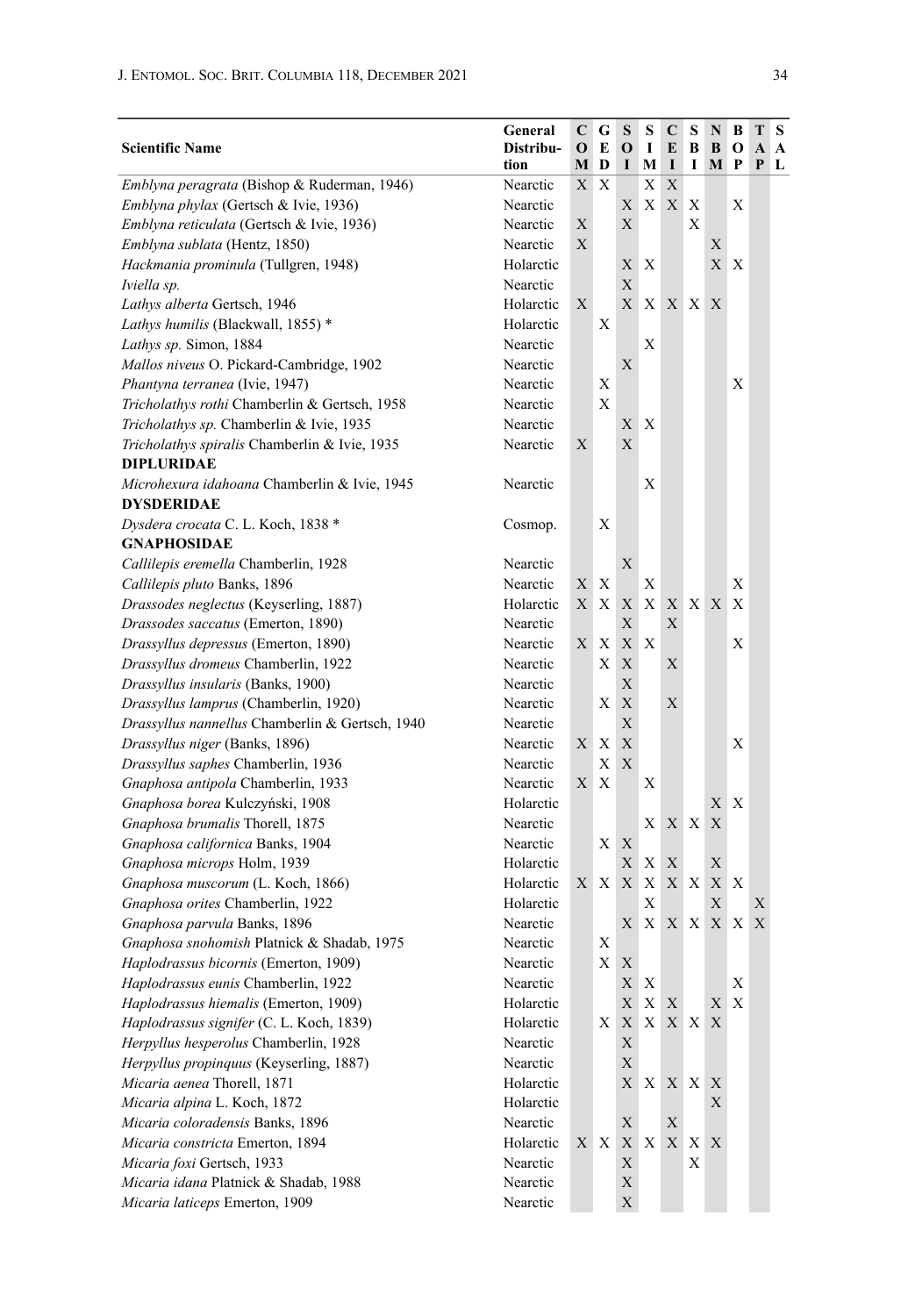| <b>Scientific Name</b>                                          | General<br>Distribu-<br>tion | C<br>$\mathbf 0$<br>MD | G<br>E                                       | S<br>O<br>1 | S<br>1<br>М    | C<br>E<br>I | S<br>В<br>1                                    | N<br>B<br>М | B<br>o<br>P | Т<br>A<br>P | ∣S<br>$\mathbf{A}$<br>L |
|-----------------------------------------------------------------|------------------------------|------------------------|----------------------------------------------|-------------|----------------|-------------|------------------------------------------------|-------------|-------------|-------------|-------------------------|
| Micaria longipes Emerton, 1890                                  | Nearctic                     |                        |                                              | X           | Х              |             |                                                |             |             |             |                         |
| Micaria longispina Emerton, 1911                                | Nearctic                     |                        |                                              | X           |                |             |                                                |             |             |             |                         |
| Micaria medica Platnick & Shadab, 1988                          | Nearctic                     |                        |                                              | X           |                |             |                                                |             |             |             |                         |
| Micaria pulicaria (Sundevall, 1831)                             | Holarctic                    |                        | XX                                           | X           | X              |             | X X X                                          |             |             |             |                         |
| Micaria riggsi Gertsch, 1942                                    | Nearctic                     |                        |                                              | X           |                |             |                                                |             |             |             |                         |
| Micaria rossica Thorell, 1875                                   | Holarctic                    |                        | Х                                            | X           | $X_{-}$        |             |                                                | X X X X     |             |             |                         |
| Micaria utahna Gertsch, 1933                                    | Nearctic                     |                        | Χ                                            | X           |                |             |                                                |             |             |             |                         |
| Nodocion eclecticus Chamberlin, 1924                            | Nearctic                     |                        |                                              | X           |                |             |                                                |             |             |             |                         |
| Nodocion mateonus Chamberlin, 1922                              | Nearctic                     |                        |                                              | X           |                |             |                                                |             |             |             |                         |
| Nodocion rufithoracicus Worley, 1928                            | Nearctic                     |                        | Х                                            | X           | Х              |             |                                                |             |             |             |                         |
| Nodocion voluntarius (Chamberlin, 1919)                         | Nearctic                     |                        | Х                                            | Х           | Х              |             |                                                |             |             |             |                         |
| Orodrassus canadensis Platnick & Shadab, 1975                   | Nearctic                     | X                      | X                                            | X           | X              |             | XX                                             | Χ           |             |             |                         |
| Orodrassus coloradensis (Emerton, 1877)                         | Nearctic                     | X                      |                                              | X           | X              | X           |                                                | X           |             |             |                         |
| Parasyrisca orites (Chamberlin & Gertsch, 1940)                 | Nearctic                     | X                      |                                              | X           |                |             |                                                |             |             |             |                         |
| Scotophaeus blackwalli (Thorell, 1871) *                        | Cosmop.                      |                        | Х                                            | X           |                |             |                                                |             |             |             |                         |
| Sergiolus columbianus (Emerton, 1917)                           | Nearctic                     | X                      | X                                            | X           |                |             |                                                |             |             |             |                         |
| Sergiolus iviei Platnick & Shadab, 1981                         | Nearctic                     |                        |                                              | X           |                |             |                                                |             |             |             |                         |
| Sergiolus montanus (Emerton, 1890)                              | Nearctic                     | X                      | $\boldsymbol{\mathrm{X}}$                    | X           | Χ              | X X         |                                                |             |             |             |                         |
| Zelotes exiguoides Platnick & Shadab, 1983                      | Nearctic                     |                        |                                              | X           | Х              |             |                                                | X           | X           |             |                         |
| Zelotes fratris Chamberlin, 1920                                | Holarctic                    | X                      | Χ                                            | X           | X              |             | X X X                                          |             | X           |             |                         |
| Zelotes hentzi Barrows, 1945                                    | Nearctic                     |                        | Х                                            | X           |                |             |                                                |             |             |             |                         |
| Zelotes puritanus Chamberlin, 1922                              | Holarctic                    | X                      | X                                            | X           | X <sup>2</sup> | X X         |                                                |             | X           |             |                         |
| Zelotes rainier Platnick & Shadab, 1983                         | Nearctic                     | X                      |                                              | X           |                |             |                                                |             |             |             |                         |
| Zelotes sula Lowrie & Gertsch, 1955                             | Holarctic                    |                        |                                              | X           |                |             | $X_{-}$                                        | X           |             |             |                         |
| Zelotes tuobus Chamberlin, 1919                                 | Nearctic                     |                        | X                                            | X           |                |             |                                                |             |             |             |                         |
| <b>HAHNIIDAE</b>                                                |                              |                        |                                              |             |                |             |                                                |             |             |             |                         |
| Antistea brunnea (Emerton, 1909)                                | Nearctic                     | X                      |                                              |             | Χ              | X           |                                                |             |             |             |                         |
| Cicurina idahoana Chamberlin, 1919                              | Nearctic                     |                        | XX                                           | X           | Х              |             |                                                |             |             |             |                         |
| Cicurina intermedia Chamberlin & Ivie, 1933                     | Nearctic                     |                        |                                              | X           | X              |             |                                                |             |             |             |                         |
| Cicurina robusta Simon, 1886                                    | Nearctic                     |                        |                                              | X           |                |             |                                                |             |             |             |                         |
| Cicurina simplex Simon, 1886                                    | Nearctic                     | X                      | Χ                                            |             | Х              |             |                                                |             |             |             |                         |
| Cicurina tersa Simon, 1886                                      | Nearctic                     | X<br>X                 | X<br>X                                       | X<br>X      | Χ              | X           | X                                              |             | Χ           |             |                         |
| Hahnia arizonica Chamberlin & Ivie, 1942                        | Nearctic                     | X                      | X                                            |             | X              |             |                                                |             |             |             |                         |
| Hahnia cinerea Emerton, 1890<br>Hahnia glacialis Sørensen, 1898 | Nearctic<br>Holarctic        | X                      |                                              | X<br>X      | X              | X           | $X_{-}$<br>$X_{-}$                             | X<br>X      |             |             |                         |
| Hahnia ononidum Simon, 1875                                     | Holarctic                    |                        |                                              |             | Х              |             |                                                | X           |             |             |                         |
| Neoantistea agilis (Keyserling, 1887)                           | Nearctic                     | Χ                      |                                              |             | Х              |             | Х                                              |             | Χ           |             |                         |
| Neoantistea gosiuta Gertsch, 1934                               | Nearctic                     | Х                      |                                              |             | X              |             |                                                | X           |             |             |                         |
| Neoantistea magna (Keyserling, 1887)                            | Nearctic                     | $X_{\mathcal{L}}$      | $\mathbf{X}$                                 | X           | X              |             | X X                                            |             |             |             |                         |
| LINYPHIIDAE                                                     |                              |                        |                                              |             |                |             |                                                |             |             |             |                         |
| Acanthoneta aggressa (Chamberlin & Ivie, 1943)                  | Nearctic                     |                        |                                              | X           | X              | Х           |                                                | X           |             |             |                         |
| Acanthoneta furcata (Emerton, 1913)                             | Nearctic                     |                        |                                              |             |                |             |                                                | X           |             |             |                         |
| Agnyphantes arboreus (Emerton, 1915)                            | Nearctic                     |                        | $\mathbf{X} \mid \mathbf{X}$                 |             | Χ              |             | $\mathbf{X}^{\top}\mathbf{X}^{\top}\mathbf{X}$ |             |             |             |                         |
| Agyneta 3rb Hull, 1911                                          | Nearctic                     |                        |                                              | X           | X              |             |                                                |             |             |             |                         |
| Agyneta allosubtilis Loksa, 1965                                | Holarctic                    |                        | X                                            | $\mathbf X$ | X              |             |                                                | X X X X     |             |             |                         |
| Agyneta amersaxatilis Saaristo & Koponen, 1998                  | Holarctic                    | X                      |                                              |             |                |             |                                                |             |             |             |                         |
| Agyneta aquila Dupérré, 2013                                    | Nearctic                     |                        |                                              |             |                |             |                                                | X           |             |             |                         |
| Agyneta bucklei Dupérré, 2013                                   | Nearctic                     | X                      | $\mathbf{X}$                                 |             |                |             |                                                |             |             |             |                         |
| Agyneta cauta (O. Pickard-Cambridge, 1903)                      | Holarctic                    |                        |                                              |             |                |             |                                                | X           |             |             |                         |
| Agyneta conigera (O. Pickard-Cambridge, 1863)                   | Holarctic                    |                        |                                              |             |                |             |                                                | $\mathbf X$ |             |             |                         |
| Agyneta danielbelangeri Dupérré, 2013                           | Nearctic                     |                        |                                              |             | Х              |             | Х                                              |             |             |             |                         |
| Agyneta darrelli Dupérré, 2013                                  | Nearctic                     |                        | $\mathbf{X} \mid \mathbf{X} \mid \mathbf{X}$ |             |                |             |                                                |             |             |             |                         |
|                                                                 |                              |                        |                                              |             |                |             |                                                |             |             |             |                         |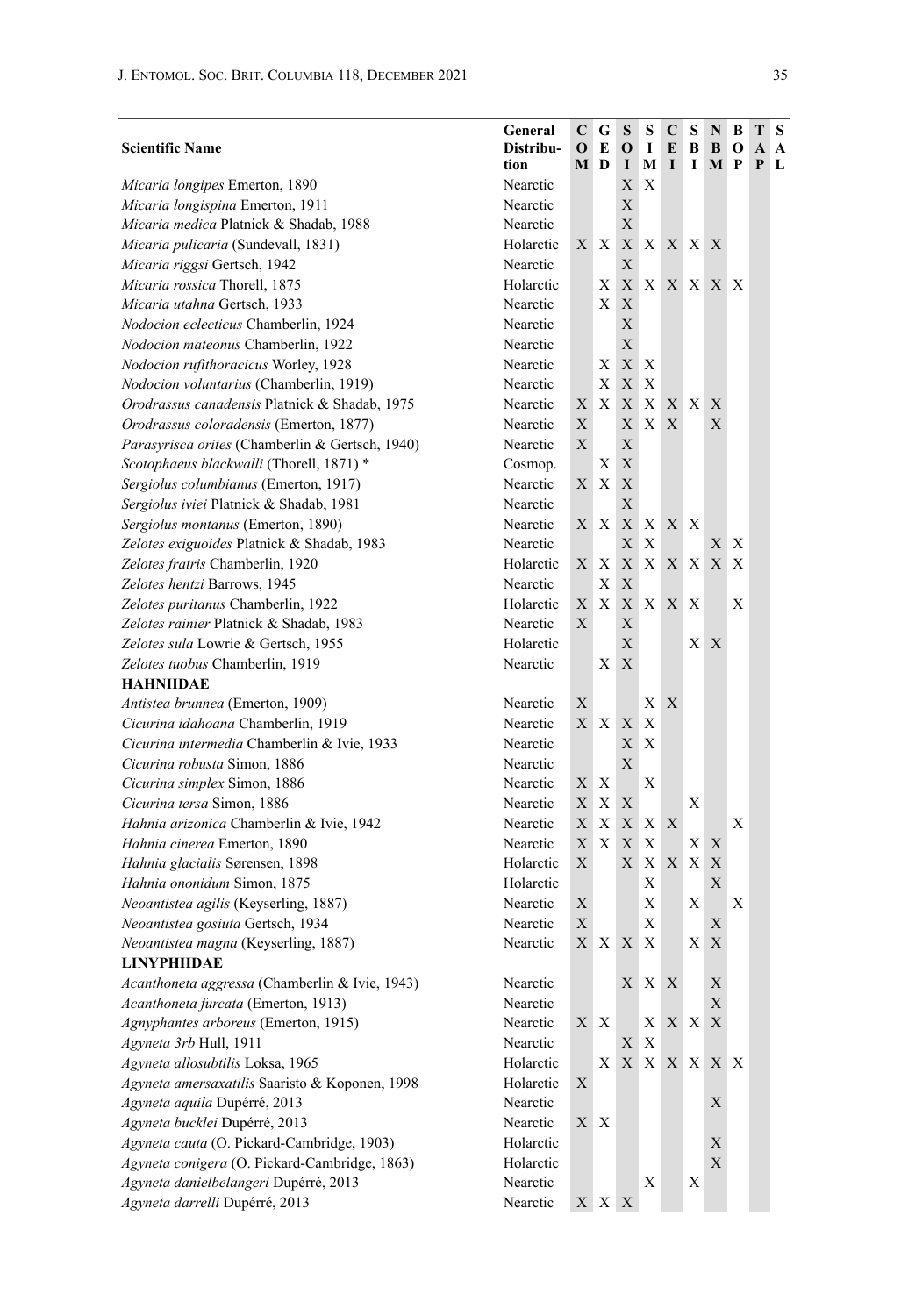| <b>Scientific Name</b>                              | General<br>Distribu-<br>tion | C<br>$\mathbf 0$<br>M | G<br>E<br>D               | S<br>$\mathbf 0$<br>1        | S<br>$\bf{I}$<br>$\mathbf M$ | $\mathbf C$<br>E<br>$\mathbf I$ | S<br>B<br>1  | N<br>B<br>M | В<br>O<br>P  | Т<br>A<br>P | S<br>$\mathbf A$<br>$\mathbf{L}$ |
|-----------------------------------------------------|------------------------------|-----------------------|---------------------------|------------------------------|------------------------------|---------------------------------|--------------|-------------|--------------|-------------|----------------------------------|
| Agyneta decora (O. Pickard-Cambridge, 1871)         | Holarctic                    |                       |                           |                              |                              | Х                               |              |             |              |             |                                  |
| Agyneta decorata (Chamberlin & Ivie, 1944)          | Nearctic                     | X                     | Х                         | X                            |                              |                                 | XX           |             |              |             |                                  |
| Agyneta emertoni (Roewer, 1942)                     | Nearctic                     | X                     | X                         |                              |                              |                                 |              |             |              |             |                                  |
| Agyneta fabra (Keyserling, 1886)                    | Nearctic                     |                       |                           | Х                            | Χ                            |                                 |              |             | X            |             |                                  |
| Agyneta fillmorana (Chamberlin, 1919)               | Nearctic                     | X                     | X                         | X                            | X                            |                                 | X            | X           |              |             |                                  |
| Agyneta flibuscrocus Dupérré, 2013                  | Nearctic                     |                       |                           | X                            | $\mathbf X$                  | $\mathbf X$                     |              | X           |              |             |                                  |
| Agyneta fratrella (Chamberlin, 1919)                | Nearctic                     |                       |                           | X                            | $\mathbf X$                  | X                               |              |             |              |             |                                  |
| Agyneta jacksoni (Braendegaard, 1937)               | Nearctic                     |                       |                           | X                            |                              |                                 |              | X           |              |             |                                  |
| Agyneta lophophor (Chamberlin & Ivie, 1933)         | Nearctic                     | X                     |                           |                              | $\mathbf X$                  |                                 |              |             | X            |             |                                  |
| Agyneta manni (Crawford & Edwards, 1989)            | Nearctic                     | X                     | $\mathbf X$               | $\mathbf X$                  |                              | X                               | $\mathbf{X}$ | X           |              |             |                                  |
| Agyneta maritima (Emerton, 1919)                    | Holarctic                    | X                     |                           |                              |                              |                                 | X            | X           |              |             |                                  |
| Agyneta micaria (Emerton, 1882)                     | Nearctic                     |                       |                           | $\mathbf X$                  |                              |                                 |              |             |              |             |                                  |
| Agyneta nigripes (Simon, 1884)                      | Holarctic                    |                       |                           |                              | Х                            |                                 |              |             |              |             |                                  |
| Agyneta olivacea (Emerton, 1882)                    | Holarctic                    | X                     |                           | X                            | X                            | X                               | X            | X X         |              |             |                                  |
| Agyneta ordinaria (Chamberlin & Ivie, 1947)         | Nearctic                     | X                     | X                         | X                            | $\mathbf X$                  | $\mathbf X$                     | X            |             |              |             |                                  |
| Agyneta perspicua Dupérré, 2013                     | Nearctic                     | X                     | X                         | X                            | X                            | X                               | X X          |             | $\mathbf{X}$ |             |                                  |
| Agyneta protrudens (Chamberlin & Ivie, 1933)        | Nearctic                     | X                     | X                         | X                            | X                            |                                 | X X X        |             |              |             |                                  |
| Agyneta simplex (Emerton, 1926)                     | Nearctic                     | X                     | $\mathbf X$               | $\mathbf X$                  | X                            | X                               |              |             |              |             |                                  |
| Agyneta uta (Chamberlin, 1920)                      | Nearctic                     | X                     | X                         |                              |                              |                                 |              |             |              |             |                                  |
| Agyneta watertoni Dupérré, 2013                     | Nearctic                     |                       |                           |                              |                              | X X                             |              |             |              |             |                                  |
| Allomengea dentisetis (Grube, 1861)                 | Holarctic                    |                       |                           | X                            |                              |                                 |              |             |              |             |                                  |
| Aphileta microtarsa (Emerton, 1882)                 | Nearctic                     | X                     |                           | X                            | Χ                            | X X                             |              |             |              |             |                                  |
| Aphileta misera (O. Pickard-Cambridge, 1882)        | Holarctic                    |                       |                           |                              | X                            | X                               |              |             |              |             |                                  |
| Arcuphantes arcuatulus (Roewer, 1942)               | Nearctic                     | X                     | X                         |                              |                              |                                 |              |             |              |             |                                  |
| Arcuphantes sylvaticus Chamberlin & Ivie, 1943      | Nearctic                     | X                     |                           | X                            | Х                            |                                 |              |             |              |             |                                  |
| Baryphyma trifrons (O. Pickard-Cambridge, 1863)     | Holarctic                    |                       |                           |                              | X                            |                                 |              | X           | X            |             |                                  |
| Bathyphantes alameda Ivie, 1969                     | Nearctic                     | X                     |                           |                              |                              |                                 |              |             |              |             |                                  |
| Bathyphantes alascensis (Banks, 1900)               | Nearctic                     | X                     | $\boldsymbol{\mathrm{X}}$ | X                            | X                            | X                               | $\mathbf{X}$ |             |              |             |                                  |
| Bathyphantes brevipes (Emerton, 1917)               | Nearctic                     | X                     | Х                         |                              | Х                            |                                 | Х            |             | Х            |             |                                  |
| Bathyphantes brevis (Emerton, 1911)                 | Nearctic                     | X                     | X                         |                              |                              |                                 |              |             |              |             |                                  |
| Bathyphantes canadensis (Emerton, 1882)             | Holarctic                    |                       |                           |                              |                              |                                 | X            |             | X            |             |                                  |
| Bathyphantes diasosnemis Fage, 1929                 | Nearctic                     | X                     |                           |                              |                              |                                 |              |             |              |             |                                  |
| Bathyphantes eumenis (L. Koch, 1879)                | Holarctic                    |                       |                           |                              |                              | X                               | X X          |             |              |             |                                  |
| Bathyphantes iviei Holm, 1970                       | Nearctic                     |                       |                           |                              |                              |                                 | X            | X           |              |             |                                  |
| Bathyphantes keeni (Emerton, 1917)                  | Nearctic                     | X                     | Х                         |                              |                              | X                               |              |             |              |             |                                  |
| Bathyphantes malkini Ivie, 1969                     | Nearctic                     |                       | X                         |                              |                              |                                 |              |             |              |             |                                  |
| Bathyphantes orica Ivie, 1969                       | Nearctic                     | X                     | X                         |                              | X                            |                                 |              |             |              |             |                                  |
| Bathyphantes pallidus (Banks, 1892)                 | Nearctic                     |                       | Х                         |                              | X                            | X X                             |              |             |              |             |                                  |
| Bathyphantes reprobus (Kulczyński, 1916)            | Holarctic                    |                       |                           |                              |                              |                                 |              |             | Х            |             |                                  |
| Bathyphantes waneta Ivie, 1969                      | Nearctic                     |                       |                           | $\mathbf{X} \mid \mathbf{X}$ | $\mathbf X$                  |                                 |              |             |              |             |                                  |
| Caviphantes saxetorum (Hull, 1916)                  | Holarctic                    |                       |                           |                              | Х                            |                                 |              |             |              |             |                                  |
| Centromerita bicolor (Blackwall, 1833) *            | Holarctic                    |                       | X                         |                              |                              |                                 |              |             |              |             |                                  |
| Centromerus longibulbus (Emerton, 1882)             | Nearctic                     |                       |                           | X                            | Χ                            |                                 | X            |             |              |             |                                  |
| Centromerus mariannae Slowik, 2018                  | Nearctic                     | X                     | Х                         |                              | X                            |                                 |              |             |              |             |                                  |
| Centromerus sylvaticus (Blackwall, 1841)            | Holarctic                    |                       | $\mathbf X$               |                              |                              |                                 |              |             |              |             |                                  |
| Ceraticelus atriceps (O. Pickard-Cambridge, 1874)   | Nearctic                     | X                     | $\mathbf{X}$              | X                            | X                            |                                 | X X X        |             |              |             |                                  |
| Ceraticelus bulbosus (Emerton, 1882)                | Holarctic                    |                       |                           | X                            | X                            |                                 |              |             |              |             |                                  |
| Ceraticelus crassiceps Chamberlin & Ivie, 1939      | Nearctic                     |                       |                           | X                            |                              |                                 |              |             |              |             |                                  |
| Ceraticelus emertoni (O. Pickard-Cambridge, 1874)   | Nearctic                     |                       |                           |                              | Χ                            |                                 |              |             |              |             |                                  |
| Ceraticelus fissiceps (O. Pickard-Cambridge, 1874)  | Nearctic                     |                       | X X                       | $\mathbf X$                  | X                            | X X                             |              |             | Х            |             |                                  |
| Ceraticelus laetabilis (O. Pickard-Cambridge, 1874) | Nearctic                     |                       |                           |                              |                              |                                 | X            |             |              |             |                                  |
| Ceraticelus minutus (Emerton, 1882)                 | Nearctic                     |                       |                           | $\mathbf X$                  |                              |                                 |              |             |              |             |                                  |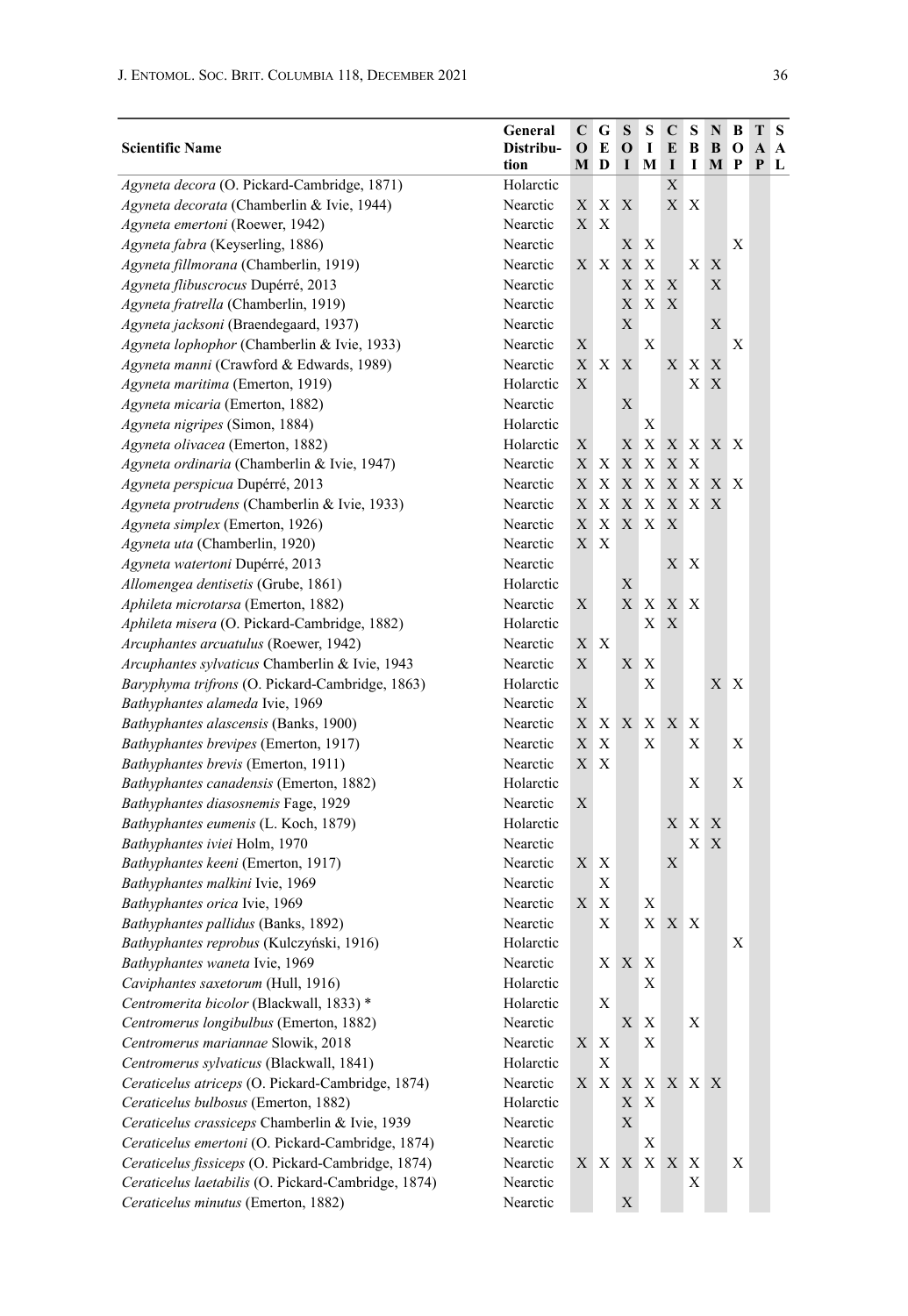| <b>Scientific Name</b>                                  | General<br>Distribu-<br>tion | C<br>$\mathbf 0$<br>М | G<br>E<br>$\mathbf{D}$ | S<br>$\mathbf 0$<br>1                                                            | S<br>1<br>М | $\mathbf C$<br>E<br>1 | S<br>В<br>1  | N<br>B<br>M | B<br>O<br>P  | T<br>A<br>P | S<br>A<br>$\mathbf{L}$ |
|---------------------------------------------------------|------------------------------|-----------------------|------------------------|----------------------------------------------------------------------------------|-------------|-----------------------|--------------|-------------|--------------|-------------|------------------------|
| Ceraticelus rowensis Levi & Levi, 1955                  | Nearctic                     |                       |                        | X                                                                                | X           | X                     | X            | X           |              |             |                        |
| Ceraticelus silus Dondale, 1958                         | Nearctic                     | X                     | Х                      |                                                                                  | Х           |                       | X X          |             |              |             |                        |
| Ceraticelus similis (Banks, 1892)                       | Nearctic                     |                       |                        |                                                                                  |             |                       |              |             | X            |             |                        |
| Ceratinella acerea Chamberlin & Ivie, 1933              | Nearctic                     | Х                     | X                      |                                                                                  | X           |                       | X            |             |              |             |                        |
| Ceratinella alaskae Chamberlin & Ivie, 1947             | Holarctic                    | X                     | X                      | X                                                                                | X           |                       | X            |             |              |             |                        |
| Ceratinella brunnea Emerton, 1882                       | Nearctic                     |                       | X                      | X                                                                                | Χ           | X                     | X X          |             |              | X           |                        |
| Ceratinella ornatula alaskana Chamberlin, 1948 *        | Nearctic                     | $\mathbf X$           |                        |                                                                                  | Χ           | X                     |              | X           |              | X           |                        |
| Ceratinella parvula (Fox, 1891)                         | Nearctic                     |                       | Х                      |                                                                                  |             | X                     | Χ            | X           |              |             |                        |
| Ceratinella tigana Chamberlin, 1949                     | Nearctic                     |                       | Х                      |                                                                                  |             |                       | Х            |             |              |             |                        |
| Ceratinops inflatus (Emerton, 1923)                     | Nearctic                     | X                     | X <sub>1</sub>         | XX                                                                               |             | X                     |              |             |              |             |                        |
| Ceratinops latus (Emerton, 1882)                        | Nearctic                     |                       | Х                      |                                                                                  |             |                       |              |             |              |             |                        |
| Ceratinops obscurus (Chamberlin & Ivie, 1939)           | Nearctic                     |                       |                        |                                                                                  |             |                       |              |             | X            |             |                        |
| Ceratinopsis labradorensis Emerton, 1925                | Nearctic                     |                       |                        |                                                                                  |             | X                     | $\mathbf{X}$ |             |              |             |                        |
| Cnephalocotes obscurus (Blackwall, 1834)                | Holarctic                    |                       |                        |                                                                                  |             | X                     |              | Χ           |              |             |                        |
| Collinsia holmgreni (Thorell, 1871)                     | Holarctic                    |                       |                        |                                                                                  |             | Х                     | X            | X           |              |             |                        |
| Collinsia ksenia (Crosby & Bishop, 1928)                | Nearctic                     | X                     | Х                      | X                                                                                | Х           | X                     | X            | X           |              |             |                        |
| Collinsia plumosa (Emerton, 1882)                       | Nearctic                     |                       | X                      |                                                                                  | Х           |                       |              |             |              |             |                        |
| Coloncus siou Chamberlin, 1949                          | Nearctic                     |                       |                        | X                                                                                |             |                       |              |             |              |             |                        |
| Coreorgonal bicornis (Emerton, 1923)                    | Nearctic                     | Х                     |                        |                                                                                  | Х           |                       | X X X        |             |              |             |                        |
| Coreorgonal monoceros (Keyserling, 1884)                | Nearctic                     | X                     | Х                      | X                                                                                | X           | X                     | $\mathbf{X}$ | X           |              |             |                        |
| Coreorgonal petulcus (Millidge, 1981)                   | Nearctic                     | $\overline{X}$        | X                      | X                                                                                | X           |                       |              |             |              |             |                        |
| Diplocentria bidentata (Emerton, 1882)                  | Holarctic                    |                       |                        | X                                                                                | X           | X                     | X            | X           | $\mathbf{X}$ |             |                        |
| Diplocentria perplexa (Chamberlin & Ivie, 1939)         | Nearctic                     |                       |                        | X                                                                                | X           | X                     |              | X           |              |             |                        |
| Diplocentria rectangulata (Emerton, 1915)               | Holarctic                    |                       |                        |                                                                                  | Х           |                       |              | X X X X X   |              |             |                        |
| Diplocentria retinax (Crosby & Bishop, 1936)            | Nearctic                     |                       |                        | X                                                                                | X           |                       |              |             |              |             |                        |
| <i>Diplocephalus cristatus</i> (Blackwall, 1833)        | Holarctic,<br>Oceania        |                       |                        |                                                                                  | Χ           |                       | X            |             |              |             |                        |
| Diplocephalus sphagnicola Eskov, 1988                   | Holarctic                    |                       |                        |                                                                                  |             |                       |              | X           |              |             |                        |
| Diplocephalus subrostratus (O. Pickard-Cambridge, 1873) | Holarctic                    |                       |                        |                                                                                  |             | Х                     | X            | $\mathbf X$ | $\mathbf{X}$ |             |                        |
| Diplostyla concolor (Wider, 1834)                       | Holarctic                    |                       | XX                     | X                                                                                | X           |                       | X            |             |              |             |                        |
| Disembolus convolutus Millidge, 1981                    | Nearctic                     |                       |                        | X                                                                                |             |                       |              |             |              |             |                        |
| Disembolus hyalinus Millidge, 1981                      | Nearctic                     |                       |                        |                                                                                  | Х           | X                     |              |             |              |             |                        |
| Disembolus sp. Chamberlin & Ivie                        | Nearctic                     | X                     |                        | Х                                                                                | X           |                       |              |             |              |             |                        |
| Disembolus torquatus Millidge, 1981                     | Nearctic                     |                       |                        | X                                                                                |             |                       |              |             |              |             |                        |
| Dismodicus alticeps Chamberlin & Ivie, 1947             | Holarctic                    | X                     |                        |                                                                                  | X           |                       | X            | X           | X            |             |                        |
| Dismodicus decemoculatus (Emerton, 1882)                | Nearctic                     | Х                     |                        | X                                                                                | X           | $X_{-}$               | X            | X           | X            |             |                        |
| Drapetisca alteranda Chamberlin, 1909                   | Nearctic                     |                       | Х                      |                                                                                  | Х           |                       |              | Х           |              |             |                        |
| Entelecara acuminata (Wider, 1834) *                    | Holarctic                    | X                     | X                      |                                                                                  |             |                       |              |             |              |             |                        |
| Entelecara sombra (Chamberlin & Ivie, 1947)             | Nearctic                     |                       | $\mathbf{X}$           | XX                                                                               |             |                       | XX           | X           |              |             |                        |
| Erigone aletris Crosby & Bishop, 1928                   | Holarctic                    |                       |                        | $\begin{array}{c c c c c} \text{X} & \text{X} & \text{X} & \text{X} \end{array}$ |             |                       | X            | X X         |              |             |                        |
| Erigone alsaida Crosby & Bishop, 1928                   | Nearctic                     |                       |                        |                                                                                  |             |                       | Х            |             |              |             |                        |
| Erigone arctica (White, 1852)                           | Holarctic                    | X X                   |                        |                                                                                  | Χ           |                       |              | X           |              |             |                        |
| Erigone arcticola Chamberlin & Ivie, 1947               | Holarctic                    |                       |                        |                                                                                  |             |                       |              | Х           |              |             |                        |
| Erigone arctophylacis Crosby & Bishop, 1928             | Nearctic                     |                       |                        |                                                                                  | X           |                       |              | $\mathbf X$ |              |             |                        |
| Erigone atra Blackwall, 1833                            | Holarctic                    | X X                   |                        |                                                                                  | Х           |                       |              | X           |              |             |                        |
| Erigone blaesa Crosby & Bishop, 1928                    | Nearctic                     |                       |                        | X                                                                                | X           |                       | Х            |             | Х            |             |                        |
| Erigone cristatopalpus Simon, 1884                      | Holarctic                    | X                     | X                      | $\mathbf X$                                                                      | X           |                       | X.           | X           |              |             |                        |
| Erigone dentigera O. Pickard-Cambridge, 1874            | Holarctic                    | X X                   |                        |                                                                                  | X           | X                     | Х            |             | Χ            |             |                        |
| Erigone dentosa O. Pickard-Cambridge, 1894              | Nearctic.<br>Neotropic       |                       |                        | X                                                                                | Х           |                       |              |             |              |             |                        |
| Erigone paradisicola Crosby & Bishop, 1928              | Nearctic                     | X                     |                        |                                                                                  | Χ           |                       | X X          |             |              |             |                        |
| Erigone psychrophila Thorell, 1871                      | Holarctic                    | X X                   |                        |                                                                                  |             |                       |              |             |              |             |                        |
| Erigone tirolensis L. Koch, 1872                        | Holarctic                    |                       |                        |                                                                                  |             |                       |              | $\mathbf X$ |              |             |                        |

L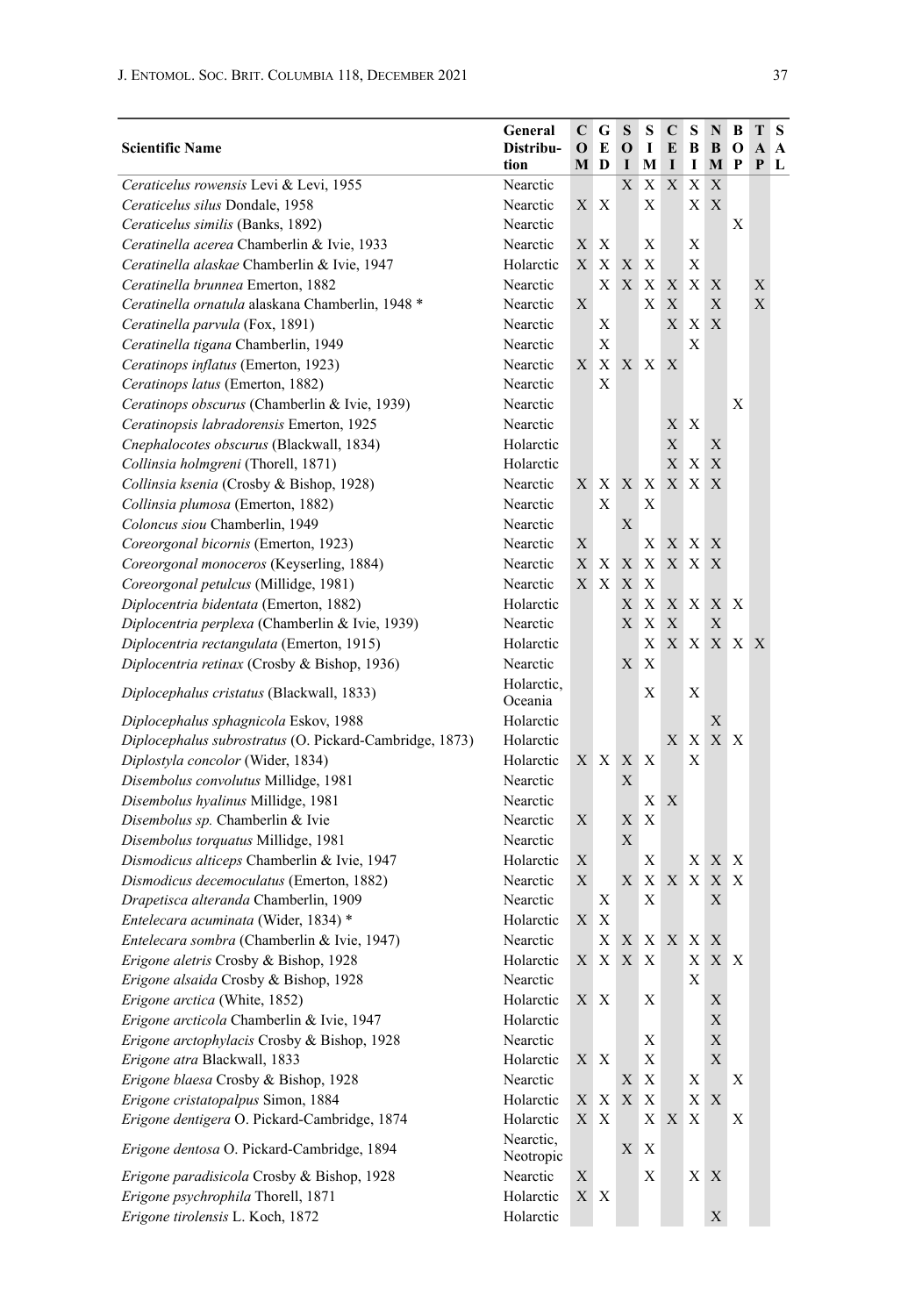| Distribu-<br><b>Scientific Name</b><br>О<br>E<br>$\mathbf 0$<br>1<br>E<br>В<br>B<br>О<br>A<br>A<br>tion<br>D<br>I<br>M<br>I<br>I<br>М<br>P<br>P<br>М<br>L<br>Erigonoploides sp. Eskov, 1989<br>X<br>Nearctic<br>Х<br>Х<br>X<br>Х<br>Χ<br>Х<br>X X<br>Estrandia grandaeva (Keyserling, 1886)<br>Holarctic<br>X<br>X<br>X<br>Eulaira "Igab" Chamberlin & Ivie, 1933<br>Nearctic<br>Eulaira arctoa Holm, 1960<br>X<br>Nearctic<br>X<br>Х<br>Х<br>X<br>Eulaira chelata Chamberlin & Ivie, 1939<br>Nearctic<br>X<br>X<br>Eulaira dela Chamberlin & Ivie, 1933<br>Nearctic<br>X<br>Х<br>X<br>X X<br>Eulaira obscura Chamberlin & Ivie, 1945<br>Nearctic<br>Х<br>X<br>Eulaira simplex (Chamberlin, 1919)<br>Nearctic<br>Х<br>Frederickus coylei Paquin, Dupérré, Buckle, & Crawford,<br>X<br>Nearctic<br>X<br>2008<br>X<br>Frederickus wilburi (Levi & Levi, 1955)<br>Nearctic<br>X<br>X<br>X<br>Nearctic,<br>X<br>Frontinella pyramitela (Walckenaer, 1841)<br>X<br>Х<br>XX.<br>X<br>Neotropic<br>Nearctic<br>Х<br>Glyphesis idahoanus (Chamberlin, 1949)<br>X<br>Glyphesis scopulifer (Emerton, 1882)<br>Nearctic<br>X<br>Gnathonarium taczanowskii (O. Pickard-Cambridge, 1873)<br>Holarctic<br>Х<br>Χ<br>X X<br>Χ<br>X<br>X<br>Gonatium crassipalpum Bryant, 1933<br>Nearctic<br>Х<br>X<br>Grammonota angusta Dondale, 1959<br>Nearctic<br>Х<br>X<br>$\mathbf{X}$<br>X<br>Grammonota gentilis Banks, 1898<br>Nearctic<br>X<br>X<br>X<br>Grammonota gigas (Banks, 1896)<br>Nearctic<br>X<br>Grammonota inornata Emerton, 1882<br>Nearctic<br>Х<br>Grammonota kincaidi (Banks, 1906)<br>Nearctic<br>Х<br>X<br>X<br>Grammonota vittata Barrows, 1919<br>Nearctic<br>X <sub>1</sub><br>Helophora insignis (Blackwall, 1841)<br>Holarctic<br>X<br>X<br>Х<br>Helophora orinoma (Chamberlin, 1919)<br>Nearctic<br>Х<br>X<br>Х<br>Helophora reducta (Keyserling, 1886)<br>X<br>X<br>X<br>Nearctic<br>X<br>X X<br>Helophora tunagyna Chamberlin & Ivie, 1943<br>Nearctic<br>Х<br>Hilaira canaliculata (Emerton, 1915)<br>Holarctic<br>Х<br>X<br>Hilaira herniosa (Thorell, 1875)<br>X<br>Holarctic<br>Х<br>X<br>X<br>Horcotes quadricristatus (Emerton, 1882)<br>Nearctic<br>Hybauchenidium cymbadentatum (Crosby & Bishop, 1935)<br>X<br>X<br>Nearctic<br>Х<br>X<br>Hybauchenidium gibbosum (Sørensen, 1898)<br>Holarctic<br>Х<br>Х<br>X<br>X<br>Hypomma marxi (Keyserling, 1886)<br>Nearctic<br>Χ<br>Х<br>Х<br>X<br>Hypomma subarcticum Chamberlin & Ivie, 1947<br>Nearctic<br>X X<br>Hypselistes florens (O. Pickard-Cambridge, 1875)<br>Nearctic<br>X<br>X<br>X<br>X<br>Х<br>X<br>X<br>Hypselistes jacksoni (O. Pickard-Cambridge, 1902)<br>Holarctic<br>X<br>Х<br>X<br>X<br>X<br>Hypselistes semiflavus (L. Koch, 1879)<br>Holarctic<br>Improphantes "1gab" Saaristo & Tanasevitch, 1996<br>X<br>X<br>Nearctic<br>X<br>$\mathbf{X}$<br>X<br>Improphantes "1rb" Saaristo & Tanasevitch, 1996<br>X<br>X<br>X<br>X<br>Nearctic |
|----------------------------------------------------------------------------------------------------------------------------------------------------------------------------------------------------------------------------------------------------------------------------------------------------------------------------------------------------------------------------------------------------------------------------------------------------------------------------------------------------------------------------------------------------------------------------------------------------------------------------------------------------------------------------------------------------------------------------------------------------------------------------------------------------------------------------------------------------------------------------------------------------------------------------------------------------------------------------------------------------------------------------------------------------------------------------------------------------------------------------------------------------------------------------------------------------------------------------------------------------------------------------------------------------------------------------------------------------------------------------------------------------------------------------------------------------------------------------------------------------------------------------------------------------------------------------------------------------------------------------------------------------------------------------------------------------------------------------------------------------------------------------------------------------------------------------------------------------------------------------------------------------------------------------------------------------------------------------------------------------------------------------------------------------------------------------------------------------------------------------------------------------------------------------------------------------------------------------------------------------------------------------------------------------------------------------------------------------------------------------------------------------------------------------------------------------------------------------------------------------------------------------------------------------------------------------------------------------------------------------------------------------------------------------------------------------------------------------------------------------------------------------------------------------------------------------------------------------------------------------------------------------------------------|
|                                                                                                                                                                                                                                                                                                                                                                                                                                                                                                                                                                                                                                                                                                                                                                                                                                                                                                                                                                                                                                                                                                                                                                                                                                                                                                                                                                                                                                                                                                                                                                                                                                                                                                                                                                                                                                                                                                                                                                                                                                                                                                                                                                                                                                                                                                                                                                                                                                                                                                                                                                                                                                                                                                                                                                                                                                                                                                                      |
|                                                                                                                                                                                                                                                                                                                                                                                                                                                                                                                                                                                                                                                                                                                                                                                                                                                                                                                                                                                                                                                                                                                                                                                                                                                                                                                                                                                                                                                                                                                                                                                                                                                                                                                                                                                                                                                                                                                                                                                                                                                                                                                                                                                                                                                                                                                                                                                                                                                                                                                                                                                                                                                                                                                                                                                                                                                                                                                      |
|                                                                                                                                                                                                                                                                                                                                                                                                                                                                                                                                                                                                                                                                                                                                                                                                                                                                                                                                                                                                                                                                                                                                                                                                                                                                                                                                                                                                                                                                                                                                                                                                                                                                                                                                                                                                                                                                                                                                                                                                                                                                                                                                                                                                                                                                                                                                                                                                                                                                                                                                                                                                                                                                                                                                                                                                                                                                                                                      |
|                                                                                                                                                                                                                                                                                                                                                                                                                                                                                                                                                                                                                                                                                                                                                                                                                                                                                                                                                                                                                                                                                                                                                                                                                                                                                                                                                                                                                                                                                                                                                                                                                                                                                                                                                                                                                                                                                                                                                                                                                                                                                                                                                                                                                                                                                                                                                                                                                                                                                                                                                                                                                                                                                                                                                                                                                                                                                                                      |
|                                                                                                                                                                                                                                                                                                                                                                                                                                                                                                                                                                                                                                                                                                                                                                                                                                                                                                                                                                                                                                                                                                                                                                                                                                                                                                                                                                                                                                                                                                                                                                                                                                                                                                                                                                                                                                                                                                                                                                                                                                                                                                                                                                                                                                                                                                                                                                                                                                                                                                                                                                                                                                                                                                                                                                                                                                                                                                                      |
|                                                                                                                                                                                                                                                                                                                                                                                                                                                                                                                                                                                                                                                                                                                                                                                                                                                                                                                                                                                                                                                                                                                                                                                                                                                                                                                                                                                                                                                                                                                                                                                                                                                                                                                                                                                                                                                                                                                                                                                                                                                                                                                                                                                                                                                                                                                                                                                                                                                                                                                                                                                                                                                                                                                                                                                                                                                                                                                      |
|                                                                                                                                                                                                                                                                                                                                                                                                                                                                                                                                                                                                                                                                                                                                                                                                                                                                                                                                                                                                                                                                                                                                                                                                                                                                                                                                                                                                                                                                                                                                                                                                                                                                                                                                                                                                                                                                                                                                                                                                                                                                                                                                                                                                                                                                                                                                                                                                                                                                                                                                                                                                                                                                                                                                                                                                                                                                                                                      |
|                                                                                                                                                                                                                                                                                                                                                                                                                                                                                                                                                                                                                                                                                                                                                                                                                                                                                                                                                                                                                                                                                                                                                                                                                                                                                                                                                                                                                                                                                                                                                                                                                                                                                                                                                                                                                                                                                                                                                                                                                                                                                                                                                                                                                                                                                                                                                                                                                                                                                                                                                                                                                                                                                                                                                                                                                                                                                                                      |
|                                                                                                                                                                                                                                                                                                                                                                                                                                                                                                                                                                                                                                                                                                                                                                                                                                                                                                                                                                                                                                                                                                                                                                                                                                                                                                                                                                                                                                                                                                                                                                                                                                                                                                                                                                                                                                                                                                                                                                                                                                                                                                                                                                                                                                                                                                                                                                                                                                                                                                                                                                                                                                                                                                                                                                                                                                                                                                                      |
|                                                                                                                                                                                                                                                                                                                                                                                                                                                                                                                                                                                                                                                                                                                                                                                                                                                                                                                                                                                                                                                                                                                                                                                                                                                                                                                                                                                                                                                                                                                                                                                                                                                                                                                                                                                                                                                                                                                                                                                                                                                                                                                                                                                                                                                                                                                                                                                                                                                                                                                                                                                                                                                                                                                                                                                                                                                                                                                      |
|                                                                                                                                                                                                                                                                                                                                                                                                                                                                                                                                                                                                                                                                                                                                                                                                                                                                                                                                                                                                                                                                                                                                                                                                                                                                                                                                                                                                                                                                                                                                                                                                                                                                                                                                                                                                                                                                                                                                                                                                                                                                                                                                                                                                                                                                                                                                                                                                                                                                                                                                                                                                                                                                                                                                                                                                                                                                                                                      |
|                                                                                                                                                                                                                                                                                                                                                                                                                                                                                                                                                                                                                                                                                                                                                                                                                                                                                                                                                                                                                                                                                                                                                                                                                                                                                                                                                                                                                                                                                                                                                                                                                                                                                                                                                                                                                                                                                                                                                                                                                                                                                                                                                                                                                                                                                                                                                                                                                                                                                                                                                                                                                                                                                                                                                                                                                                                                                                                      |
|                                                                                                                                                                                                                                                                                                                                                                                                                                                                                                                                                                                                                                                                                                                                                                                                                                                                                                                                                                                                                                                                                                                                                                                                                                                                                                                                                                                                                                                                                                                                                                                                                                                                                                                                                                                                                                                                                                                                                                                                                                                                                                                                                                                                                                                                                                                                                                                                                                                                                                                                                                                                                                                                                                                                                                                                                                                                                                                      |
|                                                                                                                                                                                                                                                                                                                                                                                                                                                                                                                                                                                                                                                                                                                                                                                                                                                                                                                                                                                                                                                                                                                                                                                                                                                                                                                                                                                                                                                                                                                                                                                                                                                                                                                                                                                                                                                                                                                                                                                                                                                                                                                                                                                                                                                                                                                                                                                                                                                                                                                                                                                                                                                                                                                                                                                                                                                                                                                      |
|                                                                                                                                                                                                                                                                                                                                                                                                                                                                                                                                                                                                                                                                                                                                                                                                                                                                                                                                                                                                                                                                                                                                                                                                                                                                                                                                                                                                                                                                                                                                                                                                                                                                                                                                                                                                                                                                                                                                                                                                                                                                                                                                                                                                                                                                                                                                                                                                                                                                                                                                                                                                                                                                                                                                                                                                                                                                                                                      |
|                                                                                                                                                                                                                                                                                                                                                                                                                                                                                                                                                                                                                                                                                                                                                                                                                                                                                                                                                                                                                                                                                                                                                                                                                                                                                                                                                                                                                                                                                                                                                                                                                                                                                                                                                                                                                                                                                                                                                                                                                                                                                                                                                                                                                                                                                                                                                                                                                                                                                                                                                                                                                                                                                                                                                                                                                                                                                                                      |
|                                                                                                                                                                                                                                                                                                                                                                                                                                                                                                                                                                                                                                                                                                                                                                                                                                                                                                                                                                                                                                                                                                                                                                                                                                                                                                                                                                                                                                                                                                                                                                                                                                                                                                                                                                                                                                                                                                                                                                                                                                                                                                                                                                                                                                                                                                                                                                                                                                                                                                                                                                                                                                                                                                                                                                                                                                                                                                                      |
|                                                                                                                                                                                                                                                                                                                                                                                                                                                                                                                                                                                                                                                                                                                                                                                                                                                                                                                                                                                                                                                                                                                                                                                                                                                                                                                                                                                                                                                                                                                                                                                                                                                                                                                                                                                                                                                                                                                                                                                                                                                                                                                                                                                                                                                                                                                                                                                                                                                                                                                                                                                                                                                                                                                                                                                                                                                                                                                      |
|                                                                                                                                                                                                                                                                                                                                                                                                                                                                                                                                                                                                                                                                                                                                                                                                                                                                                                                                                                                                                                                                                                                                                                                                                                                                                                                                                                                                                                                                                                                                                                                                                                                                                                                                                                                                                                                                                                                                                                                                                                                                                                                                                                                                                                                                                                                                                                                                                                                                                                                                                                                                                                                                                                                                                                                                                                                                                                                      |
|                                                                                                                                                                                                                                                                                                                                                                                                                                                                                                                                                                                                                                                                                                                                                                                                                                                                                                                                                                                                                                                                                                                                                                                                                                                                                                                                                                                                                                                                                                                                                                                                                                                                                                                                                                                                                                                                                                                                                                                                                                                                                                                                                                                                                                                                                                                                                                                                                                                                                                                                                                                                                                                                                                                                                                                                                                                                                                                      |
|                                                                                                                                                                                                                                                                                                                                                                                                                                                                                                                                                                                                                                                                                                                                                                                                                                                                                                                                                                                                                                                                                                                                                                                                                                                                                                                                                                                                                                                                                                                                                                                                                                                                                                                                                                                                                                                                                                                                                                                                                                                                                                                                                                                                                                                                                                                                                                                                                                                                                                                                                                                                                                                                                                                                                                                                                                                                                                                      |
|                                                                                                                                                                                                                                                                                                                                                                                                                                                                                                                                                                                                                                                                                                                                                                                                                                                                                                                                                                                                                                                                                                                                                                                                                                                                                                                                                                                                                                                                                                                                                                                                                                                                                                                                                                                                                                                                                                                                                                                                                                                                                                                                                                                                                                                                                                                                                                                                                                                                                                                                                                                                                                                                                                                                                                                                                                                                                                                      |
|                                                                                                                                                                                                                                                                                                                                                                                                                                                                                                                                                                                                                                                                                                                                                                                                                                                                                                                                                                                                                                                                                                                                                                                                                                                                                                                                                                                                                                                                                                                                                                                                                                                                                                                                                                                                                                                                                                                                                                                                                                                                                                                                                                                                                                                                                                                                                                                                                                                                                                                                                                                                                                                                                                                                                                                                                                                                                                                      |
|                                                                                                                                                                                                                                                                                                                                                                                                                                                                                                                                                                                                                                                                                                                                                                                                                                                                                                                                                                                                                                                                                                                                                                                                                                                                                                                                                                                                                                                                                                                                                                                                                                                                                                                                                                                                                                                                                                                                                                                                                                                                                                                                                                                                                                                                                                                                                                                                                                                                                                                                                                                                                                                                                                                                                                                                                                                                                                                      |
|                                                                                                                                                                                                                                                                                                                                                                                                                                                                                                                                                                                                                                                                                                                                                                                                                                                                                                                                                                                                                                                                                                                                                                                                                                                                                                                                                                                                                                                                                                                                                                                                                                                                                                                                                                                                                                                                                                                                                                                                                                                                                                                                                                                                                                                                                                                                                                                                                                                                                                                                                                                                                                                                                                                                                                                                                                                                                                                      |
|                                                                                                                                                                                                                                                                                                                                                                                                                                                                                                                                                                                                                                                                                                                                                                                                                                                                                                                                                                                                                                                                                                                                                                                                                                                                                                                                                                                                                                                                                                                                                                                                                                                                                                                                                                                                                                                                                                                                                                                                                                                                                                                                                                                                                                                                                                                                                                                                                                                                                                                                                                                                                                                                                                                                                                                                                                                                                                                      |
|                                                                                                                                                                                                                                                                                                                                                                                                                                                                                                                                                                                                                                                                                                                                                                                                                                                                                                                                                                                                                                                                                                                                                                                                                                                                                                                                                                                                                                                                                                                                                                                                                                                                                                                                                                                                                                                                                                                                                                                                                                                                                                                                                                                                                                                                                                                                                                                                                                                                                                                                                                                                                                                                                                                                                                                                                                                                                                                      |
|                                                                                                                                                                                                                                                                                                                                                                                                                                                                                                                                                                                                                                                                                                                                                                                                                                                                                                                                                                                                                                                                                                                                                                                                                                                                                                                                                                                                                                                                                                                                                                                                                                                                                                                                                                                                                                                                                                                                                                                                                                                                                                                                                                                                                                                                                                                                                                                                                                                                                                                                                                                                                                                                                                                                                                                                                                                                                                                      |
|                                                                                                                                                                                                                                                                                                                                                                                                                                                                                                                                                                                                                                                                                                                                                                                                                                                                                                                                                                                                                                                                                                                                                                                                                                                                                                                                                                                                                                                                                                                                                                                                                                                                                                                                                                                                                                                                                                                                                                                                                                                                                                                                                                                                                                                                                                                                                                                                                                                                                                                                                                                                                                                                                                                                                                                                                                                                                                                      |
|                                                                                                                                                                                                                                                                                                                                                                                                                                                                                                                                                                                                                                                                                                                                                                                                                                                                                                                                                                                                                                                                                                                                                                                                                                                                                                                                                                                                                                                                                                                                                                                                                                                                                                                                                                                                                                                                                                                                                                                                                                                                                                                                                                                                                                                                                                                                                                                                                                                                                                                                                                                                                                                                                                                                                                                                                                                                                                                      |
|                                                                                                                                                                                                                                                                                                                                                                                                                                                                                                                                                                                                                                                                                                                                                                                                                                                                                                                                                                                                                                                                                                                                                                                                                                                                                                                                                                                                                                                                                                                                                                                                                                                                                                                                                                                                                                                                                                                                                                                                                                                                                                                                                                                                                                                                                                                                                                                                                                                                                                                                                                                                                                                                                                                                                                                                                                                                                                                      |
|                                                                                                                                                                                                                                                                                                                                                                                                                                                                                                                                                                                                                                                                                                                                                                                                                                                                                                                                                                                                                                                                                                                                                                                                                                                                                                                                                                                                                                                                                                                                                                                                                                                                                                                                                                                                                                                                                                                                                                                                                                                                                                                                                                                                                                                                                                                                                                                                                                                                                                                                                                                                                                                                                                                                                                                                                                                                                                                      |
|                                                                                                                                                                                                                                                                                                                                                                                                                                                                                                                                                                                                                                                                                                                                                                                                                                                                                                                                                                                                                                                                                                                                                                                                                                                                                                                                                                                                                                                                                                                                                                                                                                                                                                                                                                                                                                                                                                                                                                                                                                                                                                                                                                                                                                                                                                                                                                                                                                                                                                                                                                                                                                                                                                                                                                                                                                                                                                                      |
|                                                                                                                                                                                                                                                                                                                                                                                                                                                                                                                                                                                                                                                                                                                                                                                                                                                                                                                                                                                                                                                                                                                                                                                                                                                                                                                                                                                                                                                                                                                                                                                                                                                                                                                                                                                                                                                                                                                                                                                                                                                                                                                                                                                                                                                                                                                                                                                                                                                                                                                                                                                                                                                                                                                                                                                                                                                                                                                      |
|                                                                                                                                                                                                                                                                                                                                                                                                                                                                                                                                                                                                                                                                                                                                                                                                                                                                                                                                                                                                                                                                                                                                                                                                                                                                                                                                                                                                                                                                                                                                                                                                                                                                                                                                                                                                                                                                                                                                                                                                                                                                                                                                                                                                                                                                                                                                                                                                                                                                                                                                                                                                                                                                                                                                                                                                                                                                                                                      |
|                                                                                                                                                                                                                                                                                                                                                                                                                                                                                                                                                                                                                                                                                                                                                                                                                                                                                                                                                                                                                                                                                                                                                                                                                                                                                                                                                                                                                                                                                                                                                                                                                                                                                                                                                                                                                                                                                                                                                                                                                                                                                                                                                                                                                                                                                                                                                                                                                                                                                                                                                                                                                                                                                                                                                                                                                                                                                                                      |
|                                                                                                                                                                                                                                                                                                                                                                                                                                                                                                                                                                                                                                                                                                                                                                                                                                                                                                                                                                                                                                                                                                                                                                                                                                                                                                                                                                                                                                                                                                                                                                                                                                                                                                                                                                                                                                                                                                                                                                                                                                                                                                                                                                                                                                                                                                                                                                                                                                                                                                                                                                                                                                                                                                                                                                                                                                                                                                                      |
|                                                                                                                                                                                                                                                                                                                                                                                                                                                                                                                                                                                                                                                                                                                                                                                                                                                                                                                                                                                                                                                                                                                                                                                                                                                                                                                                                                                                                                                                                                                                                                                                                                                                                                                                                                                                                                                                                                                                                                                                                                                                                                                                                                                                                                                                                                                                                                                                                                                                                                                                                                                                                                                                                                                                                                                                                                                                                                                      |
| X<br>X X X X X X<br><i>Improphantes complicatus</i> (Emerton, 1882)<br>Holarctic                                                                                                                                                                                                                                                                                                                                                                                                                                                                                                                                                                                                                                                                                                                                                                                                                                                                                                                                                                                                                                                                                                                                                                                                                                                                                                                                                                                                                                                                                                                                                                                                                                                                                                                                                                                                                                                                                                                                                                                                                                                                                                                                                                                                                                                                                                                                                                                                                                                                                                                                                                                                                                                                                                                                                                                                                                     |
| Incestophantes "1gab" Tanasevitch, 1992<br>Nearctic<br>$\mathbf X$<br>$\boldsymbol{\mathrm{X}}$                                                                                                                                                                                                                                                                                                                                                                                                                                                                                                                                                                                                                                                                                                                                                                                                                                                                                                                                                                                                                                                                                                                                                                                                                                                                                                                                                                                                                                                                                                                                                                                                                                                                                                                                                                                                                                                                                                                                                                                                                                                                                                                                                                                                                                                                                                                                                                                                                                                                                                                                                                                                                                                                                                                                                                                                                      |
| $\mathbf{X} \mathbf{X}$<br>Nearctic<br>Incestophantes duplicatus (Emerton, 1913)<br>Х                                                                                                                                                                                                                                                                                                                                                                                                                                                                                                                                                                                                                                                                                                                                                                                                                                                                                                                                                                                                                                                                                                                                                                                                                                                                                                                                                                                                                                                                                                                                                                                                                                                                                                                                                                                                                                                                                                                                                                                                                                                                                                                                                                                                                                                                                                                                                                                                                                                                                                                                                                                                                                                                                                                                                                                                                                |
| Incestophantes lamprus (Chamberlin, 1920)<br>Nearctic<br>X X<br>Х<br>X<br>X X<br>X                                                                                                                                                                                                                                                                                                                                                                                                                                                                                                                                                                                                                                                                                                                                                                                                                                                                                                                                                                                                                                                                                                                                                                                                                                                                                                                                                                                                                                                                                                                                                                                                                                                                                                                                                                                                                                                                                                                                                                                                                                                                                                                                                                                                                                                                                                                                                                                                                                                                                                                                                                                                                                                                                                                                                                                                                                   |
| Incestophantes mercedes (Chamberlin & Ivie, 1943)<br>$\mathbf X$<br>X<br>$\boldsymbol{X}$<br>X<br>Nearctic<br>X                                                                                                                                                                                                                                                                                                                                                                                                                                                                                                                                                                                                                                                                                                                                                                                                                                                                                                                                                                                                                                                                                                                                                                                                                                                                                                                                                                                                                                                                                                                                                                                                                                                                                                                                                                                                                                                                                                                                                                                                                                                                                                                                                                                                                                                                                                                                                                                                                                                                                                                                                                                                                                                                                                                                                                                                      |
| Incestophantes washingtoni (Zorsch, 1937)<br>Nearctic<br>$\mathbf{X}$<br>X X X<br>X                                                                                                                                                                                                                                                                                                                                                                                                                                                                                                                                                                                                                                                                                                                                                                                                                                                                                                                                                                                                                                                                                                                                                                                                                                                                                                                                                                                                                                                                                                                                                                                                                                                                                                                                                                                                                                                                                                                                                                                                                                                                                                                                                                                                                                                                                                                                                                                                                                                                                                                                                                                                                                                                                                                                                                                                                                  |
| Islandiana cristata Eskov, 1987<br>Holarctic<br>X                                                                                                                                                                                                                                                                                                                                                                                                                                                                                                                                                                                                                                                                                                                                                                                                                                                                                                                                                                                                                                                                                                                                                                                                                                                                                                                                                                                                                                                                                                                                                                                                                                                                                                                                                                                                                                                                                                                                                                                                                                                                                                                                                                                                                                                                                                                                                                                                                                                                                                                                                                                                                                                                                                                                                                                                                                                                    |
| Islandiana falsifica (Keyserling, 1886)<br>$\boldsymbol{\mathrm{X}}$<br>X X X<br>Holarctic<br>Х<br>X                                                                                                                                                                                                                                                                                                                                                                                                                                                                                                                                                                                                                                                                                                                                                                                                                                                                                                                                                                                                                                                                                                                                                                                                                                                                                                                                                                                                                                                                                                                                                                                                                                                                                                                                                                                                                                                                                                                                                                                                                                                                                                                                                                                                                                                                                                                                                                                                                                                                                                                                                                                                                                                                                                                                                                                                                 |
| Islandiana flaveola (Banks, 1892)<br>X<br>$\mathbf X$<br>Nearctic<br>Х<br>Х<br>$\mathbf{X}$                                                                                                                                                                                                                                                                                                                                                                                                                                                                                                                                                                                                                                                                                                                                                                                                                                                                                                                                                                                                                                                                                                                                                                                                                                                                                                                                                                                                                                                                                                                                                                                                                                                                                                                                                                                                                                                                                                                                                                                                                                                                                                                                                                                                                                                                                                                                                                                                                                                                                                                                                                                                                                                                                                                                                                                                                          |
| Islandiana holmi Ivie, 1965<br>X X<br>Nearctic<br>Χ<br>XX.<br>X                                                                                                                                                                                                                                                                                                                                                                                                                                                                                                                                                                                                                                                                                                                                                                                                                                                                                                                                                                                                                                                                                                                                                                                                                                                                                                                                                                                                                                                                                                                                                                                                                                                                                                                                                                                                                                                                                                                                                                                                                                                                                                                                                                                                                                                                                                                                                                                                                                                                                                                                                                                                                                                                                                                                                                                                                                                      |
| Islandiana lasalana (Chamberlin & Ivie, 1935)<br>Nearctic<br>X<br>X                                                                                                                                                                                                                                                                                                                                                                                                                                                                                                                                                                                                                                                                                                                                                                                                                                                                                                                                                                                                                                                                                                                                                                                                                                                                                                                                                                                                                                                                                                                                                                                                                                                                                                                                                                                                                                                                                                                                                                                                                                                                                                                                                                                                                                                                                                                                                                                                                                                                                                                                                                                                                                                                                                                                                                                                                                                  |
| Islandiana longisetosa (Emerton, 1882)<br>Nearctic<br>X                                                                                                                                                                                                                                                                                                                                                                                                                                                                                                                                                                                                                                                                                                                                                                                                                                                                                                                                                                                                                                                                                                                                                                                                                                                                                                                                                                                                                                                                                                                                                                                                                                                                                                                                                                                                                                                                                                                                                                                                                                                                                                                                                                                                                                                                                                                                                                                                                                                                                                                                                                                                                                                                                                                                                                                                                                                              |
|                                                                                                                                                                                                                                                                                                                                                                                                                                                                                                                                                                                                                                                                                                                                                                                                                                                                                                                                                                                                                                                                                                                                                                                                                                                                                                                                                                                                                                                                                                                                                                                                                                                                                                                                                                                                                                                                                                                                                                                                                                                                                                                                                                                                                                                                                                                                                                                                                                                                                                                                                                                                                                                                                                                                                                                                                                                                                                                      |
| Islandiana princeps Braendegaard, 1932<br>Holarctic<br>$\mathbf X$<br>Х<br>X<br>Х                                                                                                                                                                                                                                                                                                                                                                                                                                                                                                                                                                                                                                                                                                                                                                                                                                                                                                                                                                                                                                                                                                                                                                                                                                                                                                                                                                                                                                                                                                                                                                                                                                                                                                                                                                                                                                                                                                                                                                                                                                                                                                                                                                                                                                                                                                                                                                                                                                                                                                                                                                                                                                                                                                                                                                                                                                    |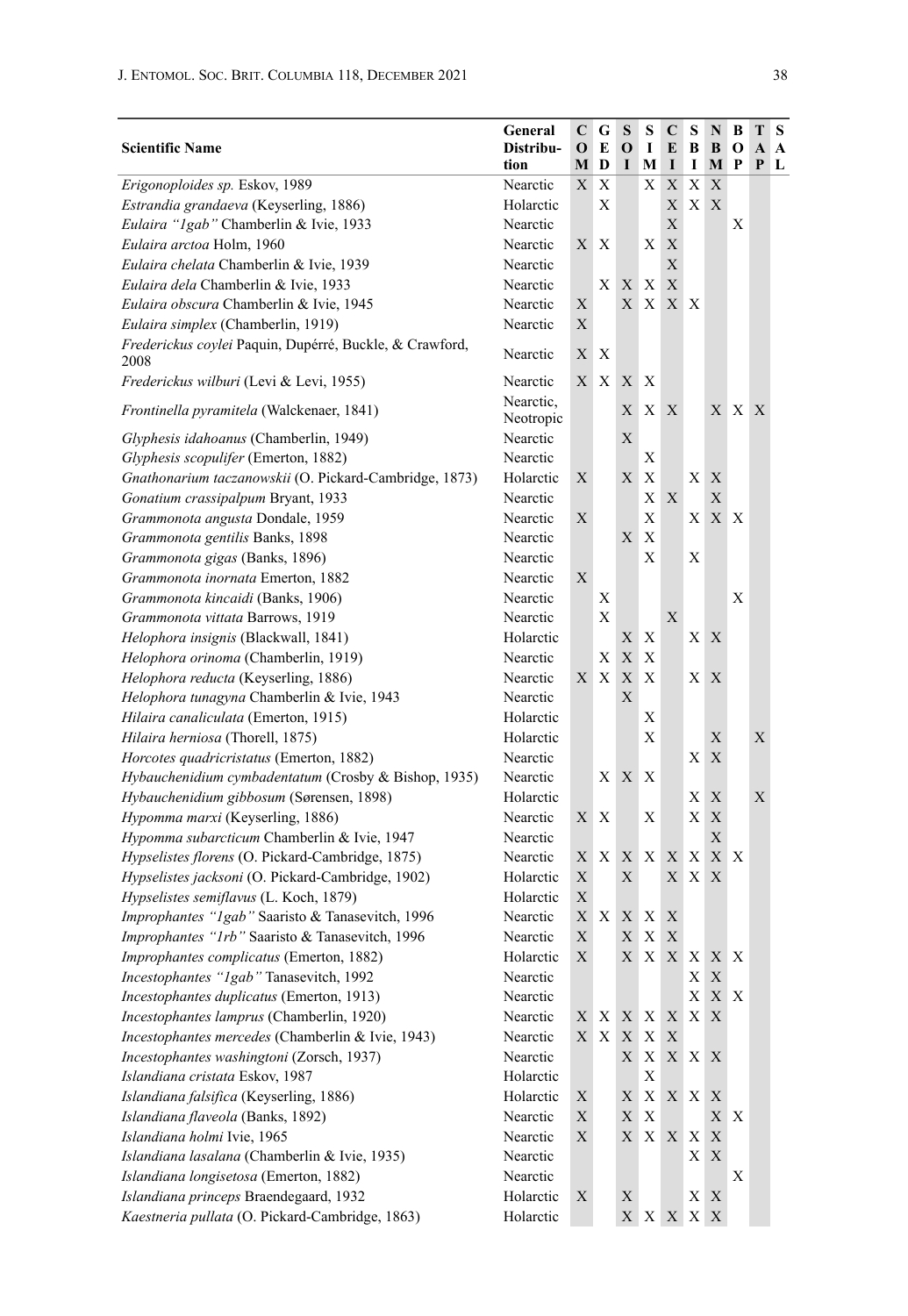| <b>Scientific Name</b>                                        | General<br>Distribu-<br>tion | C<br>$\mathbf 0$<br>М | G<br>E<br>D               | S<br>$\mathbf 0$<br>I | S<br>1<br>M  | C<br>E<br>I | s<br>В<br>1  | N<br>B<br>М | В<br>о<br>P | Т<br>A<br>P | S<br>$\mathbf{A}$<br>L |
|---------------------------------------------------------------|------------------------------|-----------------------|---------------------------|-----------------------|--------------|-------------|--------------|-------------|-------------|-------------|------------------------|
| Kaestneria rufula (Hackman, 1954)                             | Nearctic                     |                       |                           |                       |              |             | Х            |             | Х           |             |                        |
| Lepthyphantes aldersoni Levi & Levi, 1955                     | Nearctic                     |                       |                           |                       |              |             | X            | X           |             |             |                        |
| Lepthyphantes alpinus (Emerton, 1882)                         | Holarctic                    | X                     |                           |                       | X            | X           | X            | X           | X           |             |                        |
| Lepthyphantes chamberlini Schenkel, 1950                      | Nearctic                     |                       |                           |                       |              |             | X X          |             |             |             |                        |
| Lepthyphantes furcillifer Chamberlin & Ivie, 1933             | Nearctic                     |                       |                           | X                     | X            |             |              |             |             |             |                        |
| Lepthyphantes intricatus (Emerton, 1911)                      | Nearctic                     | X                     | X                         | $\mathbf X$           | X            | X           | $\mathbf{X}$ |             | Χ           |             |                        |
| Lepthyphantes leprosus (Ohlert, 1865) *                       | Holarctic,<br>Neotropic      |                       | X                         | X                     | X            |             |              |             |             |             |                        |
| Lepthyphantes rainieri Emerton, 1926                          | Nearctic                     |                       |                           | X                     | X            |             | X X X        |             |             |             |                        |
| Lepthyphantes turbatrix (O. Pickard-Cambridge, 1877)          | Nearctic                     |                       |                           |                       | X            |             |              | X X X X     |             |             |                        |
| Lessertia dentichelis (Simon, 1884)*                          | Holarct.,<br>Australas.      |                       | X                         |                       |              |             |              |             |             |             |                        |
| Linyphantes aeronauticus (Petrunkevitch, 1929)                | Nearctic                     | X                     | X                         | X                     |              |             |              |             |             |             |                        |
| Linyphantes anacortes Chamberlin & Ivie, 1942                 | Nearctic                     | X                     | X                         |                       |              |             |              |             |             |             |                        |
| Linyphantes eureka Chamberlin & Ivie, 1942                    | Nearctic                     |                       | X                         |                       |              |             |              |             |             |             |                        |
| Linyphantes natches Chamberlin & Ivie, 1942                   | Nearctic                     |                       | X                         |                       |              |             |              |             |             |             |                        |
| Linyphantes nehalem Chamberlin & Ivie, 1942                   | Nearctic                     | X                     | X                         |                       |              |             |              |             |             |             |                        |
| Linyphantes nigrescens Chamberlin & Ivie, 1942                | Nearctic                     |                       | X                         |                       |              |             |              |             |             |             |                        |
| Linyphantes orcinus (Emerton, 1917)                           | Nearctic                     | X                     | Х                         |                       |              |             |              |             |             |             |                        |
| Linyphantes pacificus (Banks, 1906)                           | Nearctic                     | X                     | X                         |                       |              |             |              |             |             |             |                        |
| Linyphantes pualla Chamberlin & Ivie, 1942                    | Nearctic                     | X                     | X                         |                       | Х            |             |              |             |             |             |                        |
| Linyphantes victoria Chamberlin & Ivie, 1942                  | Nearctic                     |                       | X                         |                       | Х            |             |              |             |             |             |                        |
| Linyphia triangularis (Clerck, 1757) *                        | Holarctic                    |                       | Х                         |                       |              |             |              |             |             |             |                        |
| Macrargus multesimus (O. Pickard-Cambridge, 1875)             | Holarctic                    |                       |                           |                       | Х            |             |              |             |             |             |                        |
| Maro "1gab" O. Pickard-Cambridge, 1906                        | Nearctic                     |                       |                           |                       |              |             |              | X           |             |             |                        |
| Maso sundevalli (Westring, 1851)                              | Holarctic                    |                       |                           |                       | $\mathbf X$  |             | X            | X X         |             |             |                        |
| Mecynargus borealis (Jackson, 1930)                           | Holarctic                    |                       |                           | X                     |              | X           |              |             |             |             |                        |
| Mecynargus monticola (Holm, 1943)                             | Holarctic                    |                       |                           |                       |              |             | Χ            | X           |             |             |                        |
| Mecynargus paetulus (O. Pickard-Cambridge, 1875)              | Holarctic                    |                       |                           |                       |              |             | X            | X           |             |             |                        |
| Mecynargus tungusicus (Eskov, 1981)                           | Holarctic                    |                       | Х                         |                       |              |             | X X          |             |             |             |                        |
| Megalepthyphantes nebulosus (Sundevall, 1830) *               | Holarctic                    |                       | Χ                         | X                     |              |             |              |             |             |             |                        |
| Mermessus holdus (Chamberlin & Ivie, 1939)                    | Nearctic                     |                       | X                         |                       |              |             |              |             |             |             |                        |
| Mermessus maculatus (Banks, 1892)                             | Holarctic                    |                       | Х                         |                       |              |             |              |             |             |             |                        |
| Mermessus paludosus (Millidge, 1987)                          | Nearctic                     |                       | Χ                         |                       |              |             |              |             |             |             |                        |
| Mermessus taibo (Chamberlin & Ivie, 1933)                     | Nearctic                     |                       | Х                         |                       |              |             |              |             |             |             |                        |
| Mermessus tridentatus (Emerton, 1882)                         | Nearctic.<br>Neotropic       |                       | Х                         |                       |              |             |              |             |             |             |                        |
| Mermessus trilobatus (Emerton, 1882)                          | Holarctic                    | X                     | X                         | X                     | X            | X           | X            | Х           |             |             |                        |
| Metopobactrus pacificus Emerton, 1923                         | Nearctic                     | Χ                     | X                         |                       |              | X           |              | X           |             |             |                        |
| Metopobactrus prominulus (O. Pickard-Cambridge, 1873)         | Holarctic                    |                       |                           |                       |              |             |              | X           |             |             |                        |
| Micrargus herbigradus (Blackwall, 1854)                       | Nearctic                     |                       | X                         |                       |              |             |              |             |             |             |                        |
| Microlinyphia dana (Chamberlin & Ivie, 1943)                  | Nearctic                     | $\mathbf X$           | X                         | X                     |              |             |              |             |             |             |                        |
| Microlinyphia impigra (O. Pickard-Cambridge, 1871)            | Holarctic                    |                       |                           |                       |              |             | X            |             |             |             |                        |
| Microlinyphia mandibulata (Emerton, 1882) **                  | Nearctic                     |                       | X X                       |                       | Χ            | $\mathbf X$ |              | X X X X     |             |             |                        |
| Microlinyphia pusilla (Sundevall, 1830)                       | Holarctic                    |                       |                           |                       | X            |             | X            |             |             |             |                        |
| Microneta viaria (Blackwall, 1841)                            | Holarctic                    |                       | X X                       |                       | Х            | $\mathbf X$ |              | X X X       |             |             |                        |
| Mughiphantes "1gab" Saaristo & Tanasevitch, 1999              | Nearctic                     |                       |                           |                       | X            |             |              | X           |             |             |                        |
| Mythoplastoides erectus (Emerton, 1915)                       | Nearctic                     |                       | XX                        | X                     | $\mathbf X$  | X           | Х            |             |             |             |                        |
| Neriene digna (Keyserling, 1886)                              | Nearctic                     | Χ                     | X                         | X                     | Χ            | $\mathbf X$ | Х            |             | Χ           |             |                        |
| Neriene litigiosa (Keyserling, 1886)                          | Holarctic                    | $\mathbf X$           | $\mathbf X$               | $\mathbf X$           | $\mathbf X$  |             | X            |             | X           |             |                        |
| Neriene radiata (Walckenaer, 1841)                            | Holarctic                    | X                     | $\boldsymbol{\mathrm{X}}$ | X                     | $\mathbf{X}$ | $\mathbf X$ | $\mathbf{X}$ |             | X X         |             |                        |
| Oaphantes cryophilus Paquin, Dupérré, Buckle & Ubick,<br>2020 | Nearctic                     |                       | X X                       |                       |              |             |              |             |             |             |                        |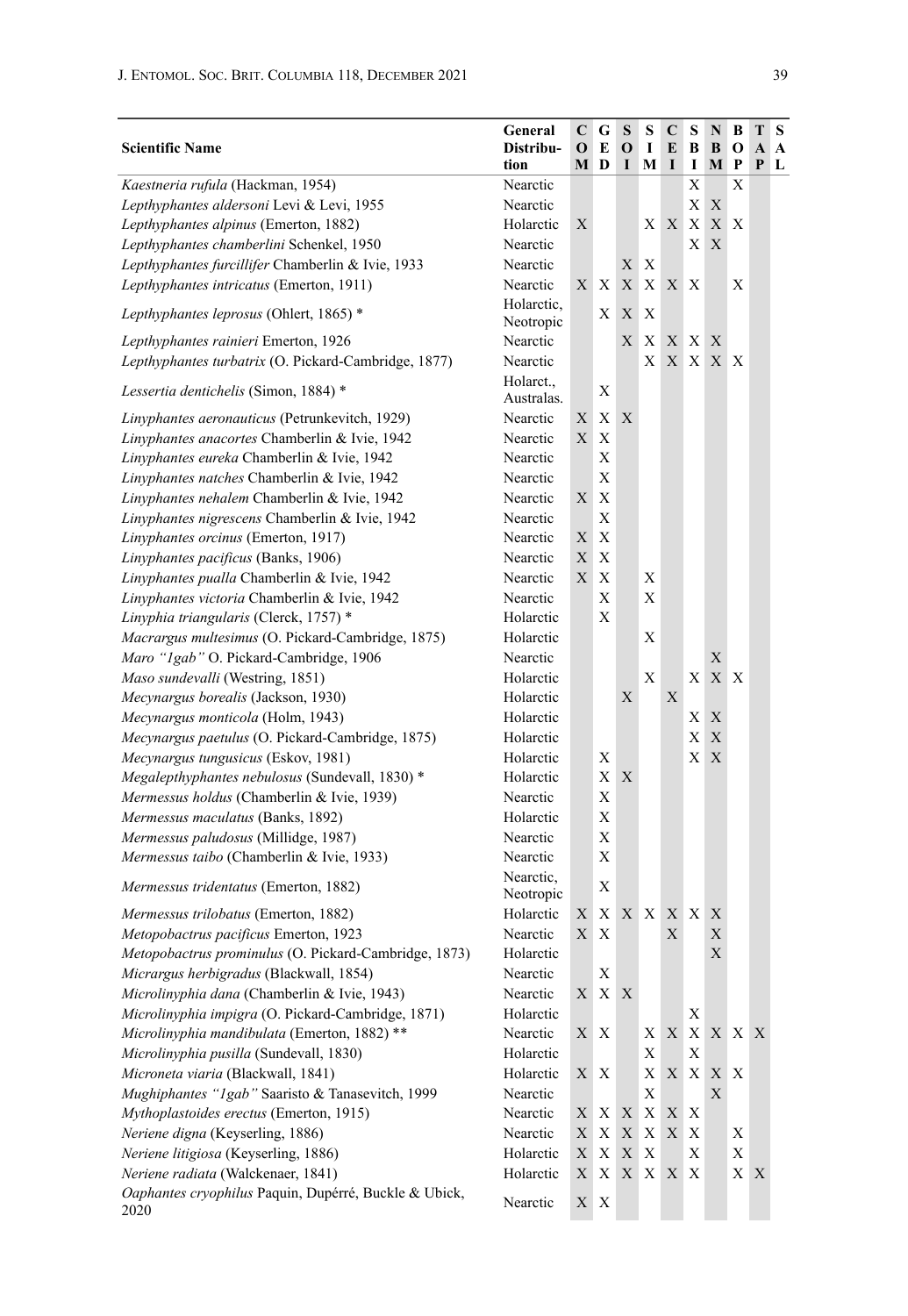| <b>Scientific Name</b>                                | General<br>Distribu- | C<br>$\mathbf 0$ | G<br>E                                         | S<br>$\mathbf 0$ | s<br>$\bf{I}$ | $\mathbf C$<br>E | S<br>В         | N<br>B            | B<br>O | Т<br>A | S<br>$\mathbf A$ |
|-------------------------------------------------------|----------------------|------------------|------------------------------------------------|------------------|---------------|------------------|----------------|-------------------|--------|--------|------------------|
|                                                       | tion                 | M                | D                                              | I                | М             | 1                | 1              | М                 | P      | P      | L                |
| Oedothorax alascensis (Banks, 1900)                   | Nearctic             | X                | X                                              | $\mathbf X$      | Х             | $\mathbf X$      | X              | X                 |        |        |                  |
| Oedothorax trilobatus (Banks, 1896)                   | Nearctic             | X                |                                                |                  | $\mathbf X$   |                  |                | $\mathbf X$       |        |        |                  |
| Oreoneta banffkluane Saaristo & Marusik, 2004         | Nearctic             |                  |                                                | Х                | X             | $\mathbf X$      | X              | $\mathbf X$       |        |        |                  |
| Oreoneta brunnea (Emerton, 1882)                      | Nearctic             |                  |                                                |                  |               |                  | X              | $\mathbf X$       |        |        |                  |
| Oreoneta garrina (Chamberlin, 1949)                   | Nearctic             |                  |                                                |                  | Х             |                  |                | X                 |        |        |                  |
| Oreoneta leviceps (L. Koch, 1879)                     | Holarctic            |                  |                                                | Х                |               |                  | Х              | X                 |        |        |                  |
| Oreonetides "2gab" Strand, 1901                       | Nearctic             | Χ                | X                                              | X                | X             |                  | X              |                   |        |        |                  |
| Oreonetides filicatus (Crosby, 1937)                  | Nearctic             | $\mathbf X$      | $\mathbf X$                                    | X                | X             | X                | X              |                   |        |        |                  |
| Oreonetides flavus (Emerton, 1915)                    | Nearctic             |                  |                                                |                  | Х             | X                |                |                   |        |        |                  |
| Oreonetides rectangulatus (Emerton, 1913)             | Nearctic             |                  | X                                              |                  | X             | $\mathbf X$      |                |                   |        |        |                  |
| Oreonetides rotundus (Emerton, 1913)                  | Nearctic             | Х                |                                                | Х                | Х             | X                | Х              |                   | Х      |        |                  |
| Oreonetides vaginatus (Thorell, 1872)                 | Holarctic            | X                |                                                | X                | X             | X                |                | X X               | Χ      |        |                  |
| Oreophantes recurvatus (Emerton, 1913)                | Nearctic             |                  |                                                |                  | X             |                  |                |                   |        | X      |                  |
| Ostearius melanopygius (O. Pickard-Cambridge, 1879) * | Cosmop.              |                  | Х                                              |                  |               |                  |                |                   |        |        |                  |
| Pacifiphantes magnificus (Chamberlin & Ivie, 1943)    | Nearctic             | X                | X                                              |                  |               |                  |                |                   |        |        |                  |
| Pelecopsis mengei (Simon, 1884)                       | Holarctic            |                  |                                                |                  | Х             |                  |                | X                 |        |        |                  |
| Pelecopsis moesta (Banks, 1892)                       | Nearctic             |                  |                                                |                  | X             |                  |                |                   |        |        |                  |
| Pelecopsis sculpta (Emerton, 1917)                    | Nearctic             | X                |                                                | X X              | X             |                  | X X            |                   | XX     |        |                  |
| Perro "1gab" Tanasevitch, 1992                        | Holarctic            |                  |                                                |                  |               |                  | X              | X                 |        |        |                  |
| Phlattothrata flagellata (Emerton, 1911)              | Nearctic             | X                |                                                |                  | X             |                  |                | $\mathbf X$       |        |        |                  |
| Phlattothrata parva (Kulczyński, 1926)                | Holarctic            |                  | Х                                              |                  |               | Х                | Χ              | $\mathbf X$       |        |        |                  |
| Pityohyphantes alticeps Chamberlin & Ivie, 1943       | Nearctic             | Χ                | X                                              | X                | Χ             | X                |                | $\mathbf X$       |        |        |                  |
| Pityohyphantes brachygynus Chamberlin & Ivie, 1942    | Nearctic             |                  |                                                | X                |               |                  |                | $\mathbf X$       |        |        |                  |
| Pityohyphantes costatus (Hentz, 1850)                 | Nearctic             |                  | Х                                              | $\mathbf X$      | X             | X                |                | $\mathbf{X}$      | X      |        |                  |
| Pityohyphantes cristatus Chamberlin & Ivie, 1942      | Nearctic             |                  | X                                              | X                | X             |                  | XX             | X                 |        |        |                  |
| Pityohyphantes kamela Chamberlin & Ivie, 1943         | Nearctic             |                  |                                                | $\mathbf X$      |               |                  |                |                   |        |        |                  |
| Pityohyphantes limitaneus (Emerton, 1915)             | Nearctic             |                  | X                                              |                  |               |                  | X <sub>1</sub> | X                 |        |        |                  |
| Pityohyphantes minidoka Chamberlin & Ivie, 1943       | Nearctic             |                  |                                                | X                |               |                  |                |                   |        |        |                  |
| Pityohyphantes rubrofasciatus (Keyserling, 1886)      | Nearctic             |                  | Х                                              |                  |               |                  |                |                   |        |        |                  |
| Pityohyphantes subarcticus Chamberlin & Ivie, 1943    | Nearctic             |                  |                                                |                  | Х             |                  | Х              |                   | Х      |        |                  |
| Pocadicnemis americana Millidge, 1976                 | Nearctic             |                  | Χ                                              | X                | X             |                  | X              | X                 | Χ      |        |                  |
| Pocadicnemis pumila (Blackwall, 1841)                 | Holarctic            | X                | X                                              | X                | X             | X                | X              |                   |        |        |                  |
| Poeciloneta "Igab" Kulczyński, 1894                   | Nearctic             |                  |                                                |                  |               | X                |                | Х                 |        |        |                  |
| Poeciloneta bihamata (Emerton, 1882)                  | Nearctic             |                  |                                                |                  | Х             |                  |                |                   | X      |        |                  |
| Poeciloneta calcaratus (Emerton, 1909)                | Nearctic             |                  |                                                |                  | X             |                  | Х              | X                 |        | X      |                  |
| Poeciloneta canionis Chamberlin & Ivie, 1943          | Nearctic             | X                |                                                | X                | X             | X                | X              | X                 |        |        |                  |
| Poeciloneta fructuosa (Keyserling, 1886)              | Nearctic             | X                | $\mathbf X$                                    | $\mathbf X$      | X             | $\mathbf X$      | $\mathbf X$    | X                 |        |        |                  |
| Poeciloneta lyrica (Zorsch, 1937)                     | Nearctic             | X                | X                                              | X                | Х             | Х                | X              | X                 |        |        |                  |
| Poeciloneta petrophila Tanasevitch, 1989              | Holarctic            |                  |                                                |                  | Х             | $\mathbf X$      | X              | X                 |        |        |                  |
| Poeciloneta theridiformis (Emerton, 1911)             | Holarctic            | $\mathbf X$      |                                                |                  |               |                  |                |                   |        |        |                  |
| Poeciloneta variegata (Blackwall, 1841)               | Holarctic            |                  |                                                |                  | Х             |                  |                | X X               |        |        |                  |
| Porrhomma convexum (Westring, 1851)                   | Holarctic            |                  |                                                | X X X X          |               | X                |                | $X \mid X \mid X$ |        |        |                  |
| Porrhomma nekolai Růžička, 2018                       | Holarctic            |                  |                                                |                  |               | X                |                | $\mathbf X$       |        |        |                  |
| Porrhomma terrestre (Emerton, 1882)                   | Nearctic             |                  | X                                              |                  |               |                  |                | $\mathbf X$       |        |        |                  |
| Praestigia Kulczyńskii Eskov, 1979                    | Holarctic            |                  |                                                |                  | Χ             |                  | X X            |                   |        |        |                  |
| Saaristoa sammamish (Levi & Levi, 1955)               | Nearctic             | X                | X                                              |                  | X             |                  |                |                   |        |        |                  |
| Satilatlas marxi Keyserling, 1886                     | Holarctic            |                  | $\mathbf{X} \quad \mathbf{X} \quad \mathbf{X}$ |                  | X             |                  |                |                   |        |        |                  |
| Sciastes mentasta (Chamberlin & Ivie, 1947) +         | Nearctic             |                  |                                                | X                |               |                  |                |                   |        |        |                  |
| Sciastes truncatus (Emerton, 1882)                    | Nearctic             | X                |                                                |                  | X X           |                  |                | X X X X           |        |        |                  |
| Scirites finitimus Dupérré & Paquin, 2007             | Nearctic             | $\mathbf X$      |                                                |                  |               |                  |                |                   |        |        |                  |
| Scironis sima Chamberlin, 1949                        | Nearctic             |                  | X X                                            |                  |               | Х                |                |                   |        |        |                  |
| Scironis tarsalis (Emerton, 1911)                     | Nearctic             |                  |                                                |                  |               |                  |                | X                 |        |        |                  |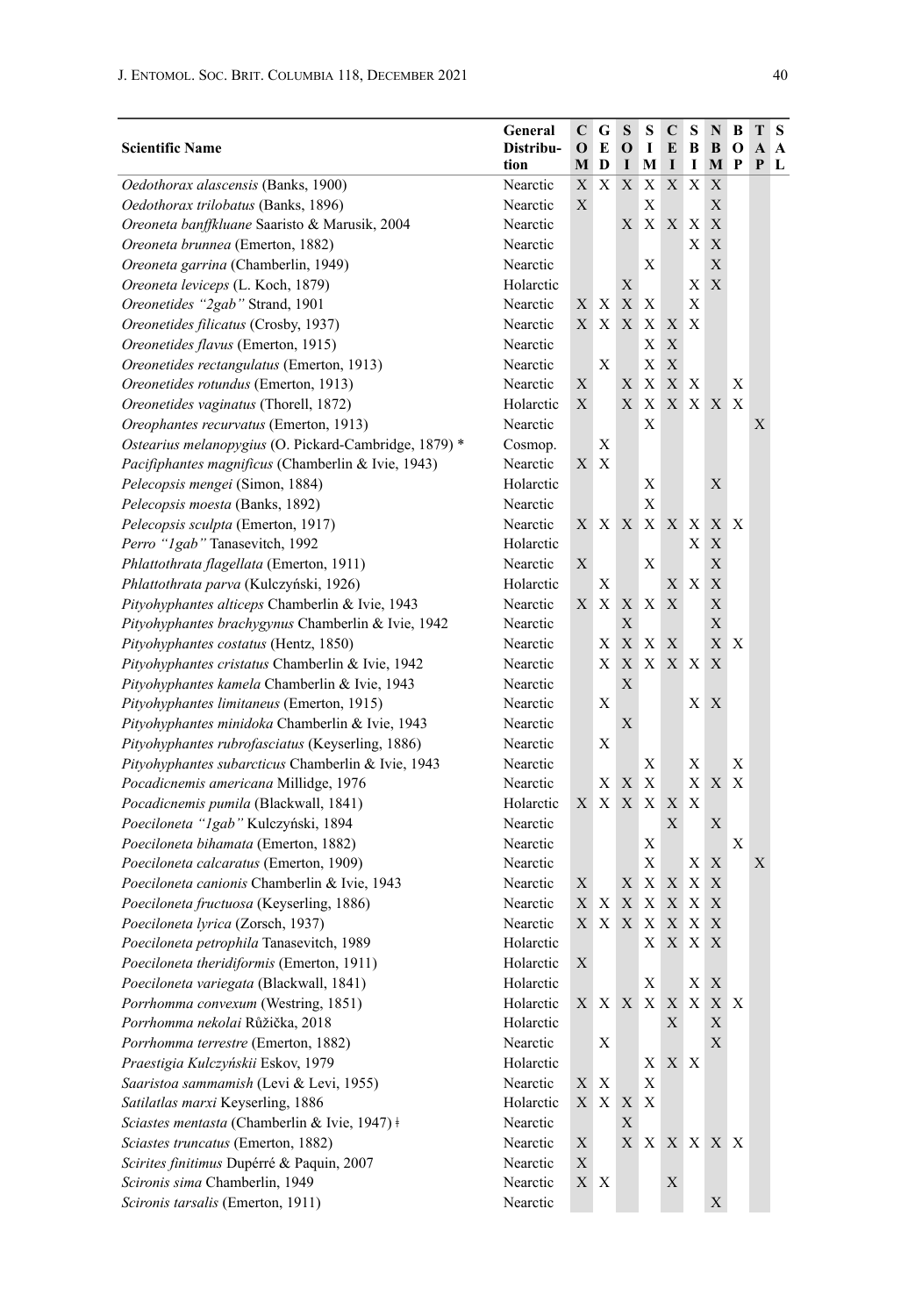| <b>Scientific Name</b>                             | General<br>Distribu- | C<br>О      | G<br>E                    | S<br>$\mathbf{o}$ | S<br>1                    | C<br>E      | S<br>В | N<br>B | B<br>$\bf o$   | Т<br>A | S<br>A |
|----------------------------------------------------|----------------------|-------------|---------------------------|-------------------|---------------------------|-------------|--------|--------|----------------|--------|--------|
|                                                    | tion                 | M D         |                           | L                 | M                         | I           | I      | M      | P              | P      | L      |
| Scotinotylus alienus (Kulczyński, 1885)            | Holarctic            |             |                           |                   |                           |             | Χ      | X      |                |        |        |
| Scotinotylus allocotus Crawford & Edwards, 1989    | Nearctic             |             | X                         |                   |                           |             |        |        |                |        |        |
| Scotinotylus alpinus (Banks, 1896)                 | Holarctic            | X           |                           | Х                 |                           | X X X X     |        |        |                |        |        |
| Scotinotylus ambiguus Millidge, 1981               | Nearctic             |             |                           | X                 |                           |             |        |        |                |        |        |
| Scotinotylus bicavatus Millidge, 1981              | Nearctic             | Χ           |                           | $X_{-}$           | X                         |             |        |        |                |        |        |
| Scotinotylus columbia (Chamberlin, 1949)           | Nearctic             | Χ           | Х                         |                   |                           |             |        |        |                |        |        |
| Scotinotylus eutypus (Chamberlin, 1949)            | Holarctic            | X           | Χ                         |                   |                           |             |        |        |                |        |        |
| Scotinotylus exsectoides Millidge, 1981            | Nearctic             |             |                           |                   | Χ                         |             |        |        |                |        |        |
| Scotinotylus formicarius (Dondale & Redner, 1972)  | Nearctic             |             | Х                         |                   |                           |             |        |        |                |        |        |
| Scotinotylus gracilis Millidge, 1981               | Nearctic             |             | Х                         |                   |                           |             |        |        |                |        |        |
| Scotinotylus kenus (Chamberlin, 1949)              | Nearctic             |             |                           |                   | Х                         |             |        |        |                |        |        |
| Scotinotylus majesticus (Chamberlin & Ivie, 1947)  | Nearctic             |             |                           |                   | Х                         |             |        |        |                |        |        |
| Scotinotylus pallidus (Emerton, 1882)              | Nearctic             |             |                           |                   | Х                         |             |        |        | X              |        |        |
| Scotinotylus patellatus (Emerton, 1917)            | Nearctic             | Χ           | X X                       |                   | Х                         |             |        |        |                |        |        |
| Scotinotylus protervus (L. Koch, 1879)             | Holarctic            |             |                           |                   |                           |             | X X    |        |                |        |        |
| Scotinotylus regalis Millidge, 1981                | Nearctic             |             |                           |                   | Х                         |             |        |        |                |        |        |
| Scotinotylus sacer (Crosby, 1929)                  | Holarctic            |             | X                         | X                 | X                         | X           | X      | X      |                |        |        |
| Scotinotylus sacratus Millidge, 1981               | Nearctic             |             |                           |                   |                           | X           |        |        |                |        |        |
| Scotinotylus sanctus (Crosby, 1929)                | Nearctic             |             | XX.                       | X                 | X                         | X X         |        |        |                |        |        |
| Scotinotylus "1gab" Simon, 1884                    | Nearctic             |             |                           | X                 | Х                         |             |        |        |                |        |        |
| Scyletria inflata Bishop & Crosby, 1938            | Nearctic             |             |                           |                   | Х                         |             |        |        |                |        |        |
| Semljicola "1gab" Strand, 1906                     | Nearctic             |             | X X                       |                   | Х                         |             |        |        |                |        |        |
| Semljicola obtusus (Emerton, 1915)                 | Nearctic             |             |                           | Х                 |                           |             |        | Χ      |                |        |        |
| Silometopoides pampia (Chamberlin, 1949)           | Holarctic            |             |                           |                   |                           |             |        | X      |                |        |        |
| Silometopus reussi (Thorell, 1871)                 | Holarctic            |             |                           | X                 |                           |             |        |        |                |        |        |
| Sisicottus crossoclavis Miller, 1999               | Nearctic             |             |                           |                   | Χ                         | X           |        |        |                |        |        |
| Sisicottus montanus (Emerton, 1882)                | Nearctic             |             | Х                         |                   | Х                         |             | XX     | X X    |                |        |        |
| Sisicottus nesides (Chamberlin, 1921)              | Nearctic             | X           | X                         |                   | Χ                         | X           | X      | X      | X              |        |        |
| Sisicottus orites (Chamberlin, 1919)               | Nearctic             | X           |                           |                   | X                         |             | Х      | X      |                |        |        |
| Sisicottus panopeus Miller, 1999                   | Nearctic             | X           | Χ                         | X                 | Х                         | $\mathbf X$ | X      | X      |                |        |        |
| Sisicus apertus (Holm, 1939)                       | Holarctic            |             | Х                         | X                 | Х                         | X           | X      | X      |                |        |        |
| Sisicus penifusifer Bishop & Crosby, 1938          | Nearctic             |             | Х                         |                   | Х                         |             | Х      |        |                |        |        |
| Sisis rotundus (Emerton, 1925)                     | Nearctic             |             | XX                        | $X_{-}$           | X                         | X           |        | X X    | Х              |        |        |
| Soucron arenarium (Emerton, 1925)                  | Nearctic             |             |                           | Х                 |                           | X           |        |        | X              |        |        |
| Souessa spinifera (O. Pickard-Cambridge, 1874)     | Nearctic             |             |                           |                   |                           |             | Х      |        |                |        |        |
| Sougambus bostoniensis (Emerton, 1882)             | Nearctic             |             |                           | X                 |                           |             |        |        |                |        |        |
| Spirembolus "1gab" Chamberlin, 1920                | Nearctic             | Х           |                           |                   |                           |             |        |        |                |        |        |
| Spirembolus abnormis Millidge, 1980                | Nearctic             |             | Х                         |                   |                           |             |        |        |                |        |        |
| Spirembolus chilkatensis (Chamberlin & Ivie, 1947) | Nearctic             |             | Х                         |                   |                           |             |        |        |                |        |        |
| Spirembolus demonologicus (Crosby, 1925)           | Nearctic             |             | $\mathbf X$               |                   |                           |             |        |        |                |        |        |
| Spirembolus hibernus cf. Millidge, 1980            | Nearctic             | X           |                           |                   |                           |             |        |        |                |        |        |
| Spirembolus monticolens (Chamberlin, 1919)         | Nearctic             |             | X                         | X X               |                           |             | Х      |        |                |        |        |
| Spirembolus mundus Chamberlin & Ivie, 1933         | Nearctic             | $\mathbf X$ | X                         |                   |                           |             |        |        |                |        |        |
| Spirembolus prominens Millidge, 1980               | Nearctic             |             | X                         | X                 |                           |             |        |        |                |        |        |
| Styloctetor compar (Westring, 1861)                | Holarctic            |             |                           |                   | Х                         |             | Х      |        | X <sub>1</sub> | X      |        |
| Symmigma minimum (Emerton, 1923)                   | Nearctic             | Х           | X                         | $X_{-}$           | X                         | X X         |        |        |                |        |        |
| Tachygyna coosi Millidge, 1984                     | Nearctic             | $\mathbf X$ | $\boldsymbol{\mathrm{X}}$ |                   |                           |             |        |        |                |        |        |
| Tachygyna exilis Millidge, 1984                    | Nearctic             | $\mathbf X$ |                           | $X_{\mathcal{I}}$ | $\boldsymbol{\mathrm{X}}$ |             |        |        |                |        |        |
| Tachygyna haydeni Chamberlin & Ivie, 1939          | Nearctic             |             |                           |                   | X X                       | X           |        | X      |                |        |        |
| Tachygyna pallida Chamberlin & Ivie, 1939          | Nearctic             |             |                           | $\mathbf X$       | X X                       |             |        |        |                |        |        |
| Tachygyna proba Millidge, 1984                     | Nearctic             | X           |                           | X                 |                           |             |        |        |                |        |        |
| Tachygyna ursina (Bishop & Crosby, 1938)           | Nearctic             |             | XX                        |                   | X X X X                   |             |        |        |                |        |        |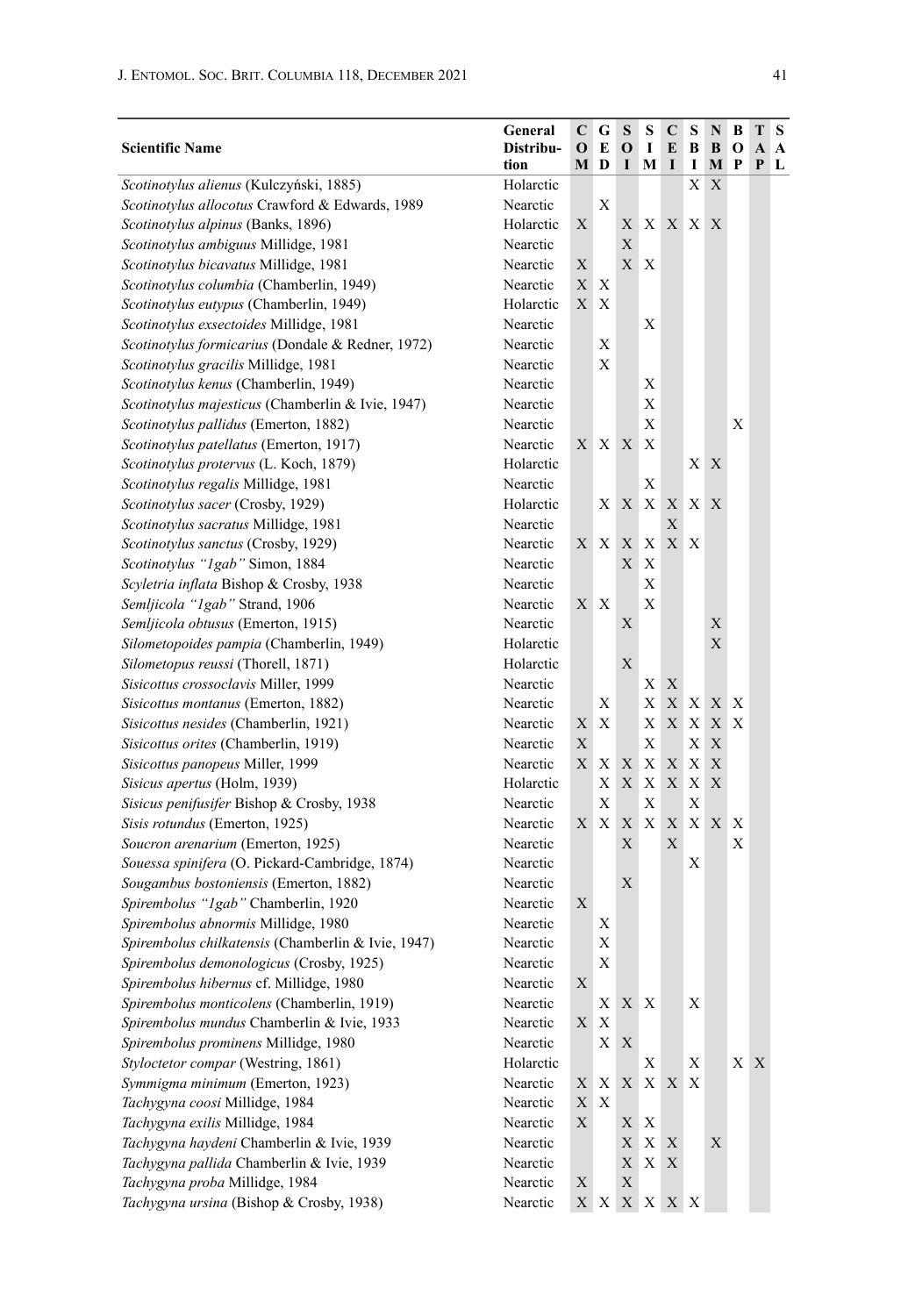| <b>Scientific Name</b>                                 | General<br>Distribu-<br>tion | C<br>$\mathbf 0$<br>М | G<br>E<br>D               | S<br>$\mathbf 0$<br>I | S<br>1<br>M  | C<br>E<br>I | S<br>B<br>I  | N<br>B<br>М | B<br>O<br>P    | Т<br>A<br>P | S<br>A<br>$\mathbf{L}$ |
|--------------------------------------------------------|------------------------------|-----------------------|---------------------------|-----------------------|--------------|-------------|--------------|-------------|----------------|-------------|------------------------|
| Tachygyna vancouverana Chamberlin & Ivie, 1939         | Nearctic                     | Х                     | Х                         | X                     | Χ            | X           | X            |             |                |             |                        |
| Tapinocyba "1gab" Simon, 1884                          | Nearctic                     |                       |                           |                       |              |             |              | X           |                |             |                        |
| Tapinocyba cameroni Dupérré & Paquin, 2007             | Nearctic                     |                       |                           |                       | X            |             |              | X           | X              |             |                        |
| Tapinocyba dietrichi Crosby & Bishop, 1933             | Nearctic                     | Х                     | Χ                         | X                     | X            | X X         |              |             | X              |             |                        |
| Tapinocyba minuta (Emerton, 1909)                      | Nearctic                     |                       | Х                         |                       | X            |             |              |             | X              |             |                        |
| Tapinocyba prima Dupérré & Paquin, 2005                | Nearctic                     |                       |                           |                       |              |             |              | Х           | X <sub>1</sub> | X           |                        |
| Tapinocyba simplex (Emerton, 1882)                     | Nearctic                     | X                     |                           |                       |              | X           | $\mathbf{X}$ |             |                |             |                        |
| Tarsiphantes latithorax Strand, 1905                   | Holarctic                    |                       |                           |                       |              |             |              | X           |                |             |                        |
| Tennesseellum formica (Emerton, 1882)                  | Nearctic,<br>Oceania         |                       |                           | Х                     | Х            |             | Х            |             | X              |             |                        |
| Tenuiphantes tenuis (Blackwall, 1852) *                | Holarctic                    | Х                     | $\mathbf{X}$              | X                     | X            |             |              |             |                |             |                        |
| Tenuiphantes zebra (Emerton, 1882)                     | Nearctic                     | X                     |                           | X                     |              |             | Х            |             | X              |             |                        |
| Tenuiphantes zelatus (Zorsch, 1937)                    | Nearctic                     | Х                     | X                         | X                     | X            | X           | X            |             | X              |             |                        |
| Tenuiphantes zibus (Zorsch, 1937)                      | Nearctic                     | X                     | Х                         |                       | X            |             |              | Х           |                |             |                        |
| Thaleria "1gab" Tanasevitch, 1984                      | Nearctic                     | X                     |                           |                       |              | X           | Х            |             |                |             |                        |
| Thaleria leechi Eskov & Marusik, 1992                  | Holarctic                    | X                     |                           |                       |              |             | Χ            | Х           |                |             |                        |
| Tiso aestivus (L. Koch, 1872)                          | Holarctic                    | X                     |                           |                       |              |             |              | X           |                |             |                        |
| Tiso vagans (Blackwall, 1834) *                        | Holarctic                    |                       | Х                         |                       |              |             |              |             |                |             |                        |
| Tmeticus affinis (Blackwall, 1855)                     | Holarctic                    |                       |                           |                       |              |             |              | X           |                |             |                        |
| Tmeticus ornatus (Emerton, 1914)                       | Nearctic                     |                       |                           |                       |              |             | Х            | $\mathbf X$ |                |             |                        |
| Tunagyna debilis (Banks, 1892)                         | Holarctic                    |                       |                           |                       | Х            |             | Χ            | $\mathbf X$ |                |             |                        |
| Typhochrestus "1gab" Simon, 1884                       | Nearctic                     |                       |                           |                       |              |             |              | X           |                |             |                        |
| Typhochrestus pygmaeus (Sørensen, 1898)                | Nearctic                     |                       |                           | Х                     |              |             |              | X           |                |             |                        |
| Vermontia thoracica (Emerton, 1913)                    | Holarctic                    |                       |                           |                       |              | Х           |              | $\mathbf X$ |                |             |                        |
| Wabasso cacuminatus Millidge, 1984                     | Holarctic                    |                       |                           |                       |              | X X         |              | X           |                |             |                        |
| Walckenaeria arctica Millidge, 1983                    | Nearctic                     |                       |                           | X                     | Х            |             |              |             |                |             |                        |
| Walckenaeria atrotibialis (O. Pickard-Cambridge, 1878) | Holarctic                    | Х                     | X                         |                       | Х            | X           | X X          |             | $\mathbf{X}$   |             |                        |
| Walckenaeria auranticeps (Emerton, 1882)               | Holarctic                    | X                     |                           | X                     | Х            | X           |              |             |                |             |                        |
| Walckenaeria castanea (Emerton, 1882)                  | Nearctic                     |                       |                           |                       | X            | $X_{-}$     | X X          |             | $\mathbf{X}$   |             |                        |
| Walckenaeria columbia Millidge, 1983                   | Nearctic                     | Х                     | X                         | X                     | Х            | X           |              |             |                |             |                        |
| Walckenaeria communis (Emerton, 1882)                  | Nearctic                     |                       |                           | Х                     | Х            | X           | X            | X           |                | X           |                        |
| Walckenaeria cornuella (Chamberlin & Ivie, 1939)       | Nearctic                     | Х                     | X                         | X                     | Χ            | X           | Х            |             |                |             |                        |
| Walckenaeria cuspidata Blackwall, 1833 **              | Nearctic                     |                       |                           |                       |              |             |              | Х           |                |             |                        |
| Walckenaeria digitata (Emerton, 1913)                  | Nearctic                     |                       |                           |                       |              |             |              |             | Х              |             |                        |
| Walckenaeria directa (O. Pickard-Cambridge, 1874)      | Nearctic                     | Х                     | $\mathbf{X}$              | X                     |              | X X X X     |              |             | X              |             |                        |
| Walckenaeria dondalei Millidge, 1983                   | Nearctic                     |                       |                           | Х                     |              |             |              |             |                |             |                        |
| Walckenaeria exigua Millidge, 1983                     | Nearctic                     | Х                     | X                         | X                     |              | X X         | X            | X           | $\mathbf{X}$   |             |                        |
| Walckenaeria fraudatrix Millidge, 1983                 | Holarctic                    |                       |                           |                       |              |             |              | X           |                |             |                        |
| Walckenaeria karpinskii (O. Pickard-Cambridge, 1873)   | Holarctic                    |                       |                           | Х                     | Χ            | X           | X X          |             |                | Х           |                        |
| Walckenaeria kochi (O. Pickard-Cambridge, 1872)        | Holarctic                    |                       |                           |                       |              | X           |              |             | Х              |             |                        |
| Walckenaeria lepida (Kulczyński, 1885)                 | Holarctic                    |                       |                           |                       | Χ            | X           |              | X           |                |             |                        |
| Walckenaeria monoceras (Chamberlin & Ivie, 1947)       | Nearctic                     | X                     |                           |                       | X            | X           |              |             |                |             |                        |
| Walckenaeria occidentalis Millidge, 1983               | Nearctic                     | X X                   |                           |                       |              |             |              |             |                |             |                        |
| Walckenaeria pellax Millidge, 1983                     | Nearctic                     |                       |                           | $\mathbf X$           |              |             |              |             |                |             |                        |
| Walckenaeria redneri Millidge, 1983                    | Nearctic                     | X                     |                           |                       |              |             |              |             |                |             |                        |
| Walckenaeria subspiralis Millidge, 1983                | Nearctic                     | X                     | X                         | X                     | $\mathbf{X}$ |             |              | $\mathbf X$ |                |             |                        |
| Walckenaeria tricornis (Emerton, 1882)                 | Nearctic                     |                       | X                         | $\mathbf X$           | X            | X X         |              | $\mathbf X$ |                | Х           |                        |
| Walckenaeria vigilax (Blackwall, 1853)                 | Holarctic                    | X                     | X                         | X                     | $\mathbf X$  | X X         |              | X X         |                |             |                        |
| Wubana atypica Chamberlin & Ivie, 1936                 | Nearctic                     | $\mathbf{X}^-$        | $\boldsymbol{\mathrm{X}}$ |                       | Х            |             |              | X X         |                |             |                        |
| Wubana drassoides (Emerton, 1882)                      | Nearctic                     |                       | X                         |                       | X            | X           |              |             |                |             |                        |
| Wubana ornata Chamberlin & Ivie, 1936                  | Nearctic                     |                       | X                         | $\mathbf X$           |              | $\mathbf X$ |              |             |                |             |                        |
| Wubana pacifica (Banks, 1896)                          | Nearctic                     | Х                     | X                         |                       | XX.          |             | X X X        |             |                |             |                        |
| Wubana suprema Chamberlin & Ivie, 1936                 | Nearctic                     |                       | X X                       |                       |              |             |              |             |                |             |                        |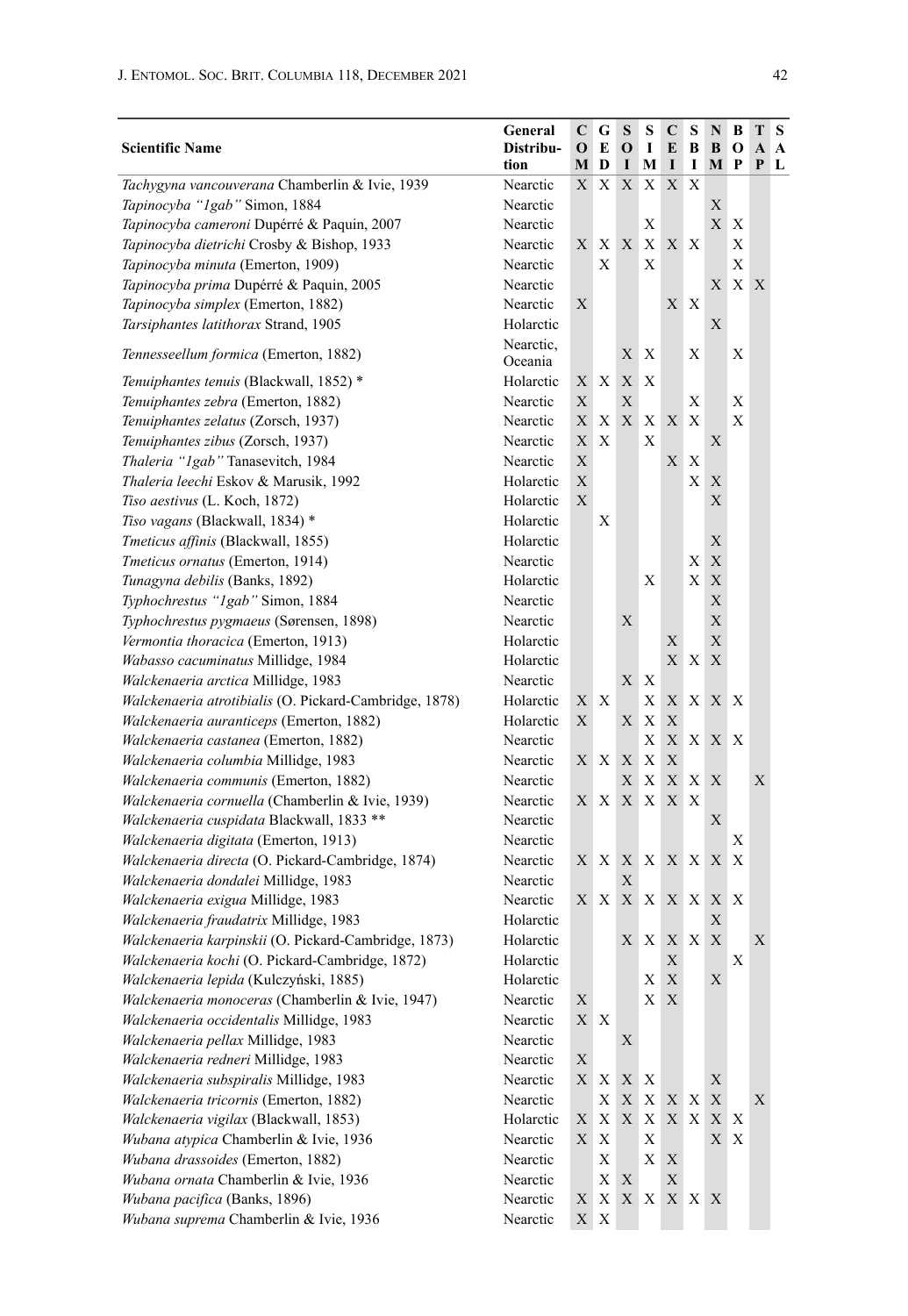| <b>Scientific Name</b>                           | General<br>Distribu- | $\mathbf C$<br>$\mathbf 0$ | G<br>E       | S<br>O                 | S<br>1           | $\mathbf C$<br>E | S<br>B                       | N<br>B      | B<br>$\bf o$                 | Т<br>A | S<br>A      |
|--------------------------------------------------|----------------------|----------------------------|--------------|------------------------|------------------|------------------|------------------------------|-------------|------------------------------|--------|-------------|
|                                                  | tion                 |                            | M D          | 1                      | M                | I                | I                            | М           | P                            | P      | $\mathbf L$ |
| Zornella armata (Banks, 1906)                    | Nearctic             |                            |              | X                      | X                | X                | Х                            | $X_{-}$     | X                            | X      |             |
| Zornella cryptodon (Chamberlin, 1920)            | Nearctic             | X                          |              | X                      |                  | X                |                              |             |                              |        |             |
| Zygottus corvallis Chamberlin, 1949              | Nearctic             | $\mathbf X$                | $\mathbf{X}$ |                        |                  |                  |                              |             |                              |        |             |
| <b>LIOCRANIDAE</b>                               |                      |                            |              |                        |                  |                  |                              |             |                              |        |             |
| Agroeca ornata Banks, 1892                       | Holarctic            | X                          |              | Х                      | X                |                  | Х                            |             | Х                            |        |             |
| Agroeca pratensis Emerton, 1890                  | Nearctic             |                            |              | X                      |                  |                  | Х                            |             |                              |        |             |
| Apostenus ducati Bennett, Copley, & Copley, 2013 | Nearctic             | Х                          |              | X                      | Χ                |                  |                              |             |                              |        |             |
| <b>LYCOSIDAE</b>                                 |                      |                            |              |                        |                  |                  |                              |             |                              |        |             |
| Acantholycosa solituda (Levi & Levi, 1951)       | Nearctic             | Х                          |              | Х                      | Х                |                  |                              |             |                              |        |             |
| Alopecosa aculeata (Clerck, 1757)                | Holarctic            |                            |              | X                      | X                |                  |                              | X X X X     |                              | X      |             |
| Alopecosa kochi (Keyserling, 1877)               | Nearctic             |                            | XX           | X                      | X                |                  |                              |             |                              |        |             |
| Alopecosa pictilis (Emerton, 1885)               | Holarctic            |                            |              |                        |                  |                  |                              | X           |                              |        |             |
| Arctosa alpigena (Doleschall, 1852)              | Holarctic            |                            | XX           | X                      | X                |                  | X X                          | X           |                              | X      |             |
| Arctosa emertoni Gertsch, 1934                   | Nearctic             |                            |              | X                      |                  |                  |                              |             |                              |        |             |
| Arctosa insignita (Thorell, 1872)                | Holarctic            |                            |              |                        | X                |                  | X X                          |             |                              |        |             |
| Arctosa littoralis (Hentz, 1844)                 | Nearctic,            |                            |              | X                      |                  |                  |                              |             |                              |        |             |
|                                                  | Neotropic            |                            |              |                        |                  |                  |                              |             |                              |        |             |
| Arctosa perita (Latreille, 1799) *               | Holarctic            | X.                         | X            |                        |                  |                  |                              |             |                              |        |             |
| Arctosa raptor (Kulczyński, 1885)                | Holarctic            | X                          | X            |                        | Х                |                  |                              |             |                              |        |             |
| Arctosa rubicunda (Keyserling, 1877)             | Nearctic             |                            |              |                        | Х                |                  |                              |             |                              |        |             |
| Hogna frondicola (Emerton, 1885)                 | Nearctic             |                            |              | X                      | X                | X X              |                              |             | Χ                            |        |             |
| Melocosa fumosa (Emerton, 1894)                  | Nearctic             |                            |              |                        | X                |                  |                              | Х           |                              |        |             |
| Pardosa albomaculata Emerton, 1885               | Nearctic             |                            |              |                        | Χ                |                  | X X X                        |             |                              |        |             |
| Pardosa altamontis Chamberlin & Ivie, 1946       | Nearctic             |                            | Χ            | X                      | X                |                  |                              |             |                              |        |             |
| Pardosa anomala Gertsch, 1933                    | Nearctic             |                            | XX           | X                      | X                |                  |                              |             |                              |        |             |
| Pardosa bucklei Kronestedt, 1975                 | Nearctic             |                            |              | X                      | X X              |                  |                              |             |                              |        |             |
| Pardosa coloradensis Banks, 1894                 | Nearctic             |                            |              | X                      |                  |                  |                              |             |                              |        |             |
| Pardosa concinna (Thorell, 1877)                 | Nearctic             |                            |              | X                      | Х                | Х                |                              | X           |                              |        |             |
| Pardosa distincta (Blackwall, 1846)              | Nearctic             |                            | Х            |                        | X                |                  |                              |             | Χ                            |        |             |
| Pardosa diuturna Fox, 1937                       | Nearctic             | X                          | X            |                        |                  |                  | XX.                          | X           |                              |        |             |
| Pardosa dorsalis Banks, 1894                     | Nearctic             |                            | Χ            | Х                      | Х                |                  |                              |             |                              |        |             |
| Pardosa dorsuncata Lowrie & Dondale, 1981        | Nearctic             | X                          | $\mathbf X$  | X                      | X                |                  | XX                           | X X         |                              |        |             |
| Pardosa furcifera (Thorell, 1875)                | Holarctic            |                            |              |                        |                  |                  |                              | X           |                              |        |             |
| Pardosa fuscula (Thorell, 1875)                  | Nearctic             |                            |              | Х                      | Χ                | X                | X                            |             | X X                          | X      |             |
| Pardosa groenlandica (Thorell, 1872)             | Nearctic             |                            | X X X        |                        | X                | $X_{-}$          | X                            | X           | $\mathbf{X}$                 |        | X           |
| Pardosa hyperborea (Thorell, 1872)               | Holarctic            | X                          |              |                        | X                | X                | X                            |             | XX                           | X      |             |
| Pardosa lapponica (Thorell, 1872)                | Holarctic            |                            |              |                        |                  |                  |                              | $\mathbf X$ |                              |        |             |
| Pardosa lowriei Kronestedt, 1975                 | Nearctic             |                            | X X X        |                        | X                |                  | X                            | $\mathbf X$ |                              |        |             |
| Pardosa mackenziana (Keyserling, 1877)           | Nearctic             | X                          |              |                        | X X              |                  | X X                          | X X         |                              |        |             |
| Pardosa metlakatla Emerton, 1917                 | Nearctic             |                            | X X          |                        |                  | X                | X                            |             |                              |        |             |
| Pardosa moesta Banks, 1892                       | Nearctic             |                            |              | <b>X X X X X X X X</b> |                  |                  |                              |             |                              |        |             |
| Pardosa ontariensis Gertsch, 1933                | Nearctic             |                            |              | X                      |                  |                  |                              |             |                              |        |             |
| Pardosa palustris (Linnaeus, 1758)               | Holarctic            |                            |              |                        |                  |                  |                              | X           |                              |        |             |
| Pardosa podhorskii (Kulczyński, 1907)            | Holarctic            |                            |              |                        |                  |                  |                              | X           |                              |        |             |
| Pardosa rainieriana Lowrie & Dondale, 1981       | Nearctic             | X                          |              | Х                      |                  | X                |                              |             |                              |        |             |
| Pardosa sinistra (Thorell, 1877)                 | Nearctic             |                            |              | X X                    |                  |                  | X                            |             |                              |        |             |
| Pardosa tesquorum (Odenwall, 1901)               | Holarctic            |                            |              |                        | X X              |                  | XX                           |             | $\mathbf{X} \mid \mathbf{X}$ | X      |             |
| Pardosa uintana Gertsch, 1933                    | Nearctic             |                            |              | $\mathbf{X}$           | $\boldsymbol{X}$ |                  |                              | X X         |                              | Х      |             |
| Pardosa vancouveri Emerton, 1917                 | Nearctic             |                            | X X          | $\mathbf X$            |                  |                  |                              |             |                              |        |             |
| Pardosa wyuta Gertsch, 1934                      | Nearctic             |                            | X X          |                        | X X X X          |                  |                              |             |                              |        |             |
| Pardosa xerampelina (Keyserling, 1877)           | Nearctic             |                            | X X          |                        | X X              |                  | $\mathbf{X} \mid \mathbf{X}$ |             | X X                          | X      |             |
| Pirata bryantae Kurata, 1944                     | Nearctic             |                            |              |                        |                  |                  | X X X                        |             |                              | X      |             |
| Pirata piraticus (Clerck, 1757)                  | Holarctic            |                            |              | <b>X X X X X X X</b>   |                  |                  |                              |             |                              |        |             |

L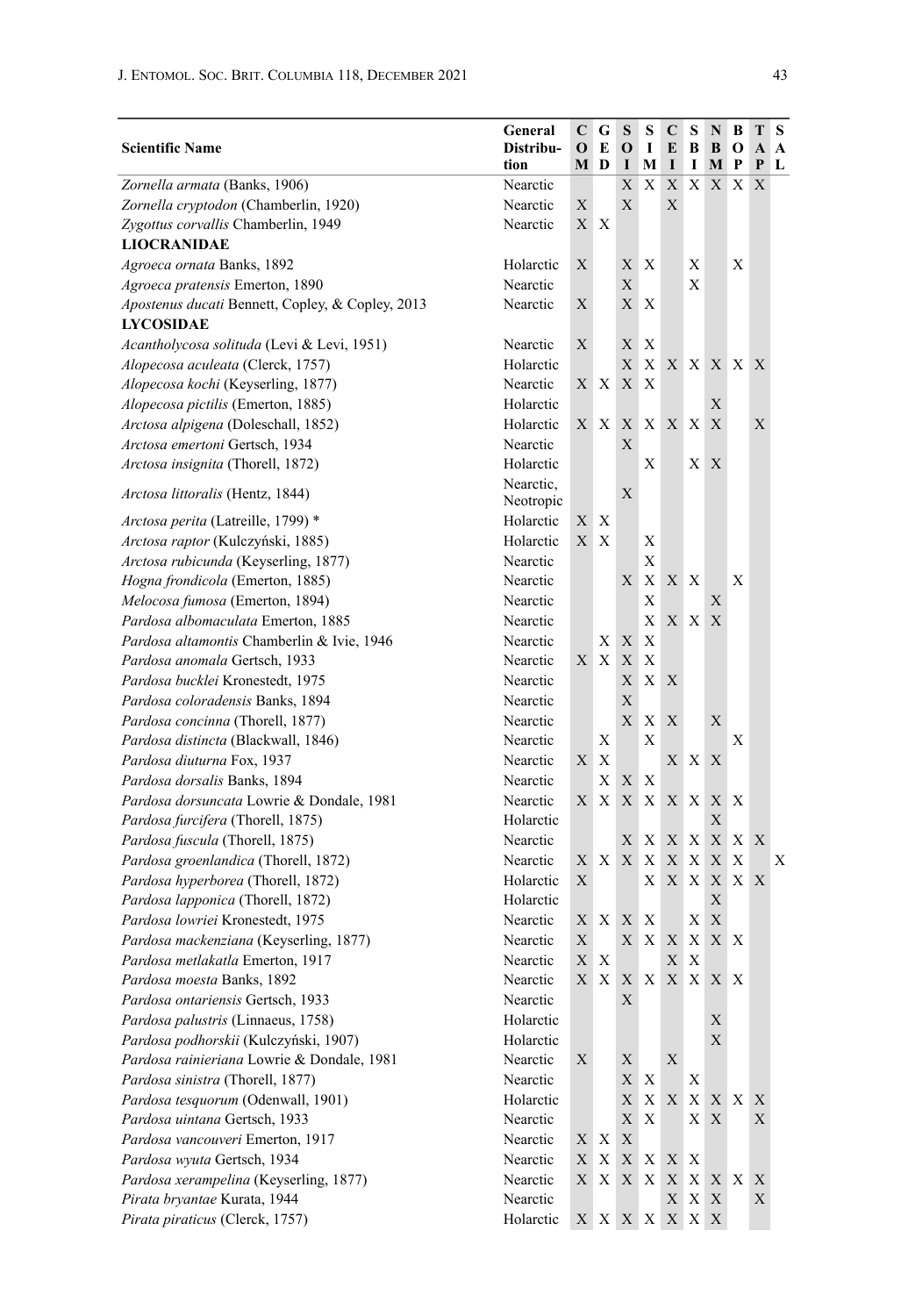| <b>Scientific Name</b>                                  | General<br>Distribu-<br>tion | $\mathbf C$<br>$\bf{0}$<br>MD | G<br>E                       | S<br>$\mathbf 0$<br>$\bf{I}$ | S<br>-1<br>M              | C<br>E<br>1 | S<br>B<br>1 | N<br>B<br>M   | B<br>O<br>P | тs<br>A | $\mathbf{A}$<br>P L |
|---------------------------------------------------------|------------------------------|-------------------------------|------------------------------|------------------------------|---------------------------|-------------|-------------|---------------|-------------|---------|---------------------|
| Piratula canadensis (Dondale & Redner, 1981)            | Holarctic                    |                               | Х                            |                              | Χ                         |             |             |               |             |         |                     |
| Piratula insularis (Emerton, 1885)                      | Holarctic                    |                               | X                            |                              | X                         |             |             | X             |             |         |                     |
| Schizocosa mccooki (Montgomery, 1904)                   | Nearctic                     | X                             | $\mathbf{X}$                 | X                            | X                         | X           |             |               |             |         |                     |
| Schizocosa minnesotensis (Gertsch, 1934)                | Nearctic                     |                               |                              | X                            |                           |             |             |               |             |         |                     |
| Trochosa ruricola (De Geer, 1778) *                     | Holarctic                    |                               | X                            |                              |                           |             |             |               |             |         |                     |
| Trochosa terricola Thorell, 1856                        | Holarctic                    | X                             | X                            |                              |                           | X X X X     |             |               | X           |         |                     |
| <b>MIMETIDAE</b>                                        |                              |                               |                              |                              |                           |             |             |               |             |         |                     |
| Ero canionis Chamberlin & Ivie, 1935                    | Nearctic                     | X                             | X                            |                              | X                         |             |             |               |             |         |                     |
| Ero tuberculata (De Geer, 1778) *                       | Holarctic                    |                               | X                            |                              |                           |             |             |               |             |         |                     |
| Mimetus epeiroides Emerton, 1882                        | Nearctic                     |                               |                              | X                            |                           |             |             |               |             |         |                     |
| Mimetus hesperus Chamberlin, 1923                       | Nearctic                     |                               |                              | X                            |                           |             |             |               |             |         |                     |
| <b>MITURGIDAE</b>                                       |                              |                               |                              |                              |                           |             |             |               |             |         |                     |
| Zora hespera Corey & Mott, 1991<br><b>MYSMENIDAE</b>    | Nearctic                     |                               | X                            | X                            |                           |             |             |               |             |         |                     |
| Trogloneta paradoxa Gertsch, 1960                       | Nearctic                     | X                             | X                            | X                            |                           |             |             |               |             |         |                     |
| <b>NESTICIDAE</b>                                       |                              |                               |                              |                              |                           |             |             |               |             |         |                     |
| Nesticus silvestrii Fage, 1929                          | Nearctic                     | X X                           |                              |                              |                           |             |             |               |             |         |                     |
| <b>OECOBIIDAE</b>                                       |                              |                               |                              |                              |                           |             |             |               |             |         |                     |
| Oecobius sp. Lucas, 1846                                | Afrotropic                   |                               | Χ                            |                              |                           |             |             |               |             |         |                     |
| <b>OONOPIDAE</b>                                        |                              |                               |                              |                              |                           |             |             |               |             |         |                     |
| Tapinesthis inermis (Simon, 1882) *<br><b>OXYOPIDAE</b> | Holarctic                    |                               | Х                            |                              |                           |             |             |               |             |         |                     |
| Oxyopes scalaris Hentz, 1845                            | Nearctic                     |                               | X X                          | X                            | $\boldsymbol{\mathrm{X}}$ |             |             |               |             |         |                     |
| <b>PHILODROMIDAE</b>                                    |                              |                               |                              |                              |                           |             |             |               |             |         |                     |
| Apollophanes margareta Lowrie & Gertsch, 1955           | Nearctic                     |                               | XX                           | X                            | X                         | X           |             |               |             |         |                     |
| Ebo bucklei Platnick, 1972                              | Nearctic                     |                               |                              | X                            |                           |             |             |               |             |         |                     |
| Ebo evansae Sauer & Platnick, 1972                      | Nearctic                     |                               |                              | $\mathbf X$                  |                           |             |             |               |             |         |                     |
| Ebo pepinensis Gertsch, 1933                            | Nearctic                     |                               | Х                            |                              |                           | Х           |             |               |             |         |                     |
| Philodromus californicus Keyserling, 1884               | Nearctic                     |                               |                              | X                            |                           |             |             |               |             |         |                     |
| Philodromus cespitum (Walckenaer, 1802)                 | Holarctic                    | X                             |                              | X                            | X                         | X X         |             |               | Χ           |         |                     |
| Philodromus dispar Walckenaer, 1826 *                   | Holarctic                    |                               | X                            |                              | X                         |             |             |               | X           |         |                     |
| Philodromus infuscatus Keyserling, 1880                 | Nearctic                     |                               |                              | Х                            |                           |             |             |               |             |         |                     |
| Philodromus insperatus Schick, 1965                     | Nearctic                     | X                             |                              | X                            |                           |             |             |               |             |         |                     |
| Philodromus josemitensis Gertsch, 1934                  | Nearctic                     |                               | Х                            |                              |                           |             |             |               |             |         |                     |
| Philodromus oneida Levi, 1951                           | Nearctic                     | X                             | $\boldsymbol{\mathrm{X}}$    | X                            | Χ                         |             | X           |               | X           |         |                     |
| Philodromus peninsulanus Gertsch, 1934                  | Nearctic                     |                               |                              |                              | X                         |             |             |               |             |         |                     |
| Philodromus pernix Blackwall, 1846                      | Nearctic                     |                               |                              | X                            | Χ                         |             | X           |               | X           |         |                     |
| Philodromus placidus Banks, 1892                        | Nearctic                     |                               |                              | Х                            | X                         |             |             | Х             |             | X       |                     |
| Philodromus praelustris Keyserling, 1880                | Nearctic                     |                               |                              | X                            | X                         |             |             |               |             |         |                     |
| Philodromus rodecki Gertsch & Jellison, 1939            | Nearctic                     | $\mathbf X$                   |                              | $\mathbf X$                  | $\mathbf X$               |             |             |               |             |         |                     |
| Philodromus rufus Walckenaer, 1826 **                   | Holarctic                    |                               | $X \mid X$                   |                              |                           |             |             | X X X X X X X |             |         |                     |
| Philodromus speciosus Gertsch, 1934                     | Nearctic                     |                               |                              | Х                            |                           |             |             |               |             |         |                     |
| Philodromus spectabilis Keyserling, 1880                | Nearctic                     |                               | X X                          | X                            | X                         |             |             |               |             |         |                     |
| Philodromus vulgaris (Hentz, 1847)                      | Nearctic                     |                               |                              | X                            |                           |             |             |               |             |         |                     |
| Rhysodromus alascensis (Keyserling, 1884)               | Holarctic                    |                               | $\mathbf{X} \mid \mathbf{X}$ | $X_{\mathcal{L}}$            | $X_{-}$                   | X X X       |             |               |             |         |                     |
| Rhysodromus histrio (Latreille, 1819)                   | Holarctic                    |                               | X                            | X                            |                           |             |             |               |             |         |                     |
| Rhysodromus mysticus (Dondale & Redner, 1975)           | Holarctic                    | X                             |                              |                              | $X_{\perp}$               | X X         |             |               |             |         |                     |
| Thanatus altimontis Gertsch, 1933                       | Nearctic                     |                               |                              | Х                            |                           |             |             |               |             |         |                     |
| Thanatus arcticus Thorell, 1872                         | Holarctic                    |                               |                              |                              |                           |             |             | Х             |             |         |                     |
| Thanatus bungei (Kulczyński, 1908)                      | Holarctic                    |                               | XX                           | X                            | X                         |             |             | $\mathbf X$   |             |         |                     |
| Thanatus coloradensis Keyserling, 1880                  | Holarctic                    | X                             |                              | Х                            | $\mathbf X$               | X X         |             |               |             |         |                     |
| Thanatus formicinus (Clerck, 1757)                      | Holarctic                    |                               | X <sub>1</sub>               |                              | $X$ $X$ $X$               |             |             | X             |             |         |                     |
|                                                         |                              |                               |                              |                              |                           |             |             |               |             |         |                     |

 $\overline{a}$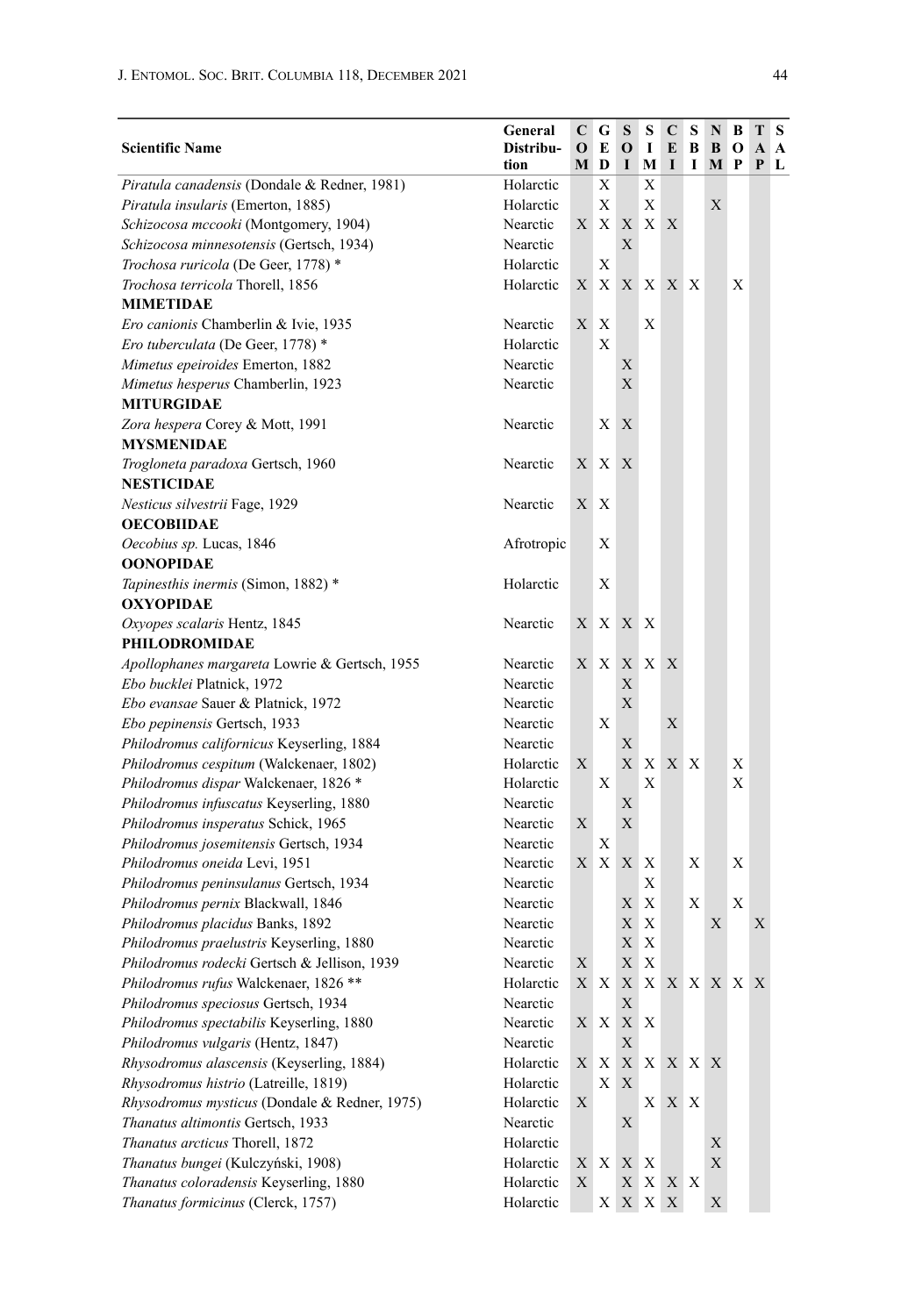| <b>Scientific Name</b>                                                                | General<br>Distribu-<br>tion | C<br>$\mathbf 0$       | G<br>E<br>M D | S<br>О<br>1        | s<br>-1<br>M     | C<br>E<br>1 | S<br>B<br>1 | N<br>B<br>M P | B<br>0       | Т<br>A<br>P | S<br>A<br>L |
|---------------------------------------------------------------------------------------|------------------------------|------------------------|---------------|--------------------|------------------|-------------|-------------|---------------|--------------|-------------|-------------|
| Thanatus striatus C. L. Koch, 1845                                                    | Holarctic                    |                        | Х             | X                  | $\mathbf{X}$     |             |             |               |              |             |             |
| Thanatus vulgaris Simon, 1870 *                                                       | Holarctic                    |                        | X             |                    |                  |             |             |               | X            |             |             |
| Tibellus asiaticus Kulczyński, 1908                                                   | Holarctic                    | X                      |               | Х                  |                  |             |             |               | X            |             |             |
| Tibellus chamberlini Gertsch, 1933                                                    | Nearctic                     |                        |               | X                  |                  |             |             |               |              |             |             |
| Tibellus maritimus (Menge, 1875)                                                      | Holarctic                    |                        |               | X                  | $\mathbf{X}$     |             | X X         |               | $X_{-}$      | X           |             |
| Tibellus oblongus (Walckenaer, 1802)                                                  | Holarctic                    |                        | XX            |                    | XX               |             | X X X       |               | $\mathbf{X}$ |             |             |
| Titanebo dondalei (Sauer, 1968)                                                       | Nearctic                     |                        |               | X                  |                  |             |             |               |              |             |             |
| Titanebo parabolis (Schick, 1965)                                                     | Nearctic                     |                        |               | X                  |                  |             |             |               |              |             |             |
| <b>PHOLCIDAE</b>                                                                      |                              |                        |               |                    |                  |             |             |               |              |             |             |
| Pholcophora americana Banks, 1896                                                     | Nearctic                     |                        | Χ             |                    | X X              | X           |             |               | Χ            |             |             |
| Pholcus opilionoides (Schrank, 1781)*                                                 | Holarctic                    |                        |               | X                  |                  |             |             |               |              |             |             |
| Pholcus phalangioides (Fuesslin, 1775) *                                              | Cosmop.                      |                        | X X           | X                  |                  |             |             |               |              |             |             |
| Psilochorus hesperus Gertsch & Ivie, 1936                                             | Nearctic                     |                        |               | X                  |                  |             |             |               |              |             |             |
| <b>PHRUROLITHIDAE</b>                                                                 |                              |                        |               |                    |                  |             |             |               |              |             |             |
| Phrurotimpus borealis (Emerton, 1911)                                                 | Nearctic                     |                        | XX            | X                  | $\mathbf{X}$     | X X         |             |               | Χ            |             |             |
| Phrurotimpus certus Gertsch, 1941                                                     | Nearctic                     |                        |               | Χ                  | X                |             |             |               |              |             |             |
| Phrurotimpus parallelus (Chamberlin, 1921)                                            | Nearctic                     |                        |               | X                  |                  |             |             |               |              |             |             |
| Scotinella pugnata (Emerton, 1890)                                                    | Nearctic                     | $X_{-}$                | Χ             |                    | X X              |             | X           |               | X            |             |             |
| Scotinella sculleni (Gertsch, 1941)                                                   | Nearctic                     |                        | Х             |                    |                  |             |             |               |              |             |             |
| <b>PIMOIDAE</b>                                                                       |                              |                        |               |                    |                  |             |             |               |              |             |             |
| Pimoa altioculata (Keyserling, 1886)                                                  | Nearctic                     | X                      | $\mathbf{X}$  | X                  |                  |             |             |               |              |             |             |
| Pimoa curvata Chamberlin & Ivie, 1943                                                 | Nearctic                     |                        |               | X                  |                  |             |             |               |              |             |             |
| Pimoa haden Chamberlin & Ivie, 1943                                                   | Nearctic                     |                        |               |                    | X X              |             |             |               |              |             |             |
| PISAURIDAE                                                                            |                              |                        |               |                    |                  |             |             |               |              |             |             |
| Dolomedes triton (Walckenaer, 1837)                                                   | Nearctic,<br>Neotropic       |                        | XX            |                    | XX               |             |             | X X X X       |              |             |             |
| <b>SALTICIDAE</b>                                                                     |                              |                        |               |                    |                  |             |             |               |              |             |             |
| Attinella dorsata (Banks, 1895)                                                       | Nearctic                     |                        |               | Х                  |                  |             |             |               |              |             |             |
| Attulus ammophilus (Thorell, 1875) *                                                  | Holarctic                    |                        |               | $\mathbf X$        |                  |             |             |               |              |             |             |
| Attulus fasciger (Simon, 1880)*                                                       | Holarctic                    |                        |               |                    |                  |             | X           |               |              |             |             |
| Attulus finschi (L. Koch, 1879)                                                       | Holarctic                    | X                      |               | X                  | X                |             | Х           |               |              |             |             |
| Attulus floricola (C. L. Koch, 1837)                                                  | Holarctic                    |                        | X             | $X_{-}$            | X                |             |             |               | X            |             |             |
| Attulus pubescens (Fabricius, 1775)                                                   | Holarctic                    |                        | X             |                    |                  |             |             |               |              |             |             |
| Attulus striatus (Emerton, 1911)                                                      | Nearctic                     |                        |               |                    |                  | X           |             |               |              |             |             |
| Chalcoscirtus alpicola (L. Koch, 1876)                                                | Holarctic                    |                        |               |                    |                  |             |             | Х             |              |             |             |
| Chalcoscirtus carbonarius Emerton, 1917                                               | Holarctic                    |                        |               |                    | Χ                |             | XX          | X             |              |             |             |
| Dendryphantes nigromaculatus (Keyserling, 1885)                                       | Nearctic                     |                        |               | Х                  | X                | X<br>X      |             | Х             |              |             |             |
| Eris militaris (Hentz, 1845)                                                          | Nearctic                     |                        | XX            | X                  | $\mathbf X$<br>X |             |             |               | Χ            |             |             |
| Euophrys monadnock Emerton, 1891                                                      | Nearctic                     |                        |               | X                  | $\,$ X           |             |             |               |              |             |             |
| Evarcha hoyi (Peckham & Peckham, 1883)<br>Evarcha proszynskii Marusik & Logunov, 1998 | Nearctic                     | $\mathbf X$<br>$X_{-}$ | X             | $\mathbf X$<br>X X |                  |             |             |               | X<br>Х       |             |             |
| Habronattus americanus (Keyserling, 1885)                                             | Holarctic<br>Nearctic        |                        | X             |                    | X X              |             |             |               | Х            |             |             |
| Habronattus captiosus (Gertsch, 1934)                                                 | Nearctic                     |                        |               |                    |                  | X           |             |               | X X          |             |             |
| Habronattus decorus (Blackwall, 1846)                                                 | Nearctic                     |                        | X X           |                    | X X              |             | Х           |               |              |             |             |
| Habronattus festus (Peckham & Peckham, 1901)                                          | Nearctic                     |                        |               | Х                  |                  |             |             |               |              |             |             |
| Habronattus hirsutus (Peckham & Peckham, 1888)                                        | Nearctic                     |                        | X X           |                    | X X              |             |             |               |              |             |             |
| Habronattus jucundus (Peckham & Peckham, 1909)                                        | Nearctic                     |                        |               |                    | ХX               |             |             |               |              |             |             |
| Habronattus ophrys Griswold, 1987                                                     | Nearctic                     |                        | Х             |                    |                  |             |             |               |              |             |             |
| Habronattus oregonensis (Peckham & Peckham, 1888)                                     | Nearctic                     | X                      | $\mathbf{X}$  |                    |                  |             |             |               |              |             |             |
| Habronattus sansoni (Emerton, 1915)                                                   | Nearctic                     |                        |               | Χ                  | XX               |             |             |               |              |             |             |
| Marchena minuta (Peckham & Peckham, 1888)                                             | Nearctic                     |                        |               | Х                  |                  |             |             |               |              |             |             |
| Metacyrba taeniola similis Banks, 1904                                                | Nearctic                     |                        |               | Х                  |                  |             |             |               |              |             |             |
| Metaphidippus manni (Peckham & Peckham, 1901)                                         | Nearctic                     |                        |               | $X \ X$            |                  |             |             |               |              |             |             |
|                                                                                       |                              |                        |               |                    |                  |             |             |               |              |             |             |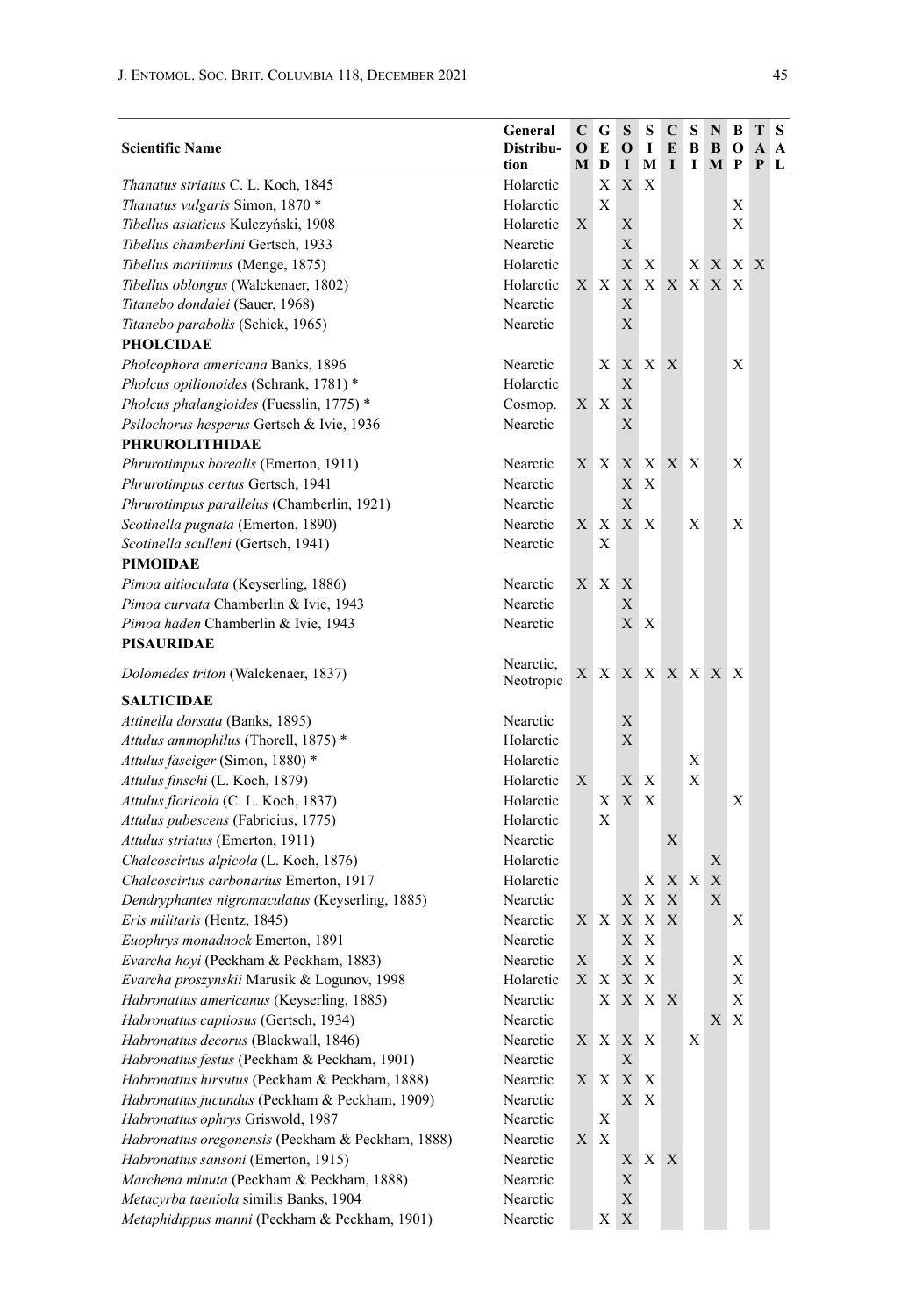|                                                     | General   | C           | G            | S   | S                         | C   | S            | N       | В | T | S |
|-----------------------------------------------------|-----------|-------------|--------------|-----|---------------------------|-----|--------------|---------|---|---|---|
| <b>Scientific Name</b>                              | Distribu- | О           | E            | O   | 1                         | E   | В            | B       | о | A | A |
|                                                     | tion      | M           | D            | I   | M                         | I   | 1            | М       | P | P | L |
| Neon nelli Peckham & Peckham, 1888                  | Nearctic  |             | Х            |     | X                         | X   |              |         | X |   |   |
| Neon pixii Gertsch & Ivie, 1955                     | Nearctic  |             | Х            | Х   |                           |     |              |         |   |   |   |
| Neon reticulatus (Blackwall, 1853)                  | Holarctic | Х           | Х            | X   | Χ                         |     | X            |         |   |   |   |
| Pelegrina aeneola (Curtis, 1892)                    | Nearctic  | X.          | X            | X   | X                         |     |              |         |   |   |   |
| Pelegrina balia Maddison, 1996                      | Nearctic  |             |              | X   |                           |     |              |         |   |   |   |
| Pelegrina clemata (Levi & Levi, 1951)               | Nearctic  | X           | X            | X   | X                         |     |              |         |   |   |   |
| Pelegrina flaviceps (Kaston, 1973)                  | Nearctic  |             |              |     |                           |     |              | Χ       |   |   |   |
| Pelegrina flavipes (Peckham & Peckham, 1888)        | Nearctic  |             |              | Х   | X                         | X   |              | X       |   |   |   |
| Pelegrina helenae (Banks, 1921)                     | Nearctic  |             |              | Х   |                           |     |              |         |   |   |   |
| Pelegrina montana (Emerton, 1891)                   | Nearctic  |             |              | X   | X                         |     |              | X X X X |   | X |   |
| Pelegrina proterva (Walckenaer, 1837)               | Nearctic  |             |              | Х   | X                         |     |              |         |   |   |   |
| Pellenes canadensis Maddison, 2017                  | Nearctic  |             |              | X   |                           | Х   |              |         |   |   |   |
| Pellenes ignifrons (Grube, 1861)                    | Holarctic | Χ           | X            |     | Х                         | Х   |              |         |   |   |   |
| Pellenes lapponicus (Sundevall, 1833)               | Holarctic |             |              | Х   | X                         |     | X X X        |         |   |   |   |
| Pellenes shoshonensis Gertsch, 1934                 | Nearctic  |             |              | X   |                           |     |              |         |   |   |   |
| Phanias 1mw F. O. Pickard-Cambridge, 1901           | Nearctic  |             |              |     | Х                         |     |              |         |   |   |   |
| Phanias albeolus (Chamberlin & Ivie, 1941)          | Nearctic  | X           | X            |     |                           |     |              |         |   |   |   |
| Phanias concoloratus (Chamberlin & Gertsch, 1930)   | Nearctic  |             |              | Х   |                           |     |              |         |   |   |   |
|                                                     | Nearctic, |             |              |     |                           |     |              |         |   |   |   |
| Phidippus audax (Hentz, 1845)                       | Oceania   |             | Х            |     |                           |     |              |         |   |   |   |
| Phidippus borealis Banks, 1895                      | Nearctic  | X           |              | X   | Χ                         | Х   |              |         | X | X |   |
| Phidippus clarus Keyserling, 1885                   | Nearctic  |             |              |     | X                         |     |              |         |   |   |   |
| Phidippus cryptus Edwards, 2004                     | Nearctic  |             |              | Х   |                           |     |              |         |   |   |   |
| Phidippus johnsoni (Peckham & Peckham, 1883)        | Nearctic  | Χ           | $\mathbf{X}$ | X   | $\mathbf{X}$              | Х   |              |         | Х |   |   |
| Phidippus octopunctatus (Peckham & Peckham, 1883)   | Nearctic  |             |              | Х   |                           |     |              |         |   |   |   |
| Phidippus princeps (Peckham & Peckham, 1883)        | Nearctic  |             |              |     |                           | X   |              |         |   |   |   |
| Phidippus purpuratus Keyserling, 1885               | Nearctic  |             | X            | X   | $\mathbf{X}$              |     | X            |         |   |   |   |
| Phidippus tyrrelli Peckham & Peckham, 1901          | Nearctic  |             |              |     |                           |     | X            |         |   |   |   |
|                                                     | Nearctic, |             |              |     |                           |     |              |         |   |   |   |
| Platycryptus californicus (Peckham & Peckham, 1888) | Neotropic |             | Х            | X   | X                         |     |              |         |   |   |   |
| Pseudeuophrys lanigera (Simon, 1871) *              | Holarctic |             | Х            |     |                           |     |              |         |   |   |   |
| Salticus scenicus (Clerck, 1757) *                  | Holarctic |             | X            | X   | $\mathbf{X}$              |     |              |         |   |   |   |
| Sassacus papenhoei Peckham & Peckham, 1895          | Nearctic  |             |              | Х   |                           |     |              |         |   |   |   |
|                                                     | Nearctic, | $\mathbf X$ |              | Х   |                           |     |              |         |   |   |   |
| Sassacus vitis (Cockerell, 1894)                    | Neotropic |             |              |     |                           |     |              |         |   |   |   |
| Sittisax ranieri (Peckham & Peckham, 1909)          | Holarctic | Χ           | X            |     | XX                        | X   | X            | X       |   |   |   |
| Synageles canadensis Cutler, 1988                   | Nearctic  |             |              |     |                           | X   | $\mathbf{X}$ |         |   |   |   |
| Synageles leechi Cutler, 1988                       | Nearctic  |             |              | Х   |                           |     |              |         |   |   |   |
| Synageles occidentalis Cutler, 1988                 | Nearctic  |             |              | X   |                           |     |              |         |   |   |   |
| Synageles venator (Lucas, 1836) *                   | Holarctic |             | X            |     |                           |     |              |         |   |   |   |
| Talavera minuta (Banks, 1895)                       | Holarctic |             | Χ            | X X |                           |     | X            |         |   |   |   |
| Terralonus californicus (Peckham & Peckham, 1888)   | Nearctic  | $\mathbf X$ | X            |     |                           |     |              |         |   |   |   |
| Tutelina similis (Banks, 1895)                      | Nearctic  |             | $\mathbf{X}$ |     | X X                       | X   |              |         | X |   |   |
| <b>SEGESTRIIDAE</b>                                 |           |             |              |     |                           |     |              |         |   |   |   |
| Segestria pacifica Banks, 1891                      | Nearctic  | X           | $\mathbf{X}$ | X   |                           |     |              |         |   |   |   |
| <b>TELEMIDAE</b>                                    |           |             |              |     |                           |     |              |         |   |   |   |
| Usofila pacifica (Banks, 1894)                      | Nearctic  | X           | X            |     | $X$ $X$                   | X X |              |         |   |   |   |
| <b>TETRAGNATHIDAE</b>                               |           |             |              |     |                           |     |              |         |   |   |   |
| Metellina curtisi (McCook, 1894)                    | Nearctic  | X           | $\mathbf{X}$ |     |                           |     |              |         |   |   |   |
| Metellina mimetoides Chamberlin & Ivie, 1941        | Nearctic  |             | X            | Х   |                           |     |              |         |   |   |   |
| Metellina segmentata (Clerck, 1757)*                | Holarctic |             | X            |     |                           |     |              |         |   |   |   |
| Pachygnatha clercki Sundevall, 1823                 | Holarctic |             |              |     | $\boldsymbol{\mathrm{X}}$ | X   |              |         |   |   |   |
| Pachygnatha dorothea McCook, 1894                   | Nearctic  |             | Χ            |     |                           |     |              |         |   |   |   |
|                                                     |           |             |              |     |                           |     |              |         |   |   |   |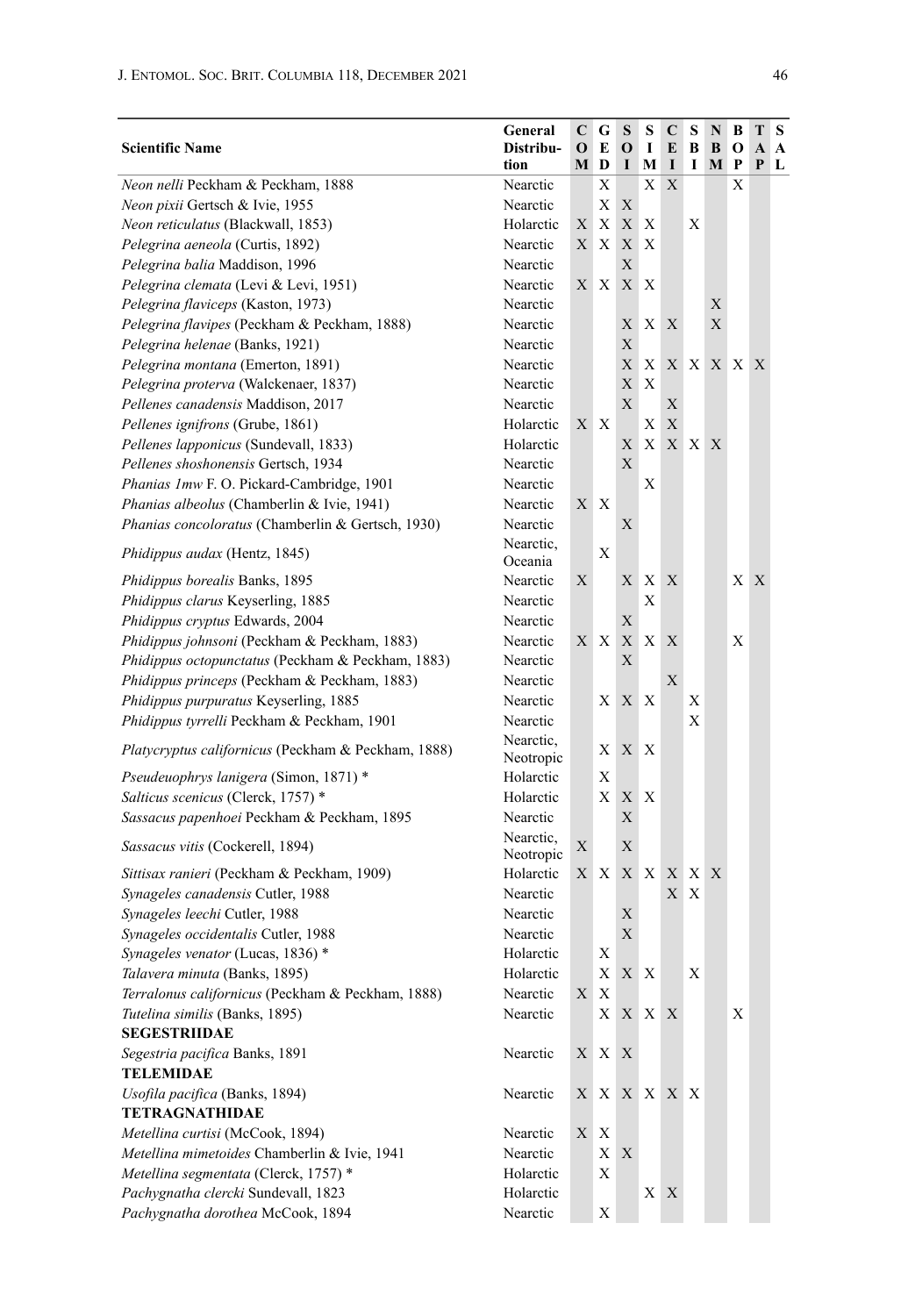| <b>Scientific Name</b>                            | General<br>Distribu-<br>tion | $\mathbf C$<br>O | G<br>E<br>MD | S<br>$\mathbf{o}$<br>I | S<br>1<br>М     | C<br>E<br>I | S<br>B<br>1  | N<br>B<br>M | В<br>O<br>P | T<br>A<br>P | ∣S.<br>$\mathbf{A}$<br>L |
|---------------------------------------------------|------------------------------|------------------|--------------|------------------------|-----------------|-------------|--------------|-------------|-------------|-------------|--------------------------|
| Tetragnatha caudata Emerton, 1884                 | Nearctic,                    |                  | $X_{-}$      | X                      | X               | X           |              |             |             |             |                          |
| Tetragnatha dearmata Thorell, 1873                | Neotropic<br>Holarctic       |                  |              |                        | Х               |             |              |             | ХX          |             |                          |
| Tetragnatha elongata Walckenaer, 1841             | Nearctic,<br>Neotropic       |                  | X            | $\boldsymbol{X}$       | X               |             |              |             |             |             |                          |
| <i>Tetragnatha extensa</i> (Linnaeus, 1758)       | Holarctic                    | X                | Х            | X                      | X               |             | XX           |             | X X X       |             |                          |
| Tetragnatha laboriosa Hentz, 1850                 | Nearctic,<br>Neotropic       | X                |              | X X                    | Χ               |             |              | X X X       |             |             |                          |
| Tetragnatha montana Simon, 1874 *                 | Holarctic                    |                  | Х            |                        |                 |             |              |             |             |             |                          |
| Tetragnatha shoshone Levi, 1981                   | Holarctic                    |                  | X            |                        |                 |             |              |             |             |             |                          |
| Tetragnatha versicolor Walckenaer, 1841           | Nearctic,<br>Neotropic       | Х                |              |                        | X X X X X X X X |             |              |             |             |             |                          |
| THERIDIIDAE                                       |                              |                  |              |                        |                 |             |              |             |             |             |                          |
| Asagena americana Emerton, 1882                   | Holarctic                    |                  | XX           | X                      |                 | Х           |              |             |             |             |                          |
| Canalidion montanum (Emerton, 1882)               | Holarctic                    | X                | X            | X                      | X               |             | X X X        |             |             |             |                          |
| Chrysso nordica (Chamberlin & Ivie, 1947)         | Holarctic                    |                  |              |                        |                 |             |              |             | Х           |             |                          |
| Crustulina sticta (O. Pickard-Cambridge, 1861)    | Holarctic                    | X                | Χ            |                        | XX.             |             |              | X X X X     |             |             |                          |
| Cryptachaea blattea (Urquhart, 1886) *            | Cosmop.                      |                  | Х            |                        |                 |             |              |             |             |             |                          |
| Cryptachaea canionis (Chamberlin & Gertsch, 1929) | Nearctic                     |                  |              | X                      | Х               |             |              |             |             |             |                          |
| Dipoena malkini Levi, 1953                        | Nearctic                     | Χ                | Х            | X                      | X               |             |              |             |             |             |                          |
| Dipoena nigra (Emerton, 1882)                     | Nearctic                     | X                | X            | X                      | X               |             | Х            |             |             |             |                          |
| Dipoena provalis Levi, 1953                       | Nearctic                     |                  |              |                        | X               |             |              |             | Х           |             |                          |
| Dipoena washougalia Levi, 1953                    | Nearctic                     | Χ                | Х            |                        |                 |             |              |             |             |             |                          |
| Enoplognatha intrepida (Sørensen, 1898)           | Nearctic                     | X                | Х            | $X_{-}$                | X               |             | X X X        |             |             |             |                          |
| Enoplognatha joshua Chamberlin & Ivie, 1942       | Nearctic                     |                  | X            | $\mathbf X$            |                 |             |              |             |             |             |                          |
| Enoplognatha latimana Hippa & Oksala, 1982 *      | Holarctic                    | X                | X            | X                      | X               |             |              |             |             |             |                          |
| Enoplognatha marmorata (Hentz, 1850)              | Nearctic                     |                  | X            | X                      | X               | X           |              |             |             |             |                          |
| Enoplognatha ovata (Clerck, 1757)*                | Holarctic                    | X                | X            | X                      | X               |             |              |             |             |             |                          |
| Enoplognatha thoracica (Hahn, 1833) *             | Holarctic                    |                  | Х            |                        |                 |             |              |             |             |             |                          |
| Enoplognatha wyuta Chamberlin & Ivie, 1942        | Nearctic                     |                  |              | Х                      | Х               |             |              |             |             |             |                          |
| Euryopis argentea Emerton, 1882                   | Holarctic                    |                  |              |                        | X               |             |              |             |             |             |                          |
| Euryopis formosa Banks, 1908                      | Nearctic                     |                  | XX           | X                      | X               |             |              |             |             |             |                          |
| Euryopis funebris (Hentz, 1850)                   | Nearctic                     |                  |              | Х                      | Х               |             |              |             |             |             |                          |
| Euryopis scriptipes Banks, 1908                   | Nearctic                     |                  |              | X                      | X               |             |              |             |             |             |                          |
| Lasaeola prona (Menge, 1868)                      | Holarctic                    |                  |              |                        | X               |             |              |             |             |             |                          |
| Latrodectus hesperus Chamberlin & Ivie, 1935      | Holarctic                    |                  | X            | X                      | X               | X           |              |             |             |             |                          |
| Neottiura bimaculata (Linnaeus, 1767) *           | Holarctic                    | $X_{-}$          | X            | X                      | Χ               |             |              |             |             |             |                          |
| Ohlertidion ohlerti (Thorell, 1870)               | Holarctic                    |                  | Х            | X                      | X               |             |              | X           |             |             |                          |
| Parasteatoda tepidariorum (C. L. Koch, 1841) *    | Holarctic                    |                  | $X_{-}$      | $\mathbf X$            | X               |             |              |             |             |             |                          |
| Phylloneta impressa (L. Koch, 1881)               | Holarctic                    |                  |              |                        |                 | X X X X X X |              |             |             |             |                          |
| Platnickina tincta (Walckenaer, 1802) *           | Holarctic                    |                  | X X          |                        | Χ               |             |              |             |             |             |                          |
| Rhomphaea fictilium (Hentz, 1850)                 | Nearctic.<br>Neotropic       |                  | X            |                        |                 |             |              |             |             |             |                          |
| Robertus borealis (Kaston, 1946)                  | Nearctic                     |                  |              | X                      |                 |             |              |             |             |             |                          |
| Robertus fuscus (Emerton, 1894)                   | Nearctic                     |                  |              |                        | Х               |             |              | X X X       |             |             |                          |
| Robertus lividus (Blackwall, 1836) *              | Holarctic                    |                  | Х            |                        |                 |             |              |             |             |             |                          |
| Robertus vigerens (Chamberlin & Ivie, 1933)       | Nearctic                     | X                | X            | $\mathbf X$            | X               | X X         |              |             |             |             |                          |
| Rugathodes aurantius (Emerton, 1915)              | Holarctic                    | X                | $\mathbf X$  |                        | X               |             | $\mathbf{X}$ |             | X X         |             |                          |
| Rugathodes sexpunctatus (Emerton, 1882)           | Holarctic                    | X.               | X            | $X_{\mathcal{L}}$      | $X_{-}$         |             |              | X X X X     |             |             |                          |
| Simitidion simile (C. L. Koch, 1836) *            | Holarctic                    | X                | X            |                        |                 |             |              |             |             |             |                          |
| Steatoda albomaculata (De Geer, 1778)             | Cosmop.                      |                  | Χ            |                        | XX.             | X           |              |             | X           |             |                          |
| Steatoda bipunctata (Linnaeus, 1758)*             | Holarctic                    |                  | X            |                        |                 |             |              |             |             |             |                          |
| Steatoda borealis (Hentz, 1850)                   | Nearctic                     |                  |              | X X X X                |                 |             | Х            |             | X           |             |                          |
|                                                   |                              |                  |              |                        |                 |             |              |             |             |             |                          |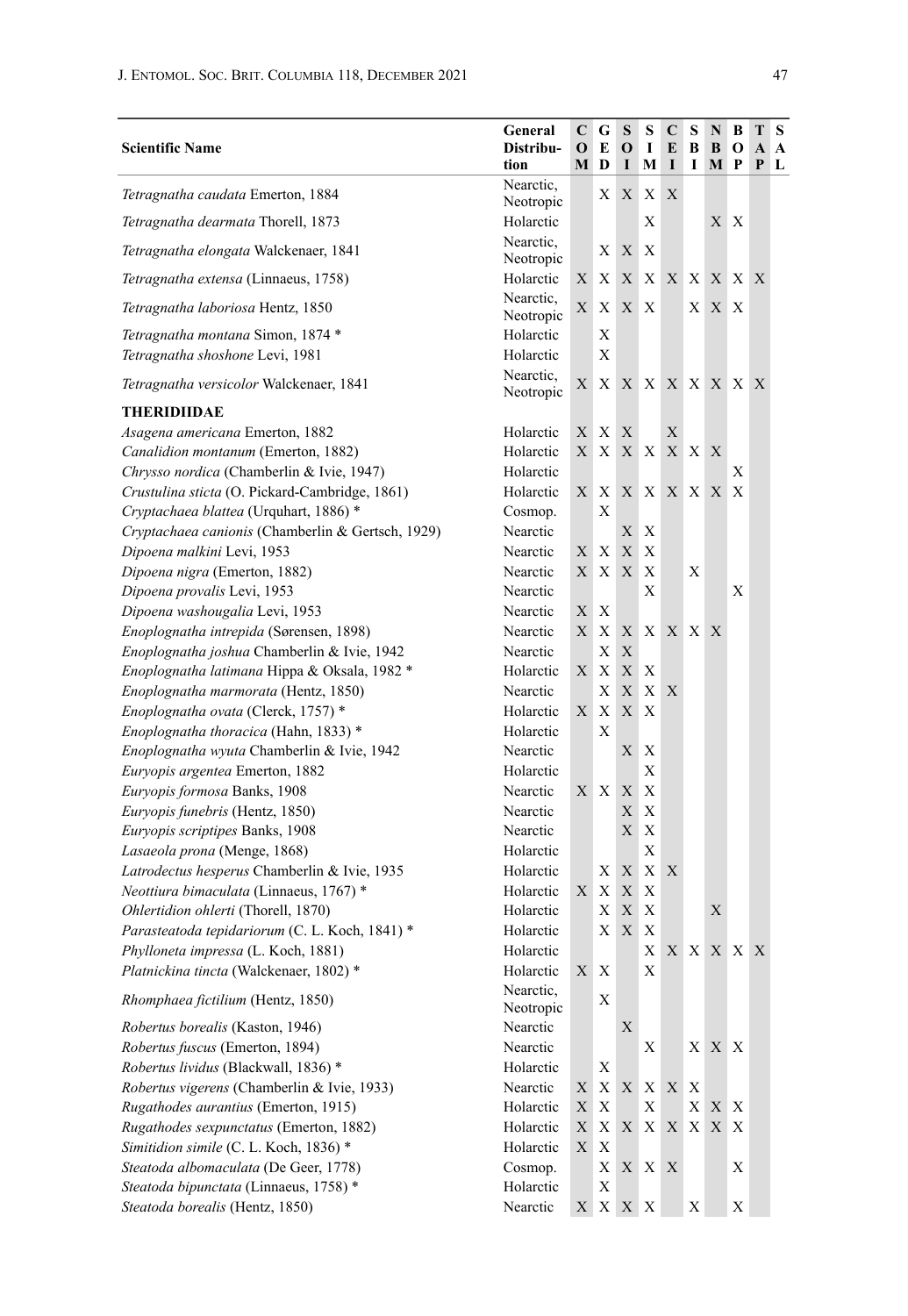|                                             | General                | C           | G            | S            | S                                             | C           | S           | N   | В              | Т | S |
|---------------------------------------------|------------------------|-------------|--------------|--------------|-----------------------------------------------|-------------|-------------|-----|----------------|---|---|
| <b>Scientific Name</b>                      | Distribu-              | O           | E            | О            | 1                                             | E           | В           | B   | 0              | A | A |
|                                             | tion                   | М           | D            | 1            | M                                             | I           | 1           | M P |                | P | ∟ |
| Steatoda grossa (C. L. Koch, 1838) *        | Cosmop.                | X           | Х            | X            | Х                                             |             |             |     |                |   |   |
| Steatoda hespera Chamberlin & Ivie, 1933    | Nearctic               |             |              | X            | X                                             | X X         |             |     |                |   |   |
| Steatoda triangulosa (Walckenaer, 1802)*    | Cosmop.                |             | X            | X            |                                               |             |             |     |                |   |   |
| Steatoda washona Gertsch, 1960              | Nearctic               |             |              | X            |                                               |             |             |     |                |   |   |
| Theonoe stridula Crosby, 1906               | Nearctic               |             | Х            |              |                                               |             |             |     |                |   |   |
| Theridion agrifoliae Levi, 1957             | Nearctic               | X           | X            |              |                                               |             |             |     |                |   |   |
| Theridion californicum Banks, 1904          | Nearctic               | X           | X            |              |                                               |             |             |     |                |   |   |
| Theridion differens Emerton, 1882           | Nearctic               | X           | $\mathbf{X}$ | X            | X                                             | X X         |             |     | Χ              |   |   |
| <i>Theridion frondeum Hentz, 1850</i>       | Nearctic,<br>Neotropic |             |              | X            | Х                                             |             |             |     |                |   |   |
| Theridion hemerobium Simon, 1914            | Holarctic              |             | Х            |              | X                                             |             |             |     |                |   |   |
| Theridion lawrencei Gertsch & Archer, 1942  | Nearctic               |             | X            |              |                                               |             | X           |     |                |   |   |
| Theridion leechi Gertsch & Archer, 1942     | Nearctic               | X           |              | X            | Χ                                             |             |             |     |                |   |   |
| Theridion melanurum Hahn, 1831 *            | Holarctic              | X           | Х            |              |                                               |             |             |     |                |   |   |
| Theridion michelbacheri Levi, 1957          | Nearctic               |             | Х            |              |                                               |             |             |     |                |   |   |
| Theridion murarium Emerton, 1882            | Nearctic               | X           | X            |              | ХX                                            |             |             |     |                |   |   |
| Theridion mystaceum L. Koch, 1870           | Holarctic              |             | Х            |              |                                               |             |             |     |                |   |   |
| Theridion neomexicanum Banks, 1901          | Nearctic               | X           | X            | X            | Х                                             |             |             |     |                |   |   |
| Theridion petraeum L. Koch, 1872            | Holarctic              |             |              | X            | X                                             | X           |             | X   | $\mathbf{X}$   |   |   |
| Theridion pictum (Walckenaer, 1802)         | Holarctic              |             |              |              |                                               |             | X           |     |                | X |   |
| Theridion rabuni Chamberlin & Ivie, 1944    | Nearctic,              |             | Χ            |              | XX                                            | X           |             |     |                |   |   |
|                                             | Neotropic              |             |              |              |                                               |             |             |     |                |   |   |
| Theridion saanichum Chamberlin & Ivie, 1947 | Nearctic               | Х           | X            |              |                                               |             |             |     |                |   |   |
| <i>Theridion varians</i> Hahn, 1833 *       | Holarctic              | X           | X            |              |                                               | X           |             |     |                |   |   |
| Theridula emertoni Levi, 1954               | Nearctic               |             |              | Х            | Χ                                             |             | X           |     |                |   |   |
| <i>Thymoites camano</i> (Levi, 1957)        | Nearctic               | X           | X            | X            | X                                             |             |             |     |                |   |   |
| Thymoites minnesota Levi, 1964              | Nearctic               |             |              |              | X                                             |             |             |     |                |   |   |
| Thymoites oleatus (L. Koch, 1879)           | Holarctic<br>Nearctic, |             |              |              | X                                             |             | X X         |     |                |   |   |
| Thymoites pallidus (Emerton, 1913)          | Neotropic              | Х           |              |              | Χ                                             |             |             |     |                |   |   |
| THOMISIDAE                                  |                        |             |              |              |                                               |             |             |     |                |   |   |
| Bassaniana utahensis (Gertsch, 1932)        | Nearctic               | Х           | X            | X            | $\mathbf{X}$                                  | X           |             |     | X <sup>1</sup> | X |   |
| Coriarachne brunneipes Banks, 1893          | Nearctic               |             | XX           | X            |                                               |             |             |     |                |   |   |
|                                             | Nearctic.              |             |              |              |                                               |             |             |     | Х              |   |   |
| <i>Mecaphesa asperata</i> (Hentz, 1847)     | Neotropic              |             |              | Х            |                                               |             |             |     |                |   |   |
| Mecaphesa celer (Hentz, 1847)               | Nearctic,<br>Neotropic | Χ           | X            | X            |                                               |             |             |     |                |   |   |
| Mecaphesa sierrensis (Schick, 1965)         | Nearctic               | Х           | Х            | Χ            | X                                             |             |             |     |                |   |   |
| Misumena vatia (Clerck, 1757)               | Holarctic              | X           | X            | X            | X                                             |             | XX.         | X   | X              | X |   |
| Ozyptila arctica Kulczyński, 1908           | Holarctic              |             |              |              |                                               |             |             | X   |                |   |   |
| Ozyptila conspurcata Thorell, 1877          | Nearctic               |             |              | $X \times X$ | X                                             |             |             |     |                |   |   |
| Ozyptila gertschi Kurata, 1944              | Holarctic              |             |              |              | X                                             |             |             |     |                |   |   |
| Ozyptila pacifica Banks, 1895               | Nearctic               |             | X X          |              |                                               |             |             |     |                |   |   |
| Ozyptila praticola (C. L. Koch, 1837) *     | Holarctic              |             | X            |              |                                               |             |             |     |                |   |   |
| Ozyptila sincera Kulczyński, 1926 **        | Holarctic              |             |              |              | Χ                                             |             |             |     |                |   |   |
| Psammitis labradorensis (Keyserling, 1887)  | Holarctic              |             |              |              | X                                             |             |             |     |                |   |   |
| Psammitis rugosus (Buckle & Redner, 1964)   | Holarctic              |             |              |              |                                               |             | $\mathbf X$ |     |                |   |   |
| Spiracme durus (Sørensen, 1898)             | Nearctic               |             |              | X            | X                                             | X           |             | X   |                |   |   |
| Spiracme keyserlingi (Bryant, 1930)         | Nearctic               |             |              |              |                                               |             |             | X   |                |   |   |
| Spiracme nigromaculatus (Keyserling, 1884)  | Nearctic               |             |              | $\mathbf X$  |                                               |             |             |     |                |   |   |
| Spiracme triangulosus (Emerton, 1894)       | Nearctic               | X           |              | X            | $\mathbf{X}$                                  |             | X           | X   |                |   |   |
| Tmarus angulatus (Walckenaer, 1837)         | Nearctic               | $\mathbf X$ |              |              |                                               | $\mathbf X$ |             |     |                |   |   |
| Xysticus benefactor Keyserling, 1880        | Nearctic               | $\mathbf X$ |              |              | $\mathbf{X} \mathbf{X} \mathbf{X} \mathbf{X}$ |             |             |     |                |   |   |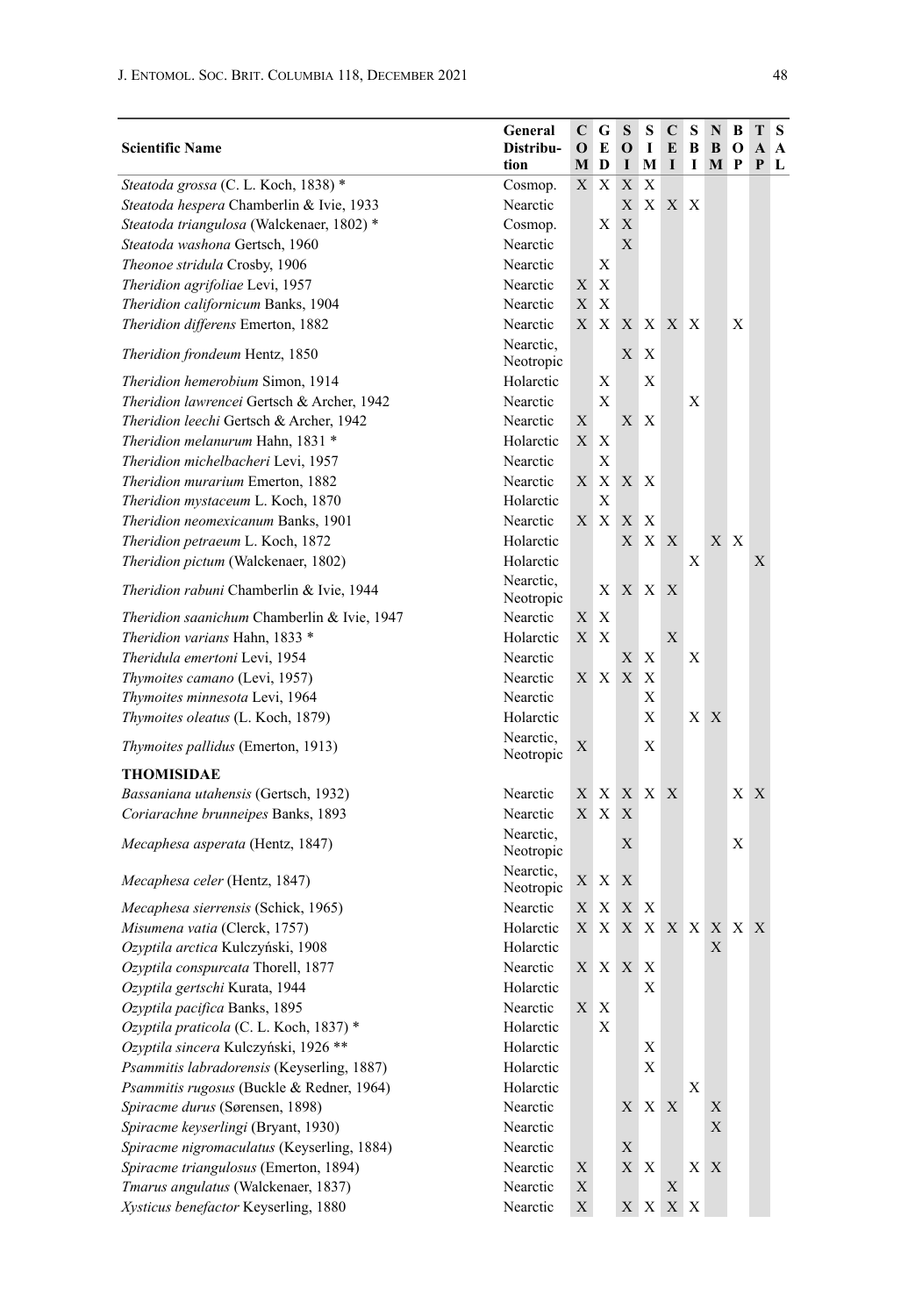| <b>Scientific Name</b>                               | General<br>Distribu-   | $\mathbf C$<br>$\mathbf{O}$ | G<br>E       | S<br>$\mathbf{O}$ | s<br>1       | $\mathbf C$<br>E | S<br>B | N<br>B | B<br>$\mathbf 0$ | т<br>$\mathbf{A}$ | S<br>A       |
|------------------------------------------------------|------------------------|-----------------------------|--------------|-------------------|--------------|------------------|--------|--------|------------------|-------------------|--------------|
|                                                      | tion                   | M                           | D            | $\bf{I}$          | M            | $\mathbf I$      | 1      | M P    |                  | P                 | $\mathbf{L}$ |
| Xysticus britcheri Gertsch, 1934                     | Holarctic              |                             |              |                   | X            |                  |        | X      |                  |                   |              |
| Xysticus californicus Keyserling, 1880 ‡             | Nearctic               |                             |              | X                 |              |                  |        |        |                  |                   |              |
| Xysticus canadensis Gertsch, 1934                    | Holarctic              |                             |              | $\mathbf{X}$      | X            |                  |        | X X X  |                  |                   |              |
| Xysticus cristatus (Clerck, 1757) *                  | Holarctic              |                             | X            |                   |              |                  |        |        |                  |                   |              |
| Xysticus cunctator Thorell, 1877                     | Nearctic               |                             | X X          | X                 | X X          |                  |        |        |                  |                   |              |
| Xysticus discursans Keyserling, 1880                 | Nearctic               |                             |              | $\mathbf{X}$      | X            |                  |        |        |                  |                   |              |
| Xysticus elegans Keyserling, 1880                    | Nearctic               | X                           |              | X                 | X            |                  |        |        |                  |                   |              |
| Xysticus ellipticus Turnbull, Dondale & Redner, 1965 | Nearctic               |                             |              | X                 | X            | X X              |        |        |                  |                   |              |
| Xysticus emertoni Keyserling, 1880                   | Holarctic              |                             |              | $\mathbf{X}$      | X            |                  | X      | X X    |                  |                   |              |
| Xysticus ferox (Hentz, 1847)                         | Nearctic               |                             | X            | X                 | $\mathbf{x}$ |                  |        | X      | X                |                   |              |
| Xysticus gertschi Schick, 1965                       | Nearctic               |                             | X            | $\mathbf{X}$      |              |                  |        |        |                  |                   |              |
| Xysticus gosiutus Gertsch, 1933                      | Nearctic               | $\mathbf{X}$                | $\mathbf{x}$ |                   |              |                  |        | X      |                  |                   |              |
| Xysticus gulosus Keyserling, 1880                    | Nearctic               |                             | X            | X                 |              |                  |        |        |                  |                   |              |
| Xysticus locuples Keyserling, 1880                   | Nearctic               | X                           | X            | X                 | X            | X                |        | X      |                  |                   |              |
| Xysticus luctuosus (Blackwall, 1836)                 | Holarctic              | X                           | X            | X                 | X            |                  | X X    |        | X X X            |                   |              |
| Xysticus montanensis Keyserling, 1887                | Nearctic               | $X_{-}$                     |              | X X               | $\mathbf{X}$ |                  | X X    | X      |                  |                   |              |
| Xysticus obscurus Collett, 1877                      | Holarctic              |                             |              |                   | X            |                  |        | X      |                  |                   |              |
| Xysticus pretiosus Gertsch, 1934                     | Nearctic               | X                           | X            | $\mathbf{X}$      | X            | $\mathbf{X}$     |        |        |                  |                   |              |
| Xysticus punctatus Keyserling, 1880                  | Nearctic               | X                           |              | $\mathbf{X}$      | X            |                  | X      |        | X                | X                 |              |
| Xysticus triguttatus Keyserling, 1880                | Nearctic               |                             |              |                   | X            |                  |        | X      |                  |                   |              |
| <b>TITANOECIDAE</b>                                  |                        |                             |              |                   |              |                  |        |        |                  |                   |              |
| Titanoeca nigrella (Chamberlin, 1919)                | Nearctic               | X                           |              | X X X             |              | X                |        |        |                  |                   |              |
| Titanoeca nivalis Simon, 1874                        | Holarctic              |                             |              | X X X X           |              | X                |        | X      | $\mathbf{X}$     |                   |              |
| <b>TRACHELIDAE</b>                                   |                        |                             |              |                   |              |                  |        |        |                  |                   |              |
| Meriola californica (Banks, 1904)                    | Nearctic               |                             | X            |                   |              |                  |        |        |                  |                   |              |
| Meriola decepta Banks, 1895                          | Nearctic,<br>Neotropic |                             |              | X                 |              |                  |        |        |                  |                   |              |
| <b>ULOBORIDAE</b>                                    |                        |                             |              |                   |              |                  |        |        |                  |                   |              |
| Hyptiotes gertschi Chamberlin & Ivie, 1935           | Nearctic               |                             | XX           | X X               |              |                  | X      |        | X                |                   |              |
| Uloborus glomosus (Walckenaer, 1841)                 | Nearctic               |                             | X            | $\mathbf{X}$      |              |                  |        |        |                  |                   |              |
| ZODARIIDAE                                           |                        |                             |              |                   |              |                  |        |        |                  |                   |              |
| Zodarion rubidum Simon, 1914 *                       | Holarctic              |                             | X            |                   |              |                  |        |        |                  |                   |              |

\* Introduced to British Columbia

ǂ Species included from earlier checklists of British Columbia spiders but which we have been unable to verify as occurring in British Columbia

\*\* Includes subspecies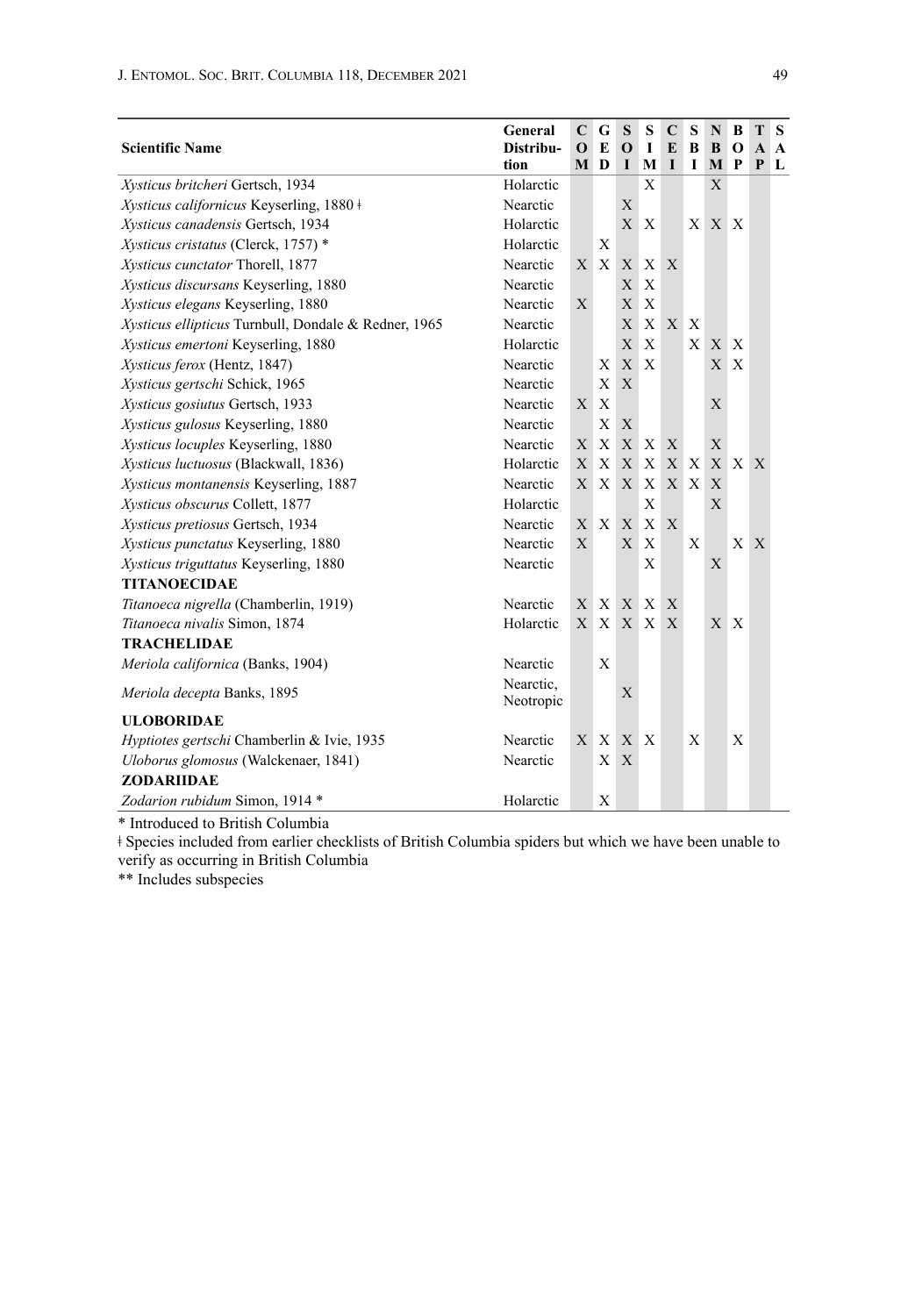| <b>Biogeoclimatic Zone</b>       | <b>Number</b><br><b>Species</b> | <b>Number</b><br><b>Subzones</b> | Percent<br><b>Sampled</b> |
|----------------------------------|---------------------------------|----------------------------------|---------------------------|
| Boreal Altai Fescue Alpine       | 222                             | 2                                | 100.0                     |
| Boreal White and Black Spruce    | 264                             | 7                                | 71.4                      |
| <b>Bunchgrass</b>                | 262                             | 5                                | 100.0                     |
| Coastal Douglas-fir              | 374                             |                                  | 100.0                     |
| Coastal Mountain-heather Alpine  | 116                             | 3                                | 66.7                      |
| Coastal Western Hemlock          | 395                             | 19                               | 89.5                      |
| Engelmann Spruce - Subalpine Fir | 366                             | 65                               | 47.7                      |
| Interior Cedar Hemlock           | 334                             | 29                               | 79.3                      |
| Interior Douglas-fir             | 302                             | 21                               | 85.7                      |
| Interior Mountain-heather Alpine | 136                             | 2                                | 100.0                     |
| Montane Spruce                   | 207                             | 15                               | 40.0                      |
| Mountain Hemlock                 | 67                              | 8                                | 50.0                      |
| Ponderosa Pine                   | 183                             | 3                                | 100.0                     |
| Spruce - Willow - Birch          | 134                             | 6                                | 100.0                     |
| Sub-Boreal Pine - Spruce         | 3                               | 4                                | 50.0                      |
| Sub-Boreal Spruce                | 302                             | 20                               | 75.0                      |
| TOTAL                            |                                 | 210                              | 67.6                      |

**Table 2.** A summary of the level of completeness of sampling in each of the British Columbia Biogeoclimatic Ecosystem Classification (BEC) zones.

#### **REFERENCES**

- Bennett, R.G. 2001. Spiders (Araneae) and araneology in British Columbia. Journal of the Entomological Society of British Columbia, **98**: 85–92.
- Bennett, R.G., Blades, D., Blagoev, G., Buckle, D., Copley, C., Copley, D., Dondale, C.D., and West, R.C. 2017. Checklist of the spiders of British Columbia [online database]. *In* E-Fauna BC: electronic atlas of the fauna of British Columbia [http://www.efauna.bc.ca]. *Edited by* B. Klinkenberg. 2017. Lab for Advanced Spatial Analysis, Department of Geography, University of British Columbia, Vancouver, British Columbia.
- Bennett, R.G., Blades, D., Blagoev, G., Buckle, D., Copley, C., Copley, D., Dondale, C.D., and West, R.C. 2020. Checklist of the spiders of British Columbia [online database]. *In* E-Fauna BC: electronic atlas of the fauna of British Columbia [http://www.efauna.bc.ca]. *Edited by* B. Klinkenberg. 2020. Lab for Advanced Spatial Analysis, Department of Geography, University of British Columbia, Vancouver, British Columbia. Available from http://www.efauna.bc.ca [accessed 14 September 2021].
- Bennett, R.G., Blades, D., Buckle, D., Copley, C., Copley, D., Dondale, C.D., and West, R.C. 2012. Checklist of the spiders of British Columbia [online database]. *In:* E-Fauna BC: electronic atlas of the fauna of British Columbia [http:// www.efauna.bc.ca]. *Edited by* B. Klinkenberg. 2013. Lab for Advanced Spatial Analysis, Department of Geography, University of British Columbia, Vancouver, British Columbia.
- Bennett, R.G., Blades, D., Buckle, D., Copley, C., Copley, D., Dondale, C.D., and West, R.C. 2014. Checklist of the spiders of British Columbia [online database]. *In* E-Fauna BC: electronic atlas of the fauna of British Columbia [http:// www.efauna.bc.ca]. *Edited by* B. Klinkenberg. 2015. Lab for Advanced Spatial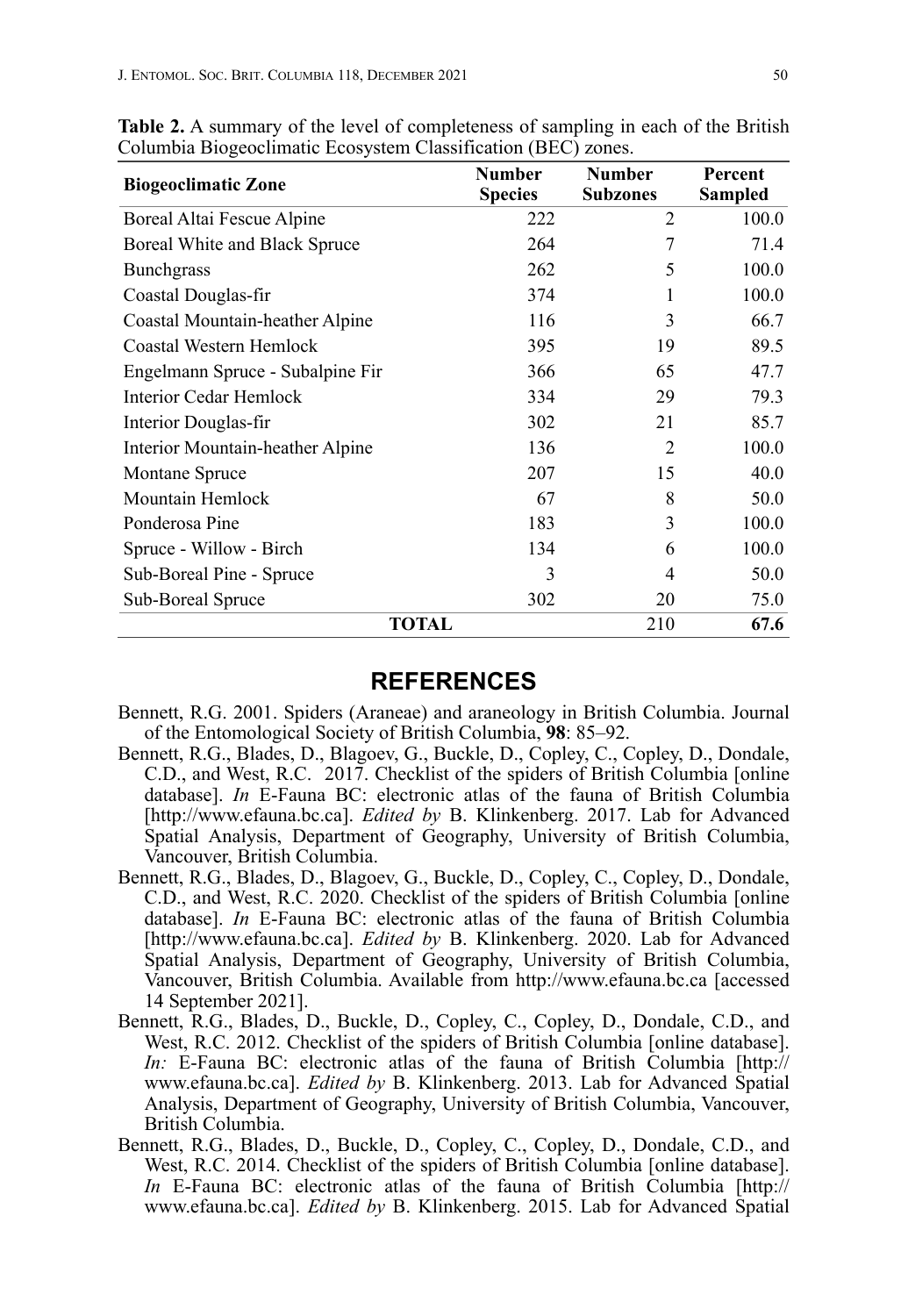Analysis, Department of Geography, University of British Columbia, Vancouver, British Columbia.

- Bennett, R.G., Blades, D., Dondale, C.D., Buckle, D.J., and West, R.C. 2006. The spiders of British Columbia [online database]. *In* E-Fauna BC: electronic atlas of the fauna of British Columbia. *Edited by* B. Klinkenberg. Lab for Advanced Spatial Analysis, Department of Geography, University of British Columbia, Vancouver, British Columbia. Available from www.efauna.bc.ca.
- Bennett, R.G., Blades, D., Dondale, C.D., Buckle, D.J., and West, R.C. 2010. The spiders of British Columbia [online database]. *In* E-Fauna BC: electronic atlas of the fauna of British Columbia. [http://www.efauna.bc.ca]. *Edited by* B. Klinkenberg. Lab for Advanced Spatial Analysis, Department of Geography, University of British Columbia, Vancouver, British Columbia.
- Bennett, R.G., Blagoev, G.A., and Copley, C. 2019. The Araneae of Canada. *In* The biota of Canada: a biodiversity assessment. Part 1: the terrestrial arthropods. *Edited by* D.W. Langor and C.S. Sheffield. ZooKeys, **819**: 41–56. https://doi.org/ 10.3897/zookeys.819.26391.
- BECWeb. 2021. Biogeoclimatic Ecosystem Classification (BEC) and Ecology Research Program, Province of British Columbia. Available from https:// www.for.gov.bc.ca/hre/becweb/ [accessed 1 September 2021].
- Blagoev, G.A., deWaard, J.R., Ratnasingham, S., deWaard, S.L., Lu, L., Robertson, J., *et al.* 2016. Untangling taxonomy: a DNA barcode reference library for Canadian spiders. Molecular Ecology Resources, **16**: 325–341. https://doi.org/ 10.1111/1755-0998.12444.
- Bragg, P.D. and Leech, R.E. 1972. Additional records of spiders (Araneida) and harvestmen (Phalangida) for British Columbia. Journal of the Entomological Society of British Columbia, **69**: 67–71.
- British Columbia Conservation Data Centre. 2021. BC Species and Ecosystems Explorer. British Columbia Ministry of Environment, Victoria, British Columbia. Available from http://a100.gov.bc.ca/pub/eswp/ [accessed 21 September 2021].
- Dondale, C.D. and Redner, J.H. 1978. The crab spiders of Canada and Alaska: Araneae: Philodromidae and Thomisidae. Insects and Arachnids of Canada Handbook Series, 5. NRC Research Press, Ottawa, Ontario. 255 pp.
- Dondale, C.D. and Redner, J.H. 1982. The sac spiders of Canada and Alaska: Araneae: Clubionidae and Anyphaenidae. Insects and Arachnids of Canada Handbook Series, 9. NRC Research Press, Ottawa, Ontario. 194 pp.
- Dondale, C.D. and Redner, J.H. 1990. The wolf spiders, nurseryweb spiders, and lynx spiders of Canada and Alaska: Araneae: Lycosidae, Pisauridae, and Oxyopidae. Insects and Arachnids of Canada Handbook Series, 17. NRC Research Press, Ottawa, Ontario. 383 pp.
- Dondale, C.D., Redner, J.H., Paquin, P., and Levi, H.W. 2003. The orb-weaving spiders of Canada and Alaska (Araneae: Uloboridae, Tetragnathidae, Araneidae, Theridiosomatidae). Insects and Arachnids of Canada Handbook Series, 23. NRC Research Press, Ottawa, Ontario. 371 pp.
- Draney, M.L. and Buckle, D.J. 2017. Linyphiidae. *In* Spiders of North America: an identification manual. Second edition. *Edited by* D. Ubick, P. Paquin, P.E. Cushing, and V. Roth. American Arachnological Society, Keene, New Hampshire, United States of America. P. 137.
- iNaturalist. 2021. iNaturalist.org: joint initiative of the California Academy of Sciences and the National Geographic Society. Available from https:// www.inaturalist.org/ [accessed 14 September 2021].
- LinEpig: an ID gallery for female Erigoninae. 2021. Field Museum of Natural History, Chicago. Available from https://linepig.fieldmuseum.org/ [accessed on 14 September 2021].